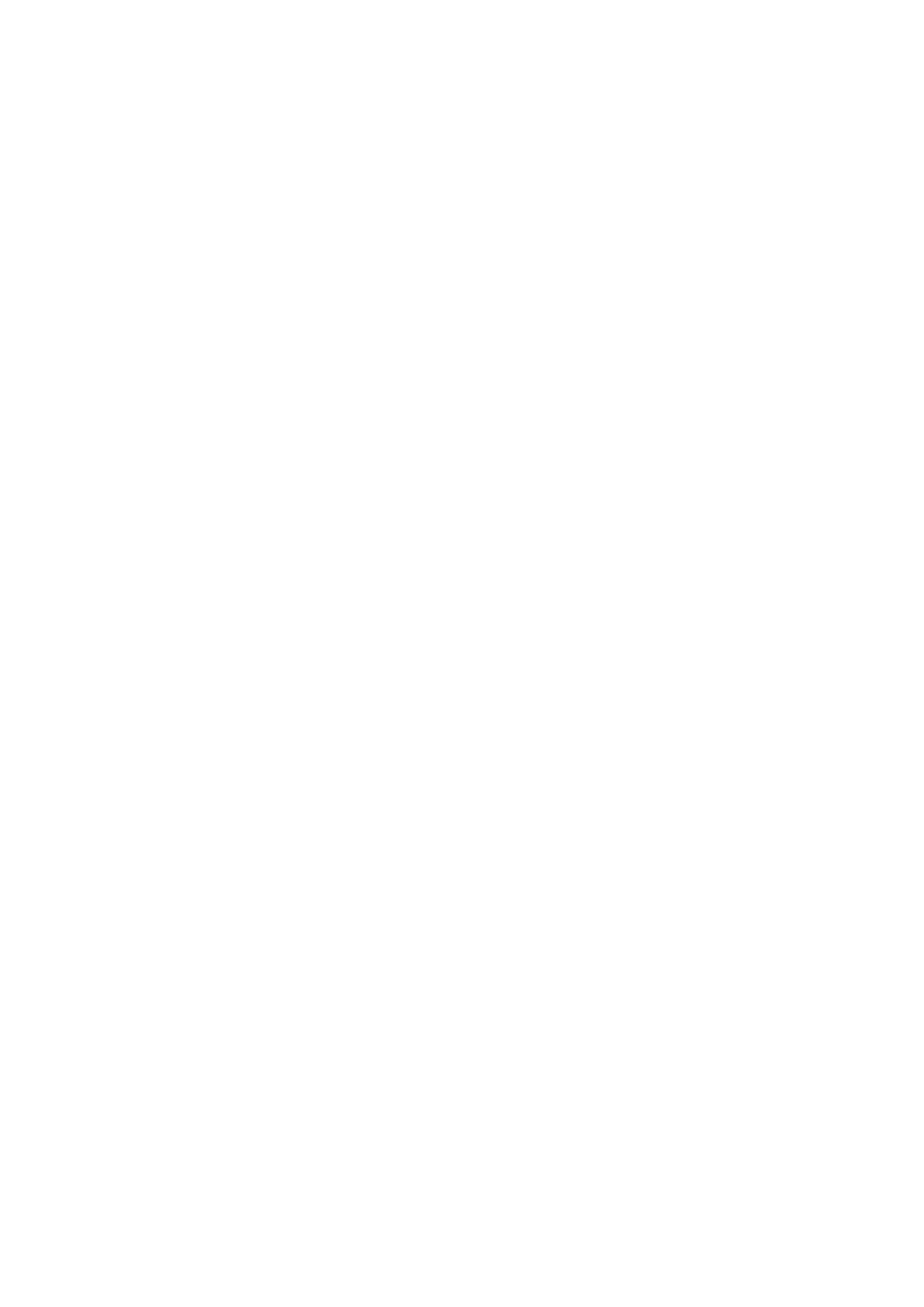Everything X-Men ist wohl eines meiner ambitioniertesten Projekte. Angefangen bei Stan Lee und Jack Kirbys, über Chris Claremonts 17 Jahre umfassenden Epos, bis hin zu den aktuellsten Reihen - ich wollte alles von den X-Men in mich aufsaugen. Everything X-Men sollte mein Kanal dafür sein die Geschichten der Mutanten zu analysieren und über meine Reise zu berichten. Das Ganze sollte abgerundet werden durch Essays, die einen bestimmten Aspekt der Comics aufgreifen und erläutern. Angefangen von der Comics Code Authority, über die Mutant Metaphor und die verschiedenen Comic Book Ages. Alles sollte in dieser Kolumne Platz finden.

Zusätzlich zu den Comics gibt es schließlich noch die berühmte Animationsserie. Ich habe diese noch nie gesehen und so schien es eine gute Möglichkeit sich diese endlich anzueignen. Ich muss wohl nicht noch extra betonen wie lange dieses Unterfangen gedauert hätte. Man hätte leicht eine Vollzeitstelle mit all diesen Aufgaben füllen können.

Aufgrund des Umfangs war es mir möglich die Reihe an der Uni als Projektstudium angerechnet zu bekommen. So wurden die ersten Artikel umfassender und wissenschaftlicher als erwartet. Außerdem hatte ich so einen Puffer aufgebaut. Doch nach dem ersten halben Jahr musste ich aus Zeitgründen eine Pause einlegen. Es verging einige Zeit und ich versuchte einen Reboot der Reihe. Doch irgendwann war die Luft raus. Kolumnen müssen mit einer gewissen Regelmäßigkeit geschrieben und betreut werden, dass ist die Erkenntnis die ich mir auf jeden Fall für die Zukunft mitnehme. Doch so ambitioniert Everything X-Men auch war, so viel Spaß hat es gemacht sie auf die Beine zu stellen.

Etwas anderes hat mir die Reihe außerdem beschert: eine tiefgreifene Anerkennung und Liebe für die X-Men. Lesen will ich die alten Geschichten auf jeden Fall. Ob ich darüber berichte, in welcher Form auch immer, will und kann ich nicht sagen. Everything X-Men bleibt aber erhalten.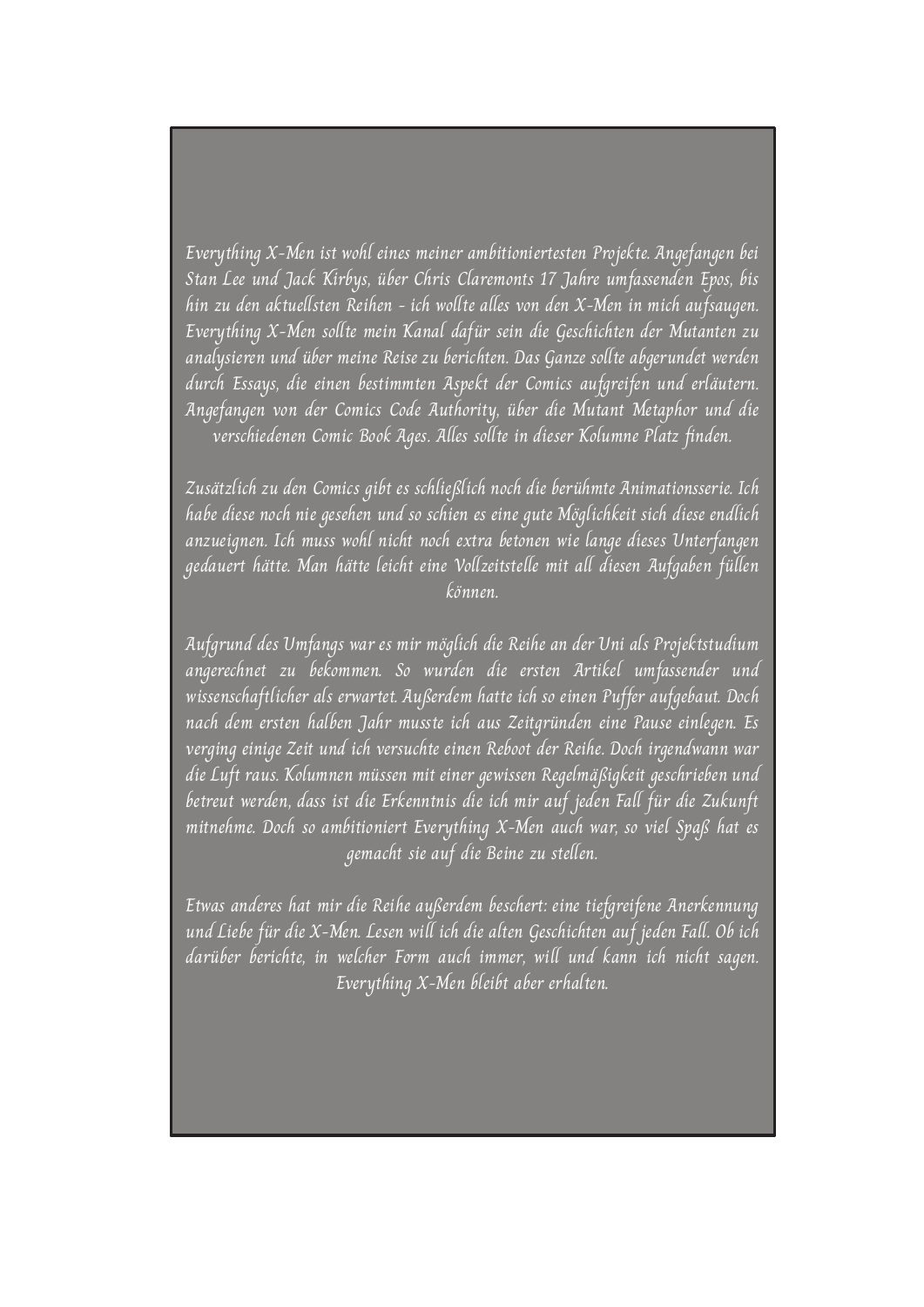# **An Introduction**

*"I'm sitting here in a boring room it's just another rainy Sunday afternoon I'm wasting my time, I got nothing to do I'm hanging around, I'm waiting for you but nothing ever happens, and I wonder" (Fool's Garden)*

The idea for this column was born back at the beginning of 2017. I was studying media science and philosophy in my third semester, and in my major - media science - every student needs to do a so-called "project study." This project is meant to be a scientific and practical project, where you create something on your own. You focus on one aspect or one topic, but always keep the scientific side in mind. I consider myself a blogger and writer and I, therefore, was eager to do a series of blog articles.

The following months, after I had the idea, I talked to Prof. Dr. Tanja Thomas, a professor in the media science department, and asked her if she would be interested in overseeing the project. After a rich discussion of how to realize my idea, I did a lot of research and began to read some X-Men comics. The results of my research and readings you can see right now or better, you will see them, once the main articles are being released. I hope you enjoy the articles. I sure had a lot of fun writing them (and still have). You could say, that this journey was an incredible Xperience. An Xcellent idea, you might say.

#### **Where to begin?**

I love comics, and I consider myself a big fan of the X-Men. Unfortunately, my experience with them was somewhat limited. My first real encounter with any X-Men was the first film by Bryan Singer back in 2000. I was eleven years old at that time and was instantly fascinated. Since then I watched every movie and read some comics of these wonderful characters. Still, they stayed in the background, and I never dedicated myself to read them as a whole - mostly because I didn't know where to begin. If you look at this graph from the doctoral dissertation "Reading The Uncanny X-Men: Gender, Race and the mutant metaphor in a popular narrative" by Joseph Darowski, you can see just how many series there were, and still are.

Granted since 2011 there were like 50 events, ten all-new all-different restarts and a bunch of mini-series, as well as specials, that had the potential to "break the internet" as Marvel stated mid-2017. However, all this is now, and what we want to do is go back in time, to the good-old-times. You know, when comics cost just a few cents, and Stan Lee and Jack Kirby created more than half of our heroes we know and love to this day. That is where our journey begins. I always wanted to read the X-Men from the very beginning and Xperience the stories as a whole. Where did they start, what happened along the way and finally understand all the references that can still be found in today's issues and movies. Unfortunately, as I discovered this great reading list from comicvine, I realized, there are a lot of X-Men comics. You could read hundreds, and hundreds of issues and still be behind because new ones are release month after month after month. That's discouraging. But I don't give up, and so I made some cuts. I mean, I have to begin somewhere, right?

# **The Plan**

The project has to have an end - at least the counseled part related to the media science study has. And it should be done before my sixth semester so that I can focus on my bachelor thesis then. I decided to do a series of about 15 articles (this introduction included). Of course, I will continue with the series, if I want to and if you want to read more about the X-Men. To make it a bit more interesting, I took different creator runs from the past five decades and this is the list that finally made it into my series:

- 1. Stan Lee / Jack Kirby (1963-1966)
- 2. Roy Thomas / Neal Adams (1969/70)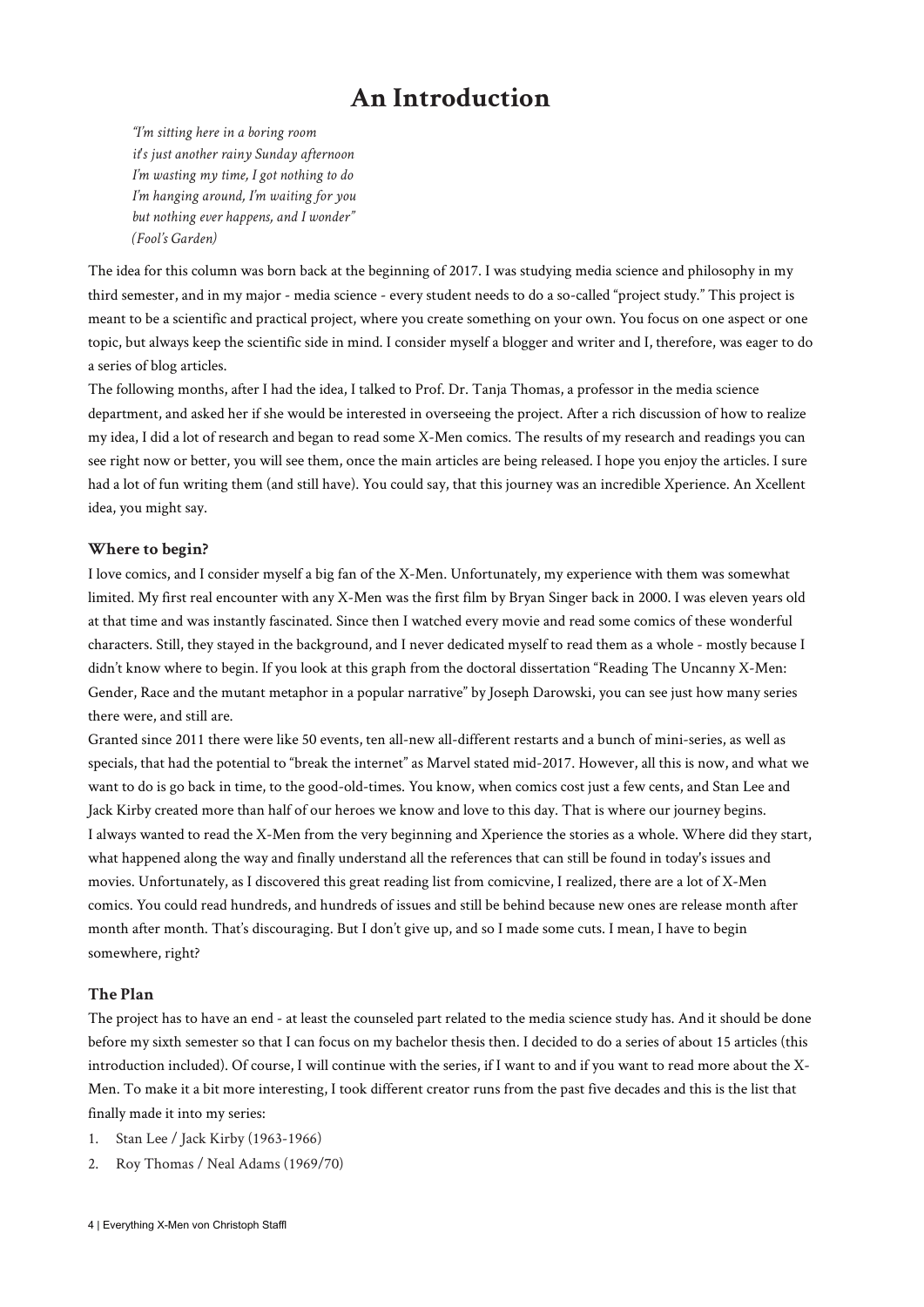- 3. X-Men First Class v1 (2007)
- 4. Chris Claremont Part I
- 5. Chris Claremont Part II
- 6. Chris Claremont Part III
- 7. Avengers Disassembled (2004/2005)
- 8. House of M
- 9. X-Men Legacy: Legion (2-part review)

I don't want to talk about the X-Men solely, that would just be a couple of in-depth reviews of some comics, and I already wrote a lot of reviews for the past x years. Instead, I wanted to take it a bit further. I came up with the idea, to take something from those runs - a topic, theme or idea - and talk about it in more detail in a separate article. Those subjects could be anything from the Comic Book Authority to comic book studies in general, about terminology, interesting debates, philosophies that are mentioned, or explanations of sexual orientations and gender-concepts. That means that every review/analysis is followed by a more theoretical based article - an essay. These are the topics I chose so far:

- Comic Book Authority
- What is a mutant?
- the ages comic books
- the mutant metaphor
- Philosophies within the X-Men
- A broken back in the refrigerator
- comic book events
- Who am I?

The thing about the X-Men and their very long history is that they are often viewed as this conglomerate of ideas, and themes. Therefore creators are themselves often seen as an agglutinated mass. But they are not. Every creator has to be read separately and therefore be analyzed as a constituent component of the big picture, that is the X-Men. It is a mistake to create a universal image of the x-universe.

Another important thing is that every individual, with his or her cultural background, interprets things differently. With my research, I tried to cope with that limitation. Please keep in mind: my articles are just one way to see it, one way to interpret things, inspired by the books and articles I will mention. If you think I forgot something, please feel free to comment, and we can hopefully have a vibrant discussion about it.

# **What's Left to Say**

Bear in mind, that Chris Claremont is mentioned more often because he wrote the X-Men for nearly 20 years in many different team- and solo-series'. Therefore he shaped the X-Men like no one before or after. At first, I thought I would pick just some story-arcs here and there. But that seemed impossible. How could I, as an outsider, choose the "right" ones? I mean, his stories are the best stories of the X-Men, like The Dark Phoenix Saga, Days of Future Past, Trial of Magneto or The Fall of the Mutants. And I don't want to read those stories without any background information or no knowledge of what happened so far. What I want to say is: We will go through his run chronologically, based on the reading order I mentioned above.

I think that's enough for now. As for the release schedule: I am going to release two articles per month. So every month has a theme and this way you will have enough time to read the issues as well. Marvel Unlimited is a good place to start, but if you are a collector, there are beautiful but expensive Omnibus and Collectors Editions as well. Currently, I am reading them digitally, but once there is more money in my bank account I want some of the collections as well. Along the way, I also might have some surprises for you: additional articles and reviews about certain aspects or incarnations of the X-Men. But for now:

See you in February. Then we will talk about the Kirby and Lee run (X-Men #1 to #19)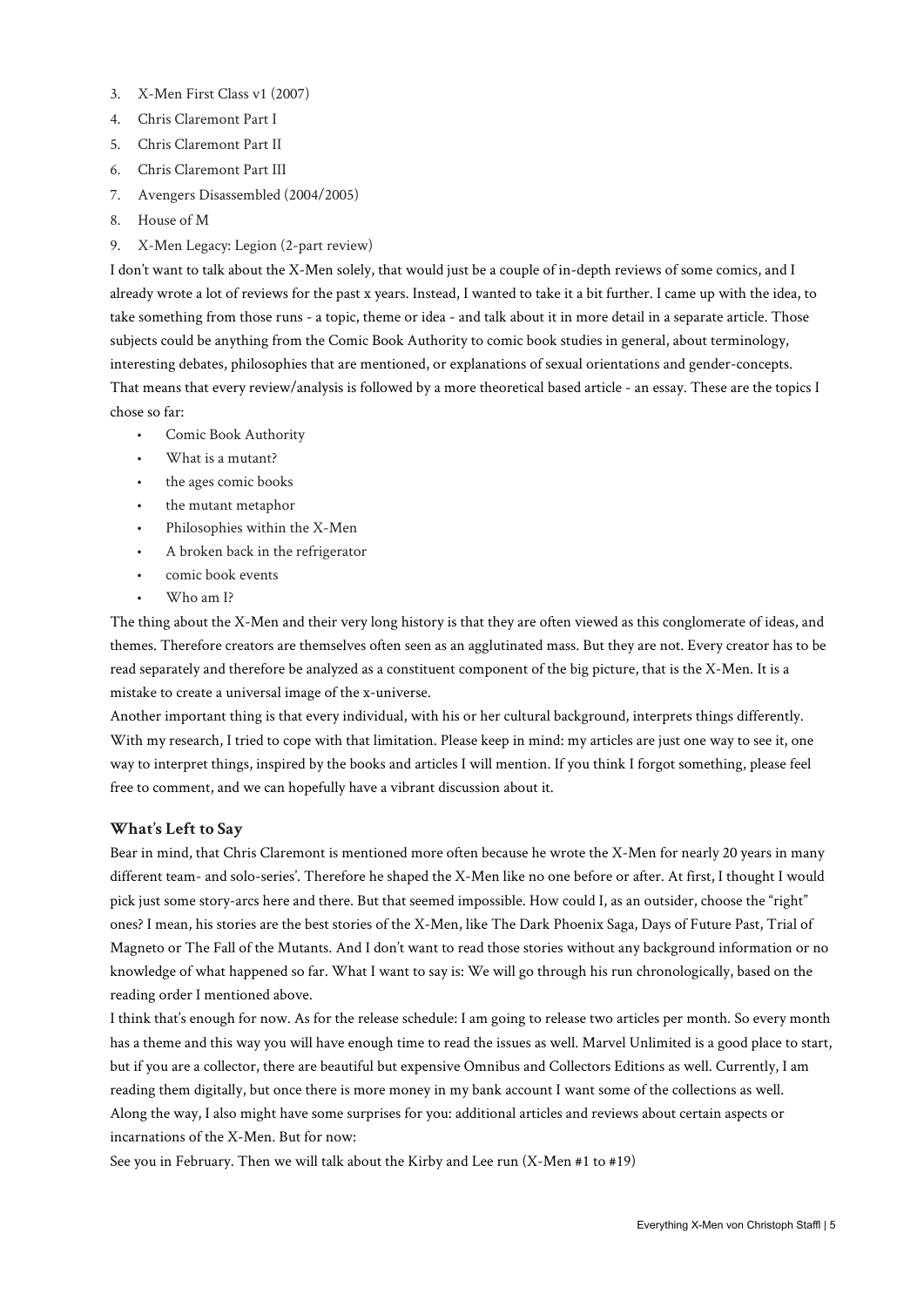# **Kirby and Lee (1963-1966)**

*"He say I know you, you know me One thing I can tell you is You got to be free Come together, right now" ("Come Together", The Beatles)*

# **Introduction**

In this article, I want to talk about the beginning of the X-Men. We will look at the first 19 issues. They were written by Stan Lee and drawn by Jack Kirby and later on, Werner Roth. How were they published and what are the stories about? Then we will focus on the characters. Who were the original X-Men? How were they portrayed? It is fascinating to look at those over 50-year-old stories. Joseph Darowski talks about an important topic at the beginning of his doctoral dissertation, which I also want to mention briefly: Everything is perceived differently by different groups. And maybe most importantly: No product has one fixed meaning. It can change over time (at least the primary reading) and is a very subjective thing. In addition to that, we have to analyze those comics as what they are: a product of a different time. Don't let us use this against them, instead take it as a time capsule and see how the world looked at certain things at that time. These comics are artifacts and reveal social attitudes. Because "society's entertainment reflects and influences that society" (Darowski, 2011, p. 11).

# **Beginnings**

An interesting thing I discovered during my research is that Marvel could publish only a limited amount of comics per month. Before 1961 Marvel was known as Atlas. At that time they lost their distributor and were forced to join Independent News which owned and distributed National Allied Publications. This company was founded 1934 and would later be known as DC Comics. Marvel's comics were not that good a seller as the 1950s ended. This may be the reason why their new distributor could easily limit the number of comics Marvel was allowed to publish. This number was initially at eight comics per month. But as the quality of the stories increased, so did the number of comics sold. With that in mind, Marvel was allowed to publish more and more issues. After the contract ended, they joined forces with another distributor and could finally release the amount they wanted.

In a two year period, they only released thirteen issues of The X-Men. Beginning with The X-Men #14, because of the new distributor, they could release the series monthly.

Another thing is that Stan Lee wanted to name the book "the mutants." Unfortunately, he was declined the name by his publisher Martin Goodman, because nobody would know what a mutant was. Brian Hiatt tells the origin of the X-Men in a Rolling Stone article: After being declined the title "the mutants," Lee settled with X-Men, because he "figured, they have extra powers, and their leader is Professor Xavier." In addition to that, he gave them the powers by birth, which meant he didn't need any fancy origin stories for each character.

Brad Ricca points out in his article Origin of the Species that "the word 'mutant' actually was in fairly widespread use at that time, appearing not only in popular science magazines, but in the New York Times, largely in articles concerning atomic age radiation fears [Ricca, 2014, p. 6]." For anyone who is interested in this topic, I can recommend reading the article of Ricca. She paints a compelling picture of the 1950s and 60s, what some scientists wanted to accomplish, and points out, that the idea of a Homo Superior, as Magneto puts it, is not that far-fetched as it may seem. Especially the concepts of Hermann J. Muller are described in detail there.

One last thing about the publication before we move on to the artwork. In the beginning, I was not aware of this, but it makes sense: There is a difference between the cover date and the actual release date. Maybe because I read so many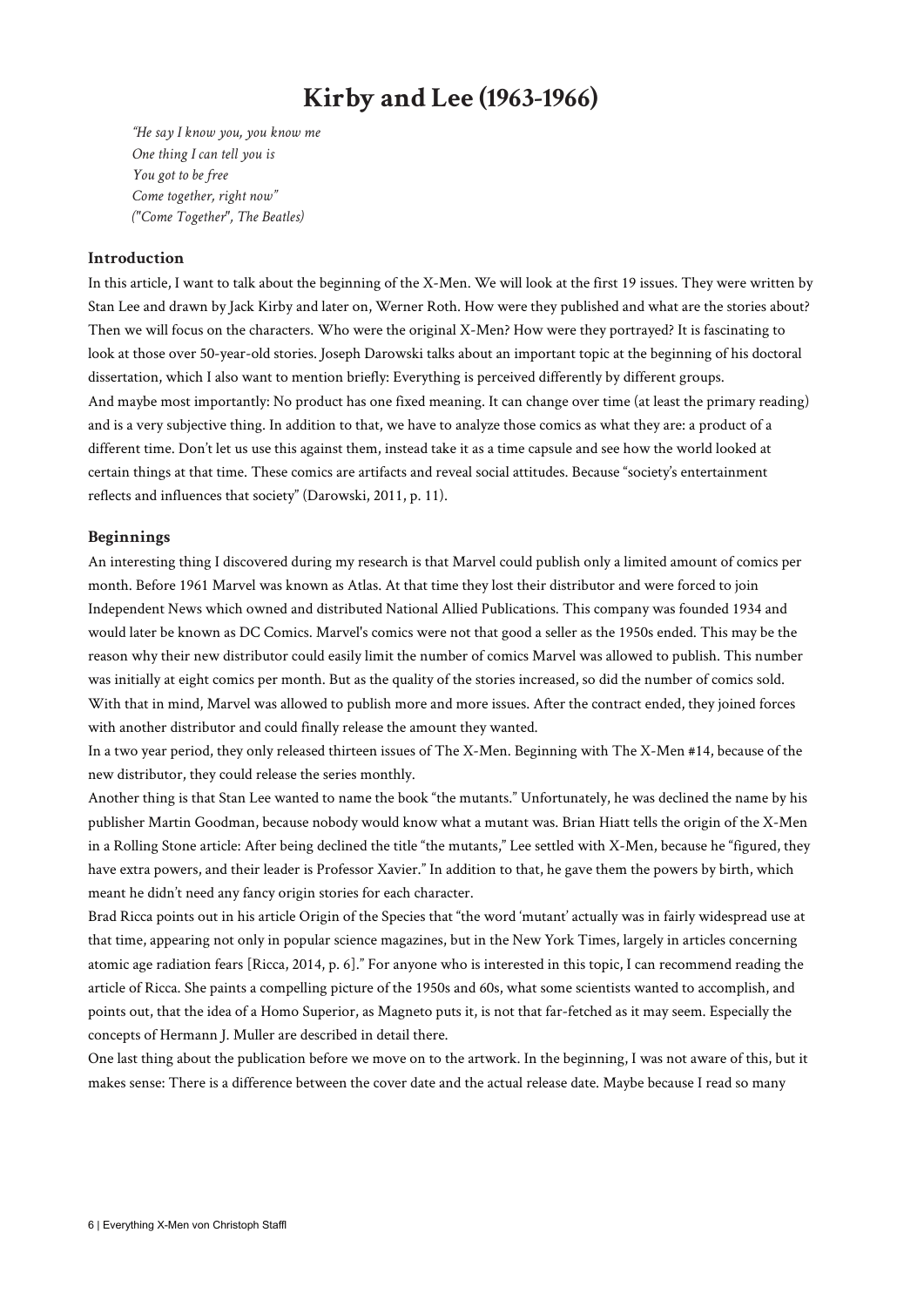comics in retrospect (be it collected in TPB or a bunch of single issues) and rarely when they are actually released. Nevertheless, I think it is an important thing to mention:

*"Throughout this work the cover date on comic book issues will be used to refer to when the comic book was released, though the cover date does not exactly match the month a comic book was published. According to Brian Cronin, in the early 1960s, there was usually a four-month gap between the official cover date and the ship date. In the 1990s two months was made the official gap between cover date and ship date by Marvel an DC Comics. However, there have almost always been variations in the exact difference between the two dates, even within those general guidelines. Because of this difficulty the cover date will be cited as the date a comic was published throughout this entire dissertation [Joseph Darowski, 2014, p44]."*

### **Artwork**

The X-Men were not solely created by Stan Lee. A significant contribution came from Jack Kirby and his incredible talent. Today one artist is mainly dedicated to doing one series, drawing one issue per month. "The King" managed to do up to five pages a day and designed the character on the flow, as he drew the stories, Lee gave him [Hiatt]. I like the drawings of this time very much. During the training sessions of the X-Men (I will talk about them a bit later on) you get a sense of movement within the panels. The focus is clearly on the characters and Kirby gave them room to act. The background is not that important. Sometimes it doesn't even exist: just a background color to fill the white space. However, it can also be very detailed if necessary. Each character comes with his or her unique look, gestures and facial expressions. To come up with all of those things while drawing the story is remarkable. Plus the design for the clothing, the rooms and the features of the surrounding areas are simple but effective.

Throughout all of Jack Kirby's issues (and his successor), you never think of inconsistency or major disruptions. Though sometimes the narration gets in the way of the artwork. In those days, the characters often stated the obvious or - put another way - the artwork and the dialogue/narrator were repetitive. When something is shown in one panel, it is also explained or pointed out by the characters or the narrator. But that is also the charm of those issues. If you compare it with today's comics, you get a lot out of these comics. What they say, what they think and how the narrator talks about the characters in combination with the artwork, tells a rich and meaningful story.

### **But who were the original X-Men?**

# **The X-Men**

Scott Summers aka Cyclops, Warren Worthington III aka The Angel, Hank McCoy aka The Beast, and Bobby Drake aka Iceman are the first students of Professor X. In the first issue, after a short introduction of their abilities and who they are, they are joined by Jean Grey aka Marvel Girl.

An unusual aspect of this roster is that they are not a family like the Fantastic Four. This sets them apart from other teams from the 1960s. Although, as Andrew Wheeler points out in his three-part article-series Mutant and Proud, one could assume they were at least cousins because all of them are white, heterosexual, privileged kids. This goes against everything one would expect from a comic book series that is said to be famous for representing women, LGBTQ+ characters as well as black people, and other minorities through a so-called mutant metaphor. The origin of this little group must be read differently than their second genesis in 1975 when Chris Claremont restarts the series. When we look at the mutant metaphor, we have to look into the very lives of the character and how they represent queerness. Because typically mutants (like queer people) don't usually come from mutant/queer families [Wheeler].

*"Like LGBT people, mutants are not necessarily born of mutants. Their siblings are not necessarily mutants. Their children are not necessarily mutants. They are not born into mutant communities. They are not born into a mutant culture. They are anomalous even within their own families. Like LGBT people, mutants face a heightened fear of being hated by the people who ought to love them the most [Wheeler, 2014]."*

But the similarities go further. As drag people, the X-Men take on new names and dress differently when accompanied by fellow mutants [Wheeler]. Sometimes someone has to state the obvious for you, and from that point forward you cannot not see it - as it was the case for me, regarding those similarities of these communities. Big fans, especially when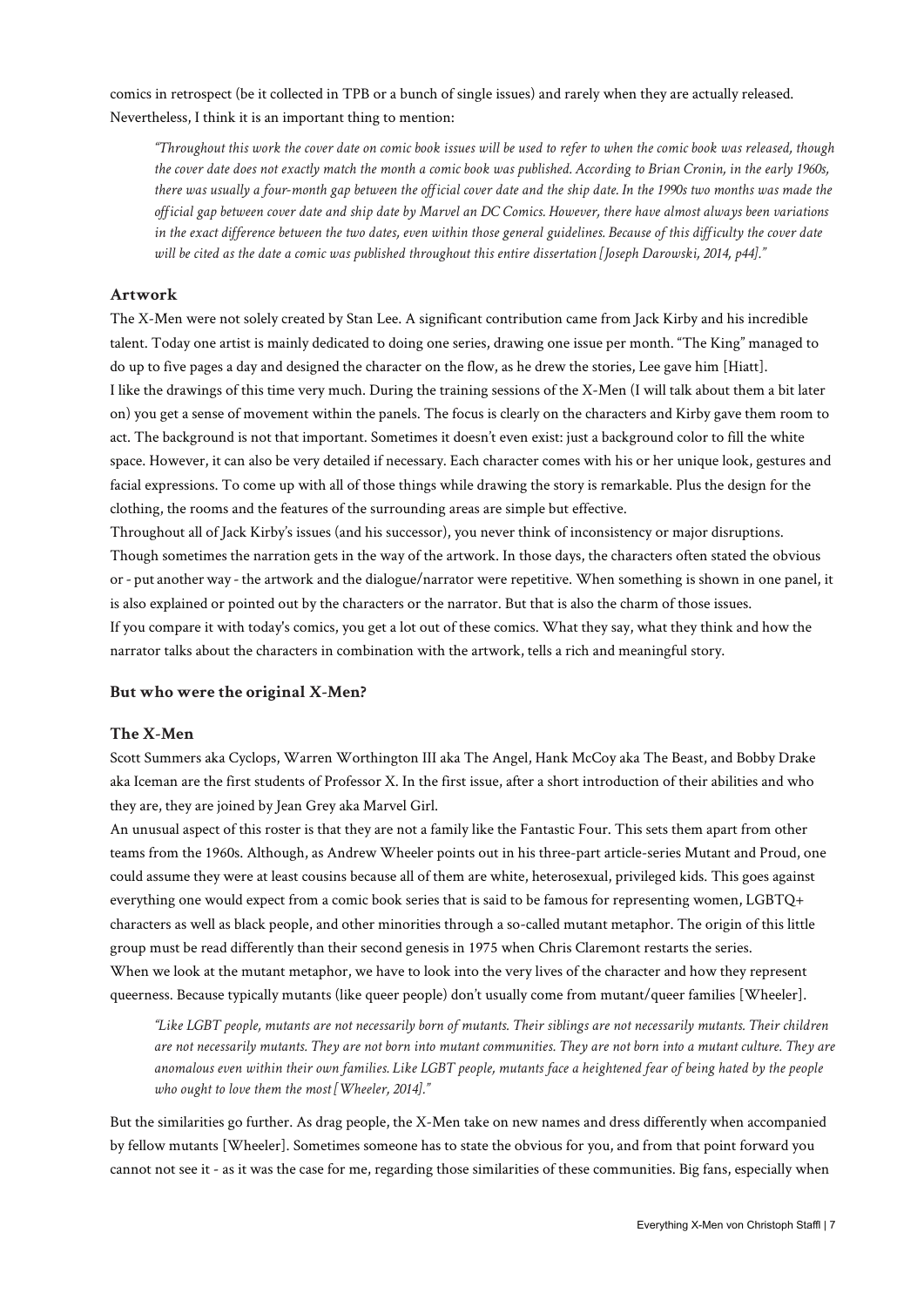there is a community as big as the X-Men's fandom surrounding such a medium, we tend to analyze things over. In my opinion, that is often the case, but it is interesting to take those parallels and lay it onto the first X-Men series. I don't think it was intended by the creators - it is just a coincidence. That is the beauty of stories, and I mentioned it above: different people, take a different meaning from them.

But let's get back to the original X-Men. Another thing is that at the beginning the characters were mostly white and their mutations were hidden features and not that visible (Beast and Angel both could hide their mutations with gear and clothes) [Darius]. With minimal effort, they all can pass as ordinary human beings and walk around public places, without being detected. Another thing they have in common with queer people. I will talk more detailed about the mutant metaphor and how it changed in the past decades, in a separate article.

# **The Characters**

A recurring theme of Stan Lee's X-Men run are the training sessions they have at the beginning of nearly every issue. Scott, Bobby, Hank, and Warren are even introduced through one of such sessions. This way we get to see their abilities and determine there camaraderie. How they interact with each other and what their relationship is. It also seems like a very militaristic approach to the story, because Professor X gives them time and again precise timeframes they have to meet. He would say things like "you have three seconds," "you have exactly 15 seconds" or something like that. The abilities of the kids get clear very early on. In contrast to them, the Professors capabilities seem to grow or fade always to suit the story. First, it appears like he just has mental abilities to read minds. But they are sometimes expanded to the point, where he can erase memories. Can he control people like in the movies? This question is unfortunately not answered in those early issues. However, he has another ability that is concerning: astral projection.

The first time I encountered this ability in another way was during the first seasons of the TV series Charmed, where Prue develops this skill. When she does it, she can deactivate her projection at any time, which seems plausible, because it is a mental enhancement of the mind and not fixated on any physical object. The professor's astral projection, however, must return to his owner, before it can be deactivated. It is also interesting that Magneto seems to have mental abilities as well - at least to a certain degree.

This would suggest that they are somehow related, which would have been a twist, I would not have seen coming. But the professor is related to another mutant: The Juggernaut. He is his stepbrother, and his name is Cain Marko (Cain; as in Cain and Abel - get it?). Cain got his powers from a temple of dark magic and the magical item of Cyttorak. He is an unstoppable force. The two-part story (#12 and #13) are one of my favorite issues from that period. Especially #12 is orchestrated like a horror movie and reminds me a bit of alien. The professor knows what is coming and lets his students make preparations as the Juggernaut approaches. But we never see him directly; he is just hinted at. Jack Kirby did an incredible job. Very suspenseful storytelling and it is a bit frightening as well, although everything happens in broad daylight.

The X-Men #12 is also a great example of the teamwork of the children. They have trained very hard and can now profit from this vigorous efforts.

Unfortunately, Jean Grey is not treated well in the first couple issues. And by a couple, I mean about 14 of them. It starts in the first three issues and from that point on just gets creepier and creepier. Her supposed friends call her gorgeous, beautiful, and have the obsession to touch her vigorously. When she is not around (and sometimes even if she is), they fight each other to figure out should be her boyfriend. It is very frustrating to see her treated that way - like she has nothing to say in that matter. But the most awkward moment of them all happens during a dialogue in the third issue when the professor thinks: "As though I could help worrying about the one I love! But I can never tell her! I have no right! Not while I'm the leader of the X-Men, and confined to this wheelchair!" [Issue #3]

As John Darowski writes in his essay "Evil mutants will stop at nothing to gain control of mankind!", Marvel Girl has to fulfill different kinds of roles. Be it mother, sister, or girlfriend - she is what the story needs her to be [Darowski]. This is even displayed during the training sessions. While the others do dangerous and physically exhausting exercises (jump around in the room and avoiding flames and pits), she has to handle books (letting them levitate) or works on the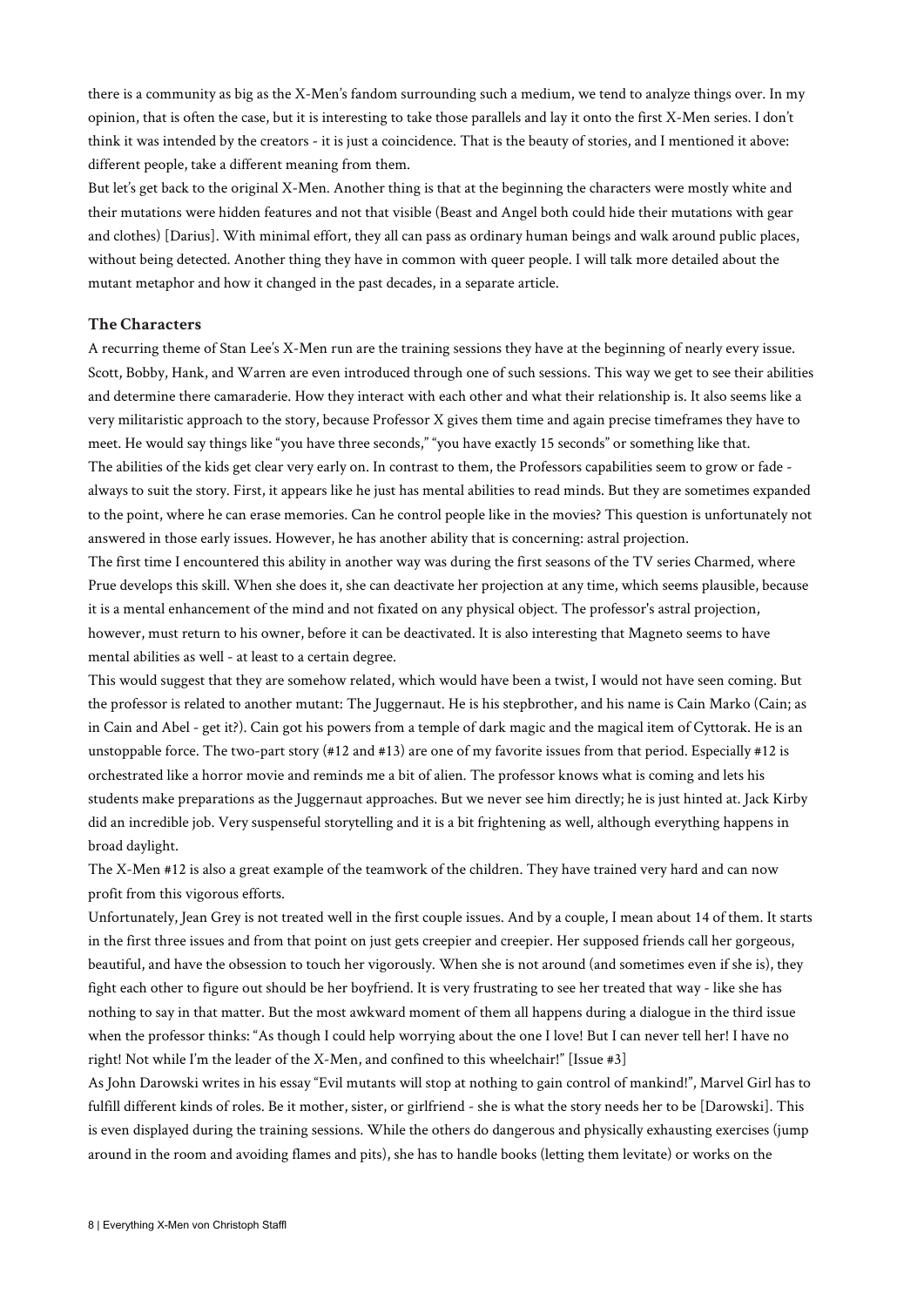precision of her ability (using needle and thread). In case the exercises get too exhausting, she faints or has to be saved by Cyclops. All this in spite of her excellent introduction. The first few pages she manages to handle herself against the boys and is capable of using her powers. She is a confident young girl. This image of her is rendered useless very quickly, as the quote mentioned above of Professor X proves. It is not until the fourteenth issue or so when she is back in control and develops a real personality. In the end, she is equal to the others.

Bobby, Warren, and Hank don't have such a development during these issues. They train, they handle themselves pretty well during their missions but other than that they don't have that kind of struggle. Although they each get a personal problem.

Hank, for example, saves a child at one point of the story. But he doesn't get to be the hero. Out of nowhere a mob literally, attacks him. Before this incident, it is never established, that the general society hates or even knows about the X-Men. Via a direct link to the FBI, the Professor also handles missions for the government. It is not clear, if the world hates or loves the X-Men or if they just decided to ignore them.

Warren, on the other hand, has a more personalized problem. His parents visit the school and are quickly taken prisoners by Magneto. It is another parallel between the queer community and the X-Men. His parents don't know about his "condition," so they try to keep it a secret. It is a very emotional issue and the only development he makes, during the first 19 issues.

Bobby can develop his powers a bit. In the beginning, he can transform himself literally into a snowman - covering his whole body with fluffy snow. Because of the training sessions, the snow becomes denser, and he can form a more crystallized "skin" around his body.

Scott is the one with the most development, I think. At the beginning and during the whole run to be exact, he struggles with his abilities. The destruction his laser-eyes can cause is a real threat. The Professor makes him nevertheless his successor and Scott can handle himself well in situations when his mentor is not around. It would have been great if Kirby and Lee focused the love story on Scott and Jean. They seem to be a perfect couple. But the comments, fights, and behaviors mentioned above make it weird. They could have supported each other.

#### **Friend or Foe**

With every issue there comes a new mutant. And with every mutant, recruitment plays a significant role. The introduction of Cerebro, a device that can detect other mutants, was very unsatisfying. In the movies, Professor X has to be connected to it, for Cerebro to work. But in the comics, it's an independent device. And built into a desk, a wooden desk. There is nothing majestic or impressive about the machine. But you have to begin somewhere, right? With the question of recruitment and finding other mutants, one cannot ignore some discrimination. They are very rigorous about their new members. A topic that disturbs me is this: We have the X-Men on one side and the Brotherhood of Evil Mutants on the other side. Magneto founded the group, and the initial members are The Toad, Pietro aka Quicksilver, Wanda aka Scarlet Witch, and Mastermind. Again and again, the two teams fight for recruits. The problematic thing about this is that there seems to be no alternative to those two.

Mutants either join them or - well - what exactly? I don't know what will happen if they don't want to join the teams, but it always sounds like an ultimatum. Take the Blob for example. The X-Men approach him so carelessly, no wonder he doesn't want to join either team. After their initial failure, they attack him, and, of course, he fights back. In this situation, the actual threat were the X-Men themselves. And the biggest mistake of their approach is to give him their real names immediately. No secret identities, no costumes or something like that - just their real names and casual clothes.

Here are some examples of characters, Charles and Magneto (we never learn his real name during these 19 issues) fight over: Prince Namor/Sub-Mariner (who bends the laws of physics and not in a good way), Unun (who is defeated by his own powers), Ka-Zar aka Lord of the Jungle (who lives in a secret land underneath Antarktika) and some others. Two of the most intriguing villains of this era (besides the Juggernaut and the Brotherhood as mentioned above) are The Stranger and Lucifer.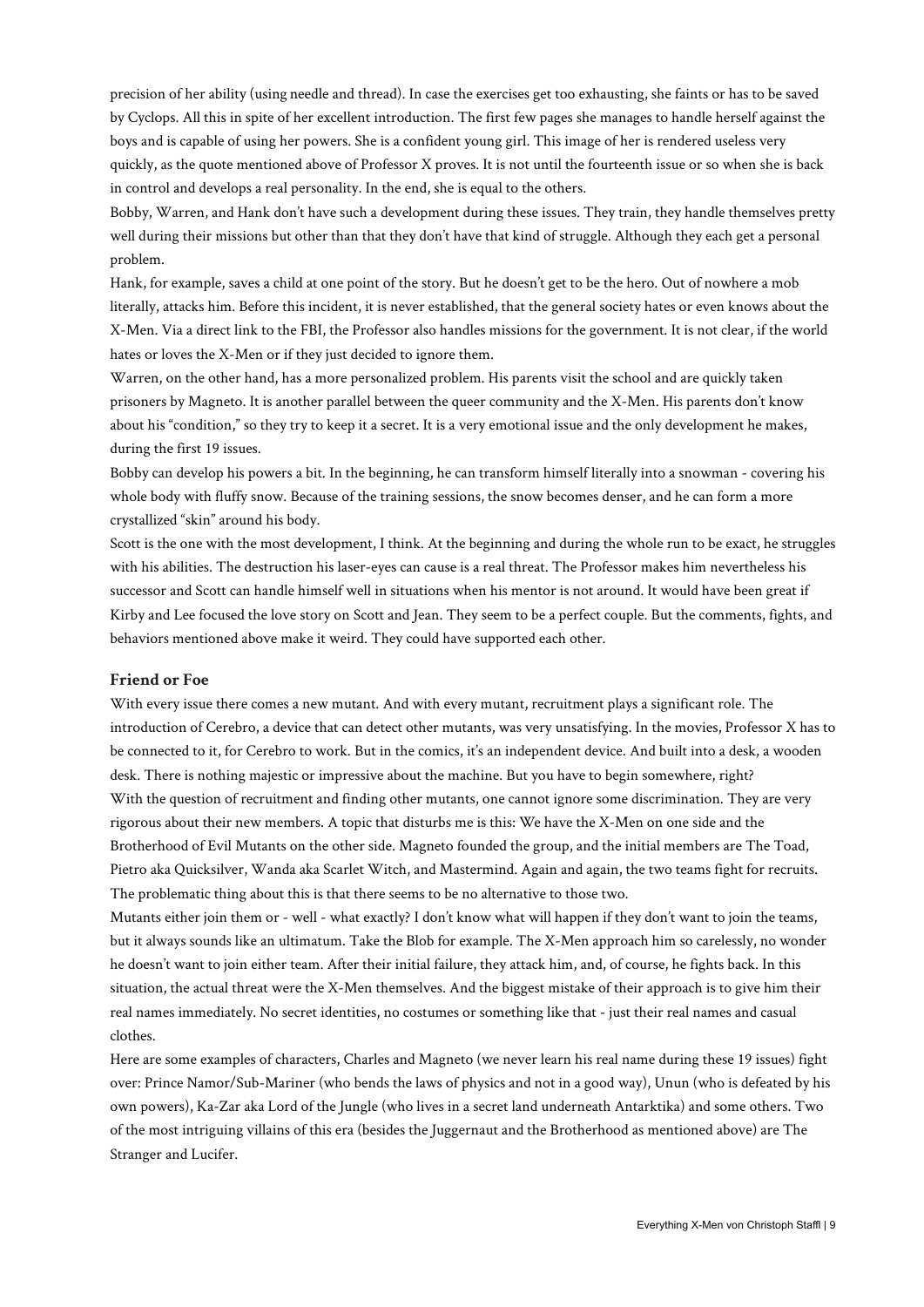Yes, you heard right, they even fight Lucifer himself. Or at least Charles Xavier does. He is the one who put the Professor into the Wheelchair (I like the movie version better; X-Men: First Class) and now he has returned for revenge. In this issue, the X-Men also have to fight the Avengers, because if they defeat Lucifer too soon, a bomb will go off. It is a great issue, and I don't think that Lucifer is a mutant. But a mere man with a lot of time and recourses. Is he Batman? Just kidding.

The Stranger is also very intriguing. And, interestingly, not even a mutant but an alien.

This eleventh issue is also the source of an exceptionally excellent quote (Attention! Sarcasm!) by a civilian: "Someone get a doctor! Women are faintin' like flies around here!!" - Beware the two (!) exclamation marks at the end, which are needed for such a great statement. Besides that, the issue is a good read. The Stranger is from another planet who recruits mutational creatures to study them - he takes Magneto and The Toad with him and leaves Mastermind in stasis. This ending was very surprising, and either side cannot really fight The Stranger. He is just that powerful. I could be wrong, but I think this might also be the first issue which ends with a teaser at the end! Or at least it felt more like a cliffhanger/teaser than in the previous issues.

# **Conclusion**

Once you start looking for sources you can use for articles such as this, it can quickly seem like a bottomless pit. One thing leads to another, and you have dozens of essays, books, and articles to read and summarise, so you don't forget to mention this topic or that clue. I am a perfectionist, and especially the first article in this series should be intriguing. I wanted to give you an overview of the X-Men's origin as well as the way they were portrayed. To do that, I focused on a handful of sources and my interpretations of the material. One thing I want to mention though is this: I did not talk about the Cold War references because others already did that way better than I ever could. I didn't feel like I could bring something new to the table. Instead, it was necessary for me to talk in-depth about the original run from another perspective and provide, hopefully, some inspiration for you as a reader to go back and read these early issues as well. The next article will focus on the Comic Book Authority, and then we will continue our journey with Neal Adams and Roy Thomas (issues #55 to #66).

### **Sources**

- Darius, J. (Sep 25, 2002). X-Men is Not an allegory of racial tolerance (blog post). Retrieved from sequart.org
- Darowski, J. (2011). Reading The Uncanny X-Men: Gender, Race and the mutant metaphor in a popular

narrative

(Doctoral dissertation). Retrieved from etd.lib.msu.edu

- Wheeler, A. (2014). Mutant & Proud (blog posts). Retrieved from comicsalliance.com
- rayrayheyhey (2015). How did DC limit Marvel's distribution from 1957-1968? Retrieved from reddit.com
- Hiatt, B. (May 26, 2014). The True Origins of 'X-Men' (blog post). Retrieved from rollingstone.com

# **Comic Book Authority**

*"Put your tiny hand in mine I will be your preacher teacher Be your daddy Anything you have in mind" ("Father Figure",George Michael)*

Did you ever notice the stamp-like figure on the right top corner of your comic books? To be honest, the first time I consciously saw them was while reading the Jack Kirby & Stan Lee run of the X-Men. Now that I am aware of them, I see them each time I read older comics - for example, the Batman storyline No mans land. Even there, very tiny and barely visible, is the logo of the CBA. First, I thought, "nice, a quality sign for comics." You know, like meat or vegetables or eggs sometimes get those stamps to prove they are worth your money?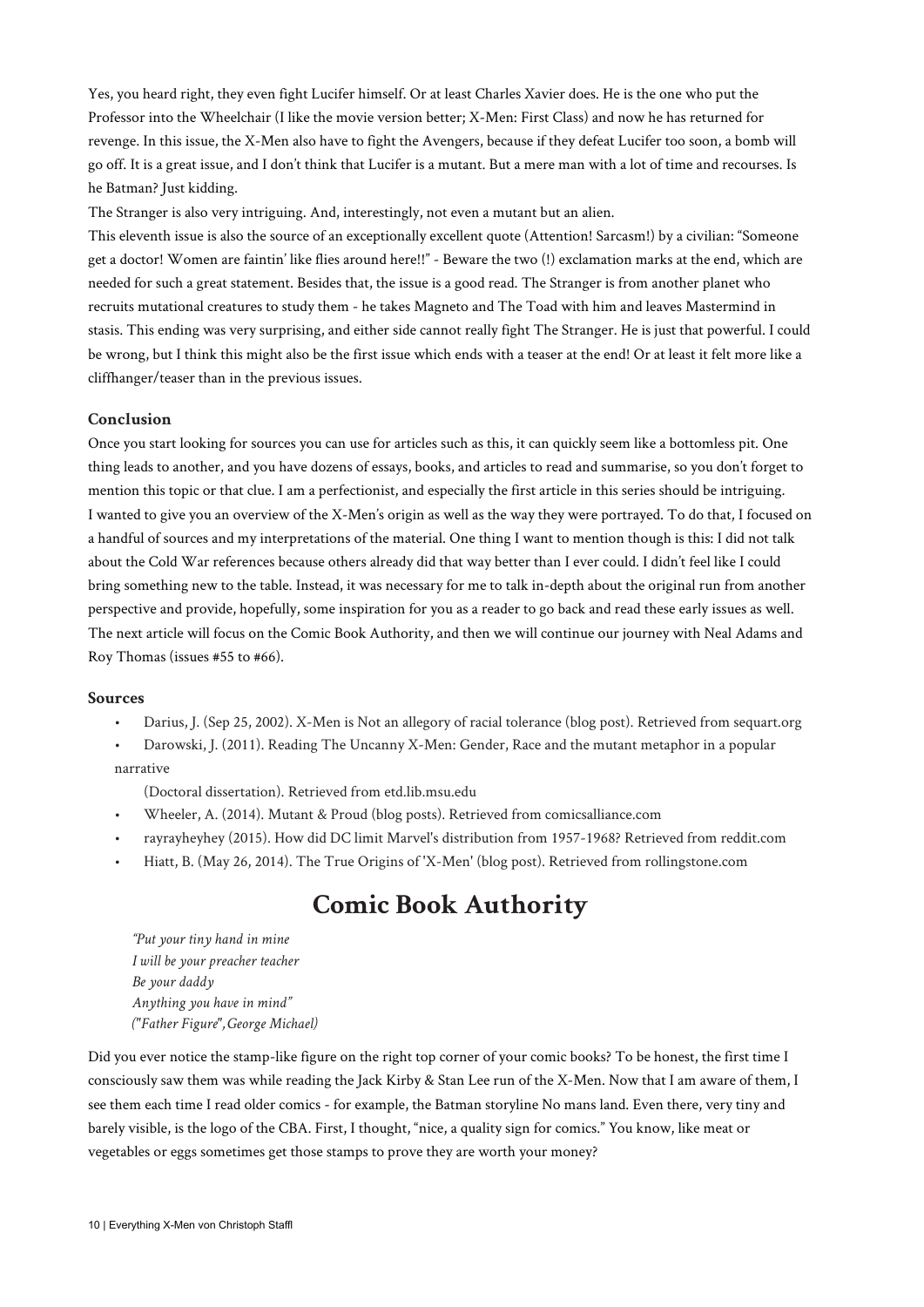Then I started to read about this Comics Code Authority and began to understand that this is the worst thing to have happened to comic books, ever. This little organization, which was deliberately founded by the publishers themselves, ruined some of them, censored the rest, and restricted the writers and artists. From 1954 until 2011 (yes, you read right) the Comics Code Authority approved comics of various publishers.

# **Milestones?**

I don't want to summarize the whole history of the Comics Book Authority because Dr. Amy Kiste Nyberg did a great job covering this incredible story on the website of the Comic Book Legal Defense Fund (cbldf.org). It is a quick read, and I recommend it, if you are interested in this topic. However, here are some cornerstones of the CBA's history:

- The first version of a regulatory code was released in October of 1954.
- "Only comics that passed the pre-publication review carried the seal" (Nyberg, n.d.).
- The Authority was founded because comic book critics (churches, parents, and others) feared that they might have a bad influence on their kids.
- Dr. Frederic Wertham, a psychiatrist, campaigned to ban comics from children and even wrote a book about it: Seduction of the Innocent.
- Crime comics were especially said to be responsible for Juvenile Delinquency (putting bad ideas into children's heads).
- William Gaines, a publisher of EC Comics, was "disgusted with the direction events had taken" (Nyberg, n.d.) and he refused to let the CMAA (Comics Magazine Association of America) approve his comics. Consequently, he was forced to end his comic business and started MAD magazine.
- With the release of a three-part Spider-Man story, which Stan Lee did not let the CMAA approve, the code was revised in February 1971.
- In the 1980s, the comic book distribution changed to a direct market distribution, which meant that more publishers bypassed the code.
- 1982 was the last revision of the code.
- DC Comics and Archie Comics were the last publishers to drop the Seal of Approval--mind you, this was in 2011 (!)

# Behind the Curtain

Just to get an idea of how the Seal of Approval and the code behind it impacted a whole industry, check out the website seductionoftheinnocent.org. It is a very resourceful site. They try to collect every comic book Wertham used as "proof" that comics were a bad influence on children. Furthermore, they have a lot of interesting articles linked, which discuss the topic in more depth. The full code of 1954 can be found here lostsoti.org. But, as before, here are some examples of what was in the original version:

- "No comic magazine shall use the word horror or terror in its title."
- "The treatment of live-romance stories shall emphasize the value of the home and the sanctity of marriage."
- "Profanity, obscenity, smut, vulgarity, or words or symbols which have acquired undesirable meanings are forbidden."
- If crime is depicted it shall be as a sordid and unpleasant activity."
- "Crimes shall never be presented in such a way as to create sympathy for the criminal, to promote distrust of the forces of law and justice, or to inspire others with a desire to imitate criminals."
- And so on and so forth...

In my opinion, the code was like a self-fulfilling prophecy. Mind you that comics were a somewhat new medium at that time--at least in the format we recognize. The first comic strips were published by Switzerland's Rudolphe Töpffer back in 1827. This was followed by a few graphic novels, but the first modern American comic book was published in the early 1930's. Famous Funnies: A Carnival of Comics was released in 1933 and Famous Funnies #1 was released in 1934.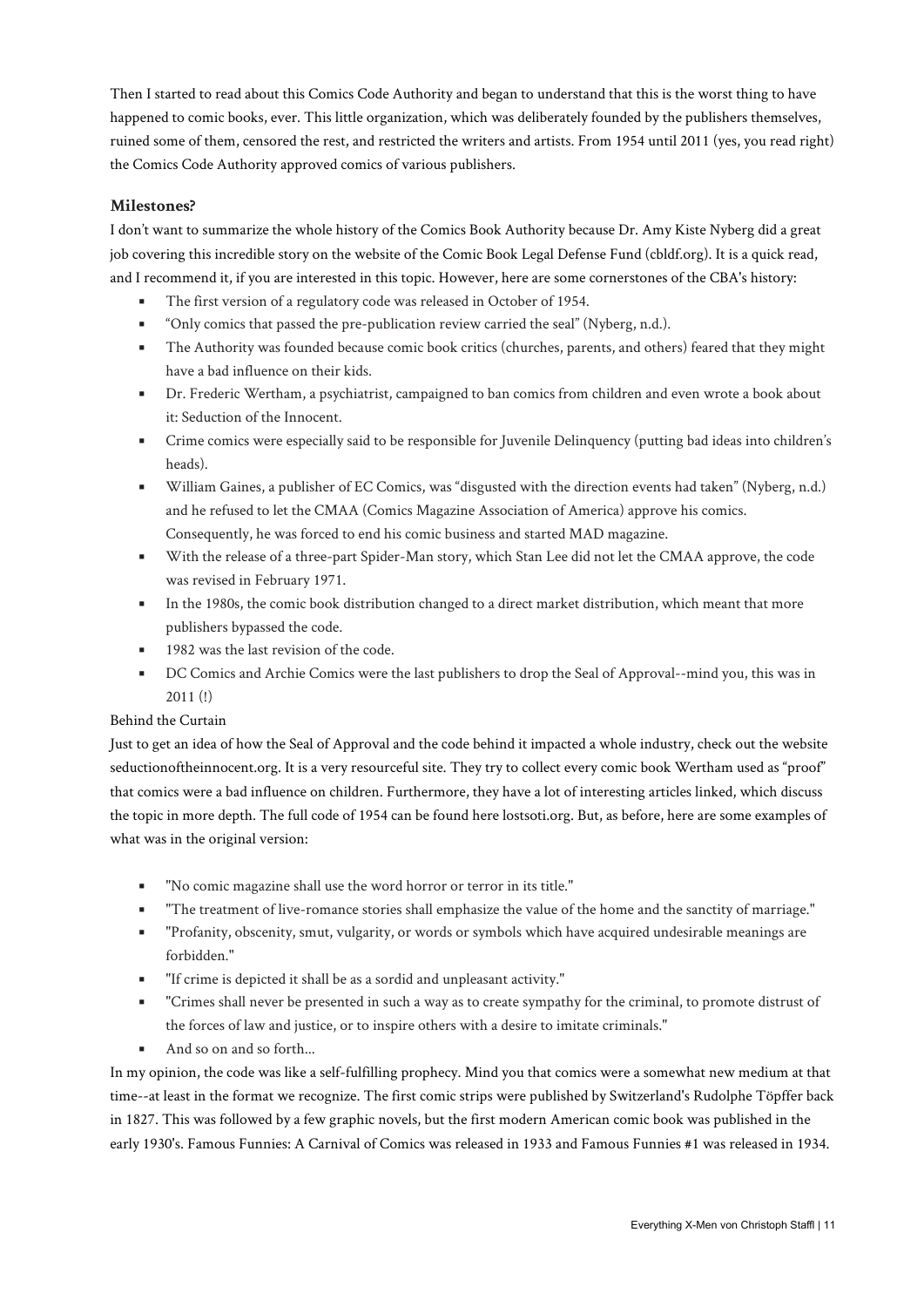At the time when crime and horror comics were a big thing, critics came along with it: concerned for their children and what effect the comics might have on them. So, first, comics were attacked by people who did not understand the medium. Then, instead of talking to the audience and telling them that not every comic book is necessarily for children, the publishers founded the authority.

# **Establishing Something New**

I have the luxury of taking a modern perspective on the topic, and today the audience of comics seems to be very diverse. No matter how old you are, skinny or fat, black or white, straight or queer, comics are for everyone. You have the major publishers, as well as indie comics, webcomics and a lot of niché markets. They are like TV shows or films: a medium, not a single format or a restricted way to tell stories. This might seem like something quite obvious, but I feel like that it is important to state it time and again: comics are not just one single format.

To get to this point takes time, patience and money. Especially money from the publishers. But if you introduce a new medium to the world, you cannot just censor it because some are offended by the way you tell your stories. Give it time to evolve. Not just the medium itself (as a publisher you have to figure out, what you can do with it), but also as the audience. Maybe without the Authority, we would have never got the superheroes we love and cherish. We would have something different, perhaps. Diving into this topic would be exciting. Asking questions like, what comics and stories were most popular at the time the critics came around? What content and tales could not be told because of the Authority? And then, speculating.

But we cannot change time. And a lot of stories and characters that were created during these decades are brilliant, intriguing and I would miss them a lot. They even spawned entire cinematic universes, inspired a whole new genre of films, and a new generation of writers, artists, and more. The truth is that the CBA censored the creators, and some stories may not be as suspenseful or original as they would have been. Was this the reason sales dropped? I don't know; maybe we can talk more about that when we get to the ages of comic books.

# **Conclusion**

To this day, I am surprised that all the major publishers supposedly agreed on the CBA. We are talking about a whole industry. How is that possible?

During my research, I stumbled upon sentences like the following: "In 1954 the Comics Code Authority was implemented due to an apparent link between the rising popularity of comic books and a rise in juvenile crime." (comicvine.gamespot.com) It makes me angry to read something like this because what is this "apparent link" everyone talks about, but the only one who is quoted time and again is Wertham (if at all). There is a difference between correlation and causation. Is there any real scientific evidence, that statements like the one above is true? I am asking! If so, please let me know. It reminds me of a discussion we have today (an unnecessary one, I might add): can violent games be held responsible for killing sprees and such?

Fortunately, though, the code is no longer in use. But, it did some damage. Some publishers couldn't sell their comics anymore, which resulted in their bankruptcy. For over 60 years, the comic book industry just gave up--at least in my opinion. As I said, comics were somewhat new at that time. Logically, there were concerns about them; there always are. But, you cannot blindly listen to critics, even when the sales drop. Just keep telling good, intriguing stories and people will find their way back. I believe in that.

# **Works Cited**

- Wertham, F. (1953). What Parents Don't Know About Comic Books. Ladies' Home Journal, November, 1953.
- Nyberg, A.K. (n.d.). Comics Code History: The Seal of Approval (blog post). Retrieved September 25th, 2017 from cdldf.org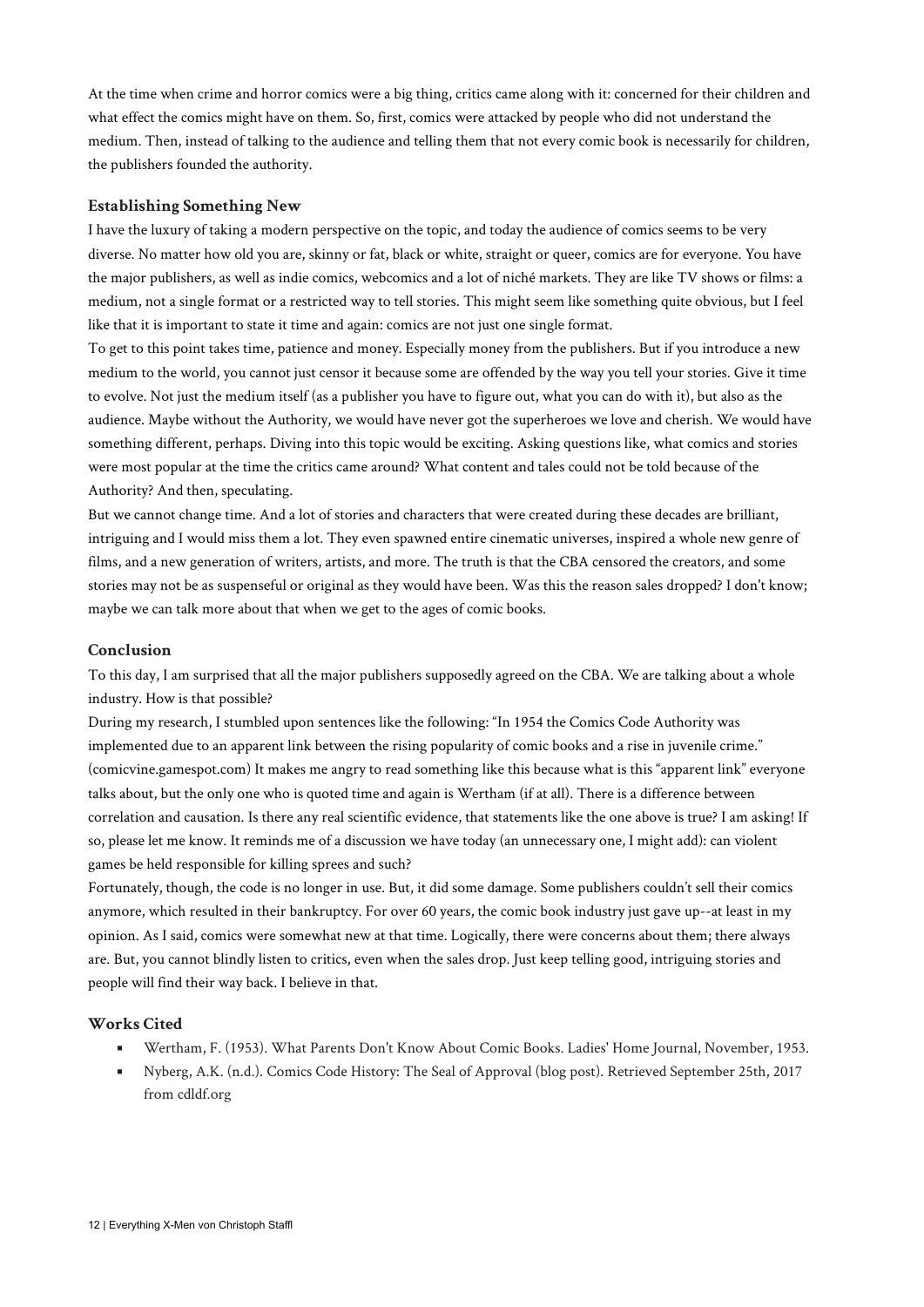# **X-Men TAS Episode 1**

- X-Men: The Animated Series
- Season 1 Episode 1: Night of the Sentinels I
- **■** Writer: Mark Edward Edens
- Story Editor: Eric Lewald
- Supervising Producer: Will Meugniot
- **Exercise Exercise Larry Houston**
- Original Air Date: 31 October 1992

*Synopsis(from IMDB): A young teenager has been rejecting her mutant powers ever since she discovered them. But when giant robots track her down, it's up to the X-Men to save her.*

Revisiting a show from the 90s is very interesting in many ways: First of all the show is presented in a 4:3 ratio, but I grew up with that format, so its nothing I have to get used to. Second, there is no HD version out there, so we have to watch it as it were back then. Third, the typical 90s style animation, which can be a double-edged sword: On the one hand they look good, are detailed and have charm (plus they get the nostalgic bonus), on the other hand, the action sequences and behavior of the characters can be edgy and abrupt.

The story begins with riots and chaos on the streets. Mutants are furious, and it is not a happy place. This is a very positive thing for a TV show because we are thrown right into the action - no origin story, no explanation, nothing. What is happening? What is going on? Where are why? Why is there chaos? Valid questions, and every single one of them intriguing.

Next, we see the parents of Jubilee. They are arguing about the things currently happening. They discuss if they should register their daughter at the Mutant Control Agency. But I guess it is just a small step from registering her to bring her to a facility where she is "safe." In the context of the conversation, one can also assume that it is not a training facility. Mutant Control Agency sounds like some conversion therapy for mutants. Later in the episode, Professor Xavier discusses this topic with some of his students, and it turns out to be a private organization. The government seemingly has nothing to do with it. Now the question is: Why are they so powerful? Who are they? I hope we get to know more about them later.

Afraid of her parents Jubilee runs away. To blow off some steam she plays some video games in the mall. There she is confronted with a Sentinel. It is the first villain we get to see - if you want to call them that. The Sentinel is big and clumsy, also slow, and it destroys everything in its way. Nevertheless, the motto of them is: "serve and protect." It first tried to capture Jubilee out of her bedroom by destroying the wall and nearly tearing the house down, but she is already gone, as we know. Though funded by the government, the Sentinels are not very serve-and-protect-like.

Back at the mall, we get to see the first big fight. Again, the Sentinel destroys almost the entire ceiling of the mall to get to its target. Fortunately, Storm and Rogue are also there and help Jubilee. Shortly after, Gambit joins the fight. Interestingly the Sentinel ignores them at first because they are neither his target nor does he recognize them. Why is that? Maybe we find out later in the season. The three X-Men cannot defeat the foe, and Jubilee is fleeing the scene, running to the parking lot outside. There Cyclops beheads the giant robot with one blast.

This short scene shows the audience two things: First, and maybe most important, that Storm, Rogue, and Gambit are not strong enough to fight a Sentinel or lack the strategy to do so. At this point, I am not sure if this is a good thing or a bad thing - depends on their experience and how long they have been X-Men. Second, it establishes Scott as a strong leader. He calmly defeats the Sentinel without breaking a sweat. Then he catches the unconscious Jubilee (the Sentinel managed to hit her with his last move).

Cut to mansion: Jubilee wakes up alone in a room without windows. Everything looks clean, sterile even, and covered with stainless steel paneling. This part of the X-Mansion seems dark, gritty and like hostile territory. Her luck continues, because she enters the Danger room, by accident of course, where Gambit and Wolverine fight each other in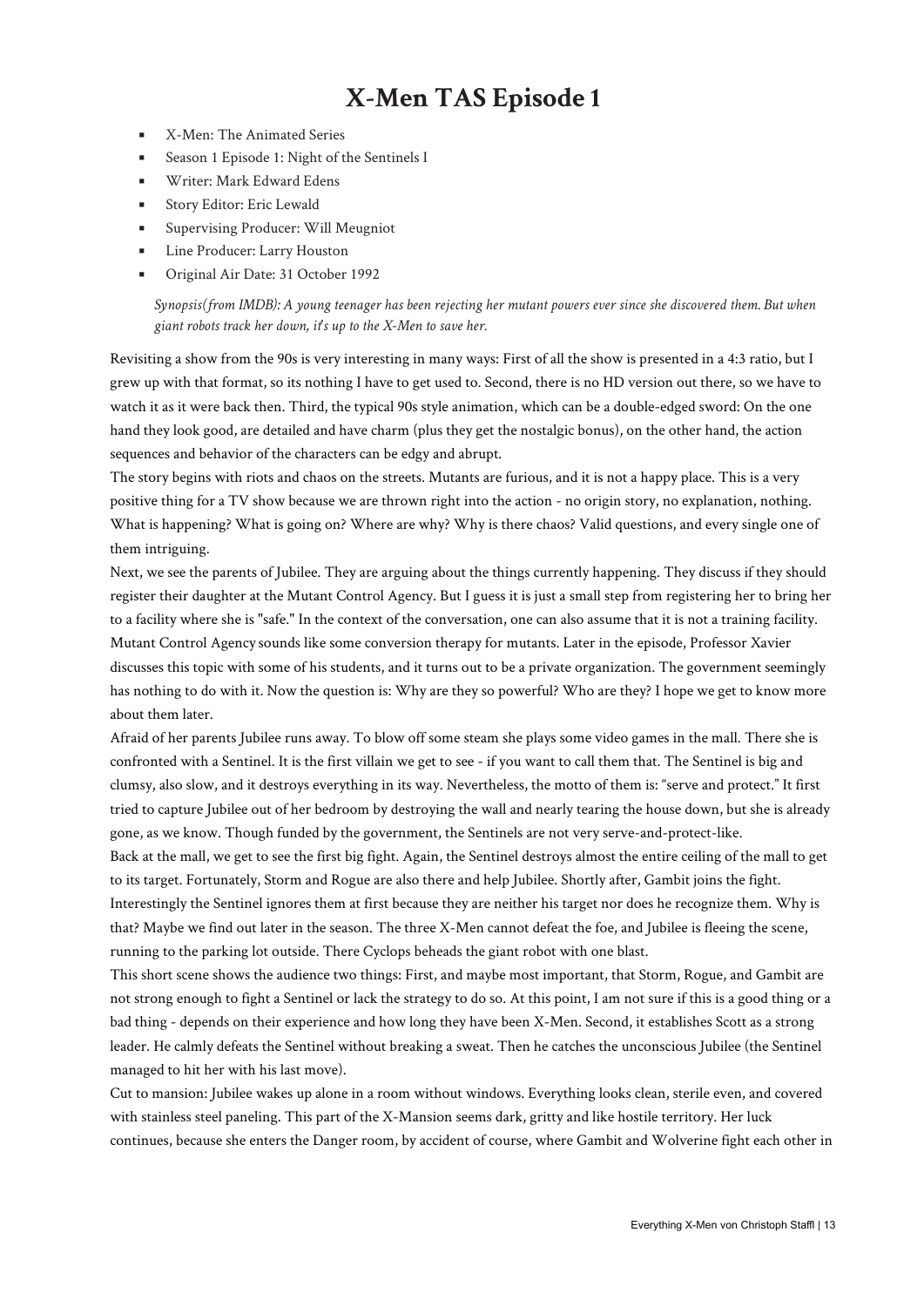a training session. Jubilee intervenes, not knowing the circumstances. Shortly after, we get to see all the X-Men in one place for the first time.

This scenes very essential, because it establishes the dynamic between the members of the X-Men. There is a certain rivalry between them, mainly because of Wolverine. Nevertheless, they are there for each other. A community where being an X-Men is safe. The following conversation between Jubilee and Storm (on the roof of the mansion) reinforces that impression. She tells her new student what a mutant is and why society hates them.

Every vital topic is touched on in this short conversation. Be it that others hate what they don't understand, that mutancy manifests in puberty, or that the X-Men are a safe haven for "the gifted" (even if they have outgrown the status of student like Storm). You have to keep in mind, that Jubilee is still young and this was her first experience with the X-Men. We might forget that when we watch or read a new story about characters, who have to learn all of that. So it is not that surprising when Jubilee is running away from the mansion to make sure her parents are safe as well. Shortly after she leaves, a Sentinel captures her - with their creators not far away.

In the meantime, the X-Men want to infiltrate or better: break into the headquarter of the Mutant Control Agency. This organization has gathered a lot of information about citizens and possess a long list of names. Names of mutants. Professor Xavier sends his X-Men to apprehend those files, but as they learn about the absence of Jubilee, Wolverine is looking for her. He seems to like and care about her. Combined with the conversation she previously had with Storm, those two could be her mutant-foster-parents. Unfortunately, Wolverine loses her tracks and joins the others by infiltrating the MCA facility.

They break in, and right before they get to the good stuff, the screen fades to black. To be honest, this is a very cheap trick. You don't open the door and end the episode. Show what is on the other side and then cut away. Trust that the revelation is suspenseful enough to keep us watching. If you ever consumed anything about how to write a story (like the brilliant podcast Writing Excuses), you are aware that you should show what is behind the door. Very disappointing.

Still, the first episode of X-Men: The Animated Series was better than I anticipated. Jubilee as our guide is an excellent choice. She is relatable and seems to have a good mindset. Regarding the characters, there was one surprise: Morph. I didn't know this mutant until now. He is very similar to Mystique regarding his powers. I am interested to see him more often and find out who he is and where he came from. Also: Next time we have to talk about Professor Xavier's wheelchair. It is very fancy and nothing we have seen before.

# **Thomas & Adams (1969/70)**

*"Time has stopped before us The sky cannot ignore us No one can separate us For we are all that is left The echo bounces off me The shadow lost beside me There's no more need to pretend Cause now I can begin again" ("The beginning is the end is the beginning", Smashing Pumpkins)*

# **Did we miss something?**

The last time we saw the X-Men, they were fighting against the Mimic and jointly defeated him. But a lot seems to have happened while we jumped forward to the 55th issue. Scott hunts down a Pharaoh, who has kidnapped his brother Alex Summers. Also, the X-Men have a new member: Lorna Dane. She has magnetic powers and is the girlfriend of Bobby? At some point in the future, we might have to go back and read the other issues as well. But I didn't tell you the most shocking part yet.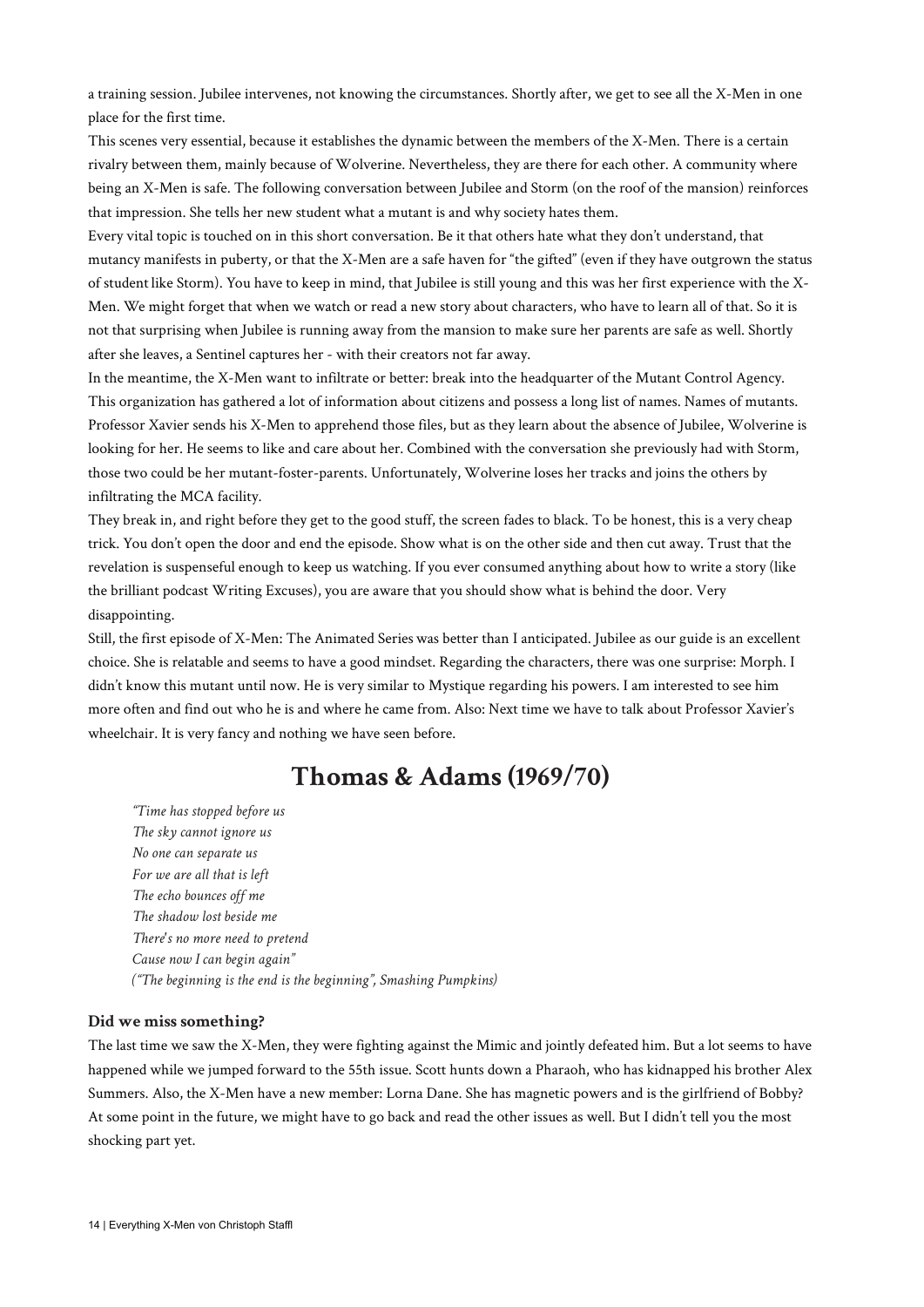Are sitting down? Good. Because apparently, the Professor died. We don't know how or why or what exactly happened during the first couple of issues of this storyline, but it must have occurred just recently.

Last but not least, the first issue of the so-called "Roy Thomas and Neal Adams run" - as the reading-order-guide I use calls this couple of issues - Neal Adams is not the artist, but Werner Roth. Adams starts to draw the comic beginning with #56.

Those seem to be the most critical three details we have to consider when getting into the next storylines. However, they are just the tip of the iceberg. There are a lot more confusing, questionable and intriguing story elements to discuss. Let's decipher as much as we can:

# **Storytelling and artwork**

A lot of repercussions of previous storylines can be found throughout these issues. Don't get me wrong, there are new elements and villains as well, lot's of them, but it is refreshing to see some consequences. The original issues were mostly single-story-issues (with a few exceptions) and didn't have any lasting effects. But now we are not just introduced to Trask junior (his father was responsible for the Sentinel Program), we also meet Ka-Zar again. Regarding world building, we can see some improvement as well. In issue #58, for example, we get a little scene of Magneto and his new comrade Mesmero. This couple of panels gives us the impression of a bigger, rich universe because we can see, that time is moving forward with other characters as well. We do not just look at their actions and preparations in retrospect, but as they happen. That is what you call "set up." Still, it is not just things like that, which enriches the story. Sometimes we get information from a television newscast, and it just feels naturally implemented into the narrative.

The panel structure is different as well - compared to the original run. There are panels within panels, and the 2x3 structure from before is more or less not existent anymore. They vary in size and shape, which makes for a dynamic read, especially during the fight scenes. These changes were long overdue and can be seen in perfection when Scott takes on the main villain in issue #55.

One thing I love about modern-day comic books are two-page spreads. These are drawings of a single panel or a cumulation of panels throughout two pages. Though I read my comics on an iPad Pro, these artworks get me excited every time - if done right. Recently I read a lot of DC Comics comics. The two-page spreads of Green Arrew, Green Lanter or Titans work perfectly and enrich the story. The same is true for some of the issues of this X-Men run. They present us the first two-page spread of the series (as far as I can tell - maybe there were some in the previous issues) and it's gorgeous. Neal Adams is a great artist. He can do anything. Be it action scenes with pages filled with fights or emotional discussions between Trask's son and a judge - everything is engaging and beautiful to look at.

Before I talk about more specific things I like or disliked, I wanted to mention the finale. In issue #65, we can see that Roy Thomas has prepared this story for a while now. On the other hand, it is a shame to see it fulfilled in just one issue. But as the X-Men complete their first run, it doesn't seem logical to start another epic story arc. These are the last issues of the X-Men. At least for a while. After #66 Marvel just published reprints of older stories and you might have guessed it already - they came back five years later with Giant-Sized X-Men #1.

For the final story, the Professor comes back! Yeah??! Did anyone believe, that Xavier was dead? Well, I wasn't exactly sure, to be honest, but now we have the proof that he faked his death to prepare a strategy for the invasion of the Z'Nox. Alien invaders, with a Deathstar-like ship. Sounds awesome right? Unfortunately, as I said, it is all finished in one issue. It feels rushed. And in addition to that, we have to deal with some weird psychic reboot machine so that the Professor can function normally again. A crazy way to end things.

Be that as it may, issue #66 feels like the old issues again. Back to the basics. They even have a short training session. We've come full circle.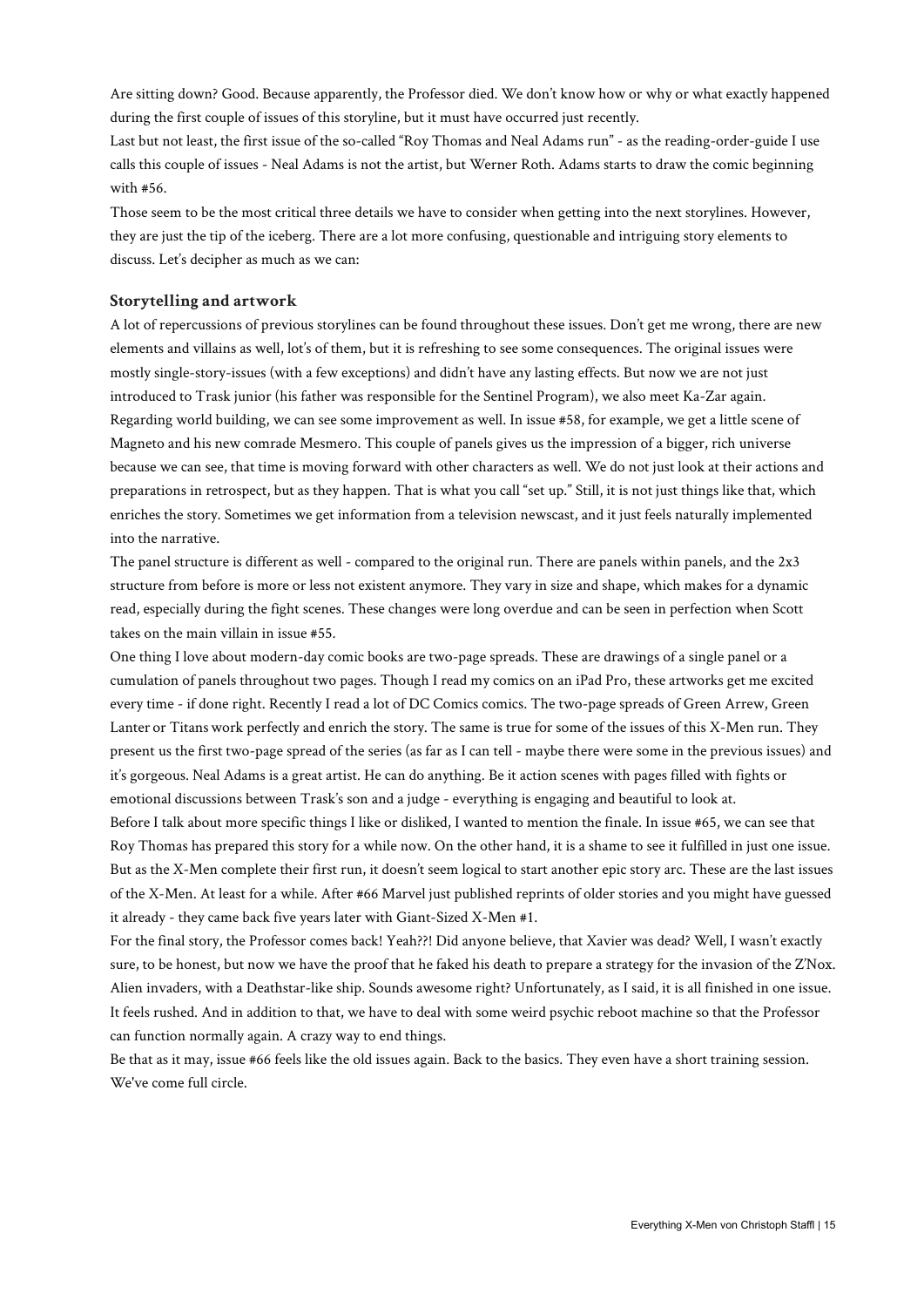### **The Good, The Bad and The Ugly**

Do you know what backstories are? They are additional pages at the end of a comic (not more than two or three), which tell another story of the characters within the book. One example (I am not sure if it is a good one, to be honest) is All-Star Batman by Scott Snyder. I was astonished to see something like this in an X-Men comic. As I read further into this, I discovered the following table in the dissertation Reading The Uncanny X-Men by Joseph Darowski:

As you can see they were part of the comic since issue 38 and I am quite interested in reading the other stories as well; mainly because the ones we get to see in #55 through #57 are very mixed regarding their quality. However, it is nice to see the stories have evolved and moved forward since Stan Lee. They refer to old events, the storylines go across multiple issues, and they just try new things. Backup stories are only one part of the process, and Roy Thomas was an excellent choice for Lee's successor.

So, what were the backup stories about? The first one tells the origin of Angel aka Warren Worthington or, as he calls himself before joining the X-Men: The Avenging Angel! He stops burglars and thieves on his own. Soon the X-Men take notice of him and appear in his apartment. Another excellent example of How to NOT win someone for your cause (but we discussed this topic already in the second article of this series). Believe it or not, this is not the worst part of the story yet. No, there are short conspicuous fights between Warren and the X-Men, even a nuclear bomb is part of it all. It's ridiculous, but a fun read, I guess.

The embarrassing part starts when Jean gets her backup story. You know, to show some respect for the character, develop a good story with depth and overcome the past. Just kidding. She gets one backup story (as in it's done in one issue) - and the last one for crying out loud (!) - and the first things she gets to do are cleaning her apartment and baking an apple pie with the aid of her powers. Yeah! Woohoo! Feminism! That's how you introduce an X-Woman. I am obviously sarcastic. To be honest, it is just stupid, and the weirdest thing is, that the story was written by a woman. My expectations were high, as I saw a female writer (Linda Fite) on the list. Write a badass story. Let her do something. But what we get is not even a real story. It's like an entry in a diary and Jean is reading it to the audience. There is no theme or plot. I cannot wait to read Chris Claremont, so let's continue to some good stuff.

#### **Friends and Foes (continued)**

The main stories, however, which span over the course of multiple issues are excellent. The first arc with Scott's brother and the pharaoh turns out to be a vast, rich story and I am sure if I read it again I would find more symbolism and meaning within it. You can see and feel, that the storytelling changed massively between the last issues of Stan Lee's run and the one we discuss now. It is one long tale about the sentinels, Scotts Brother, Bobby's girlfriend, a derailed son, a Yin-Yang-Symbolism between the Pharaoh and Alex and so much more. Roy Thomas doesn't rush through the plot points. Instead, he gives it space to breathe. This way the reader can process and appreciate every sequence. Most issues prominently feature Alex, and in the end, it turns out, that this is the origin story of Havok. I didn't see that coming and was pleasantly surprised. There should be a lot more such origin stories.

One of the coolest, weirdest and funniest moments was during the final battle between the Sentinels and Scott - he is one of the last X-Men standing. He makes an Asimov-ish move and defeats these horrific machines with logic. After that, they fly into the sun and destroy themselves. I am not sure I understood how he did it, but I was reminded of the first couple of short stories by Isaac Asimov in the collection \_I, Robot\_ (which everyone should read).

For the next villain, I want to talk about; you need to know something: Lord of the Rings and the whole mythology of J.R.R. Tolkiens Middle-earth is an integral part of me. Unfortunately, I have to admit that I am just beginning to dive deeper into this world by reading The History of Middle-Earth books, The Silmarillion and so on and so forth. However, I watch the Lord of the Rings movies by Peter Jackson on a regular basis (which means once a year) and every time I cry and have a deep emotional experience. Don't get me started on The Hobbit movies - I just talking about Lord of the Rings. They are treasures. I love them.

That said, we can now talk about Dr. Klaus Lykos - he plays a crucial role in the issues #60 through #62. He is a mutant and can drain the life energy of other living things, even animals. As The X-Men deliver Scott's brother to him - Lykos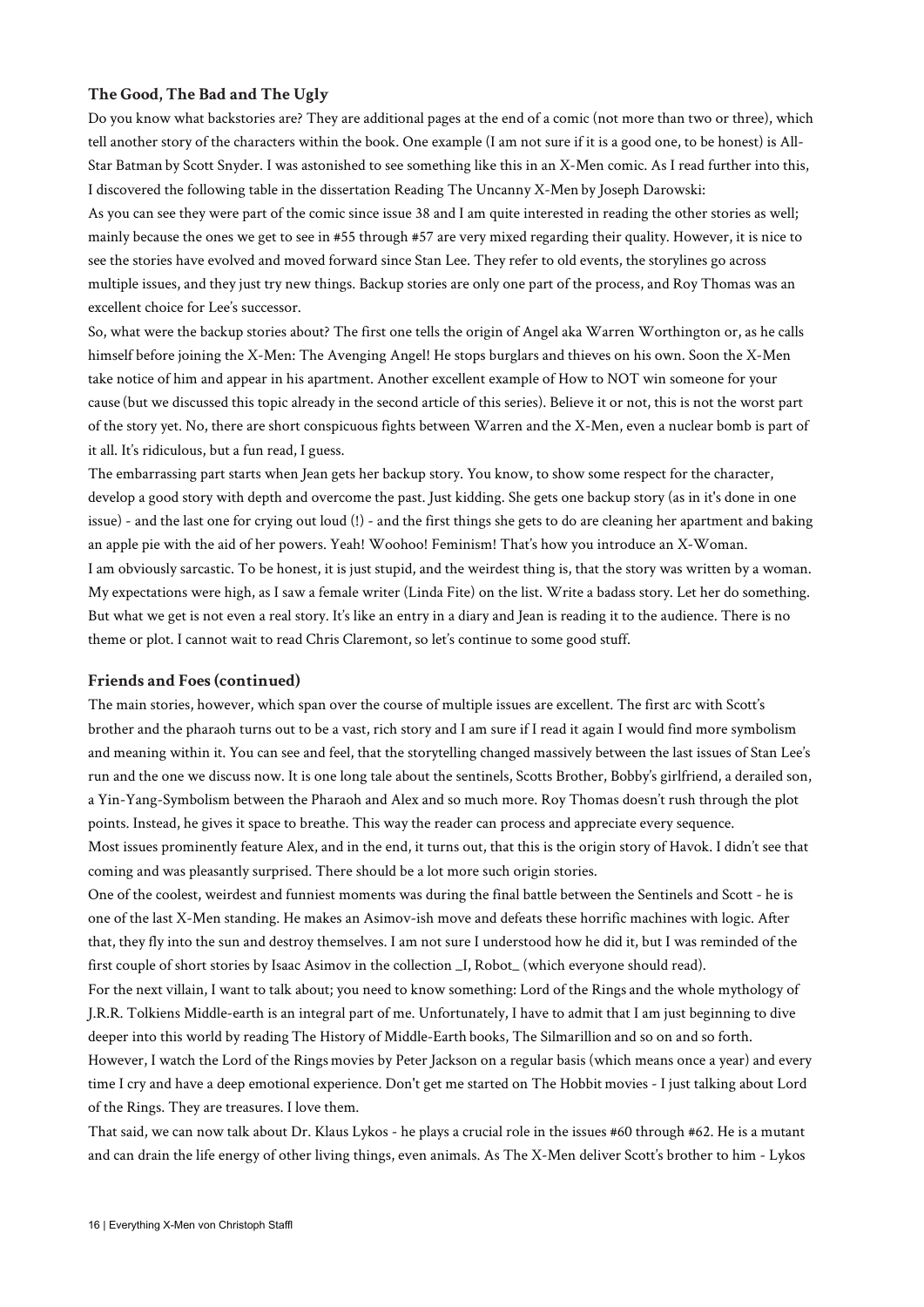is supposed to be a friend of Xavier - he finally gets enough energy to transform himself into a Pteranodon. Years ago the same creatures attacked him and gave him his power in the first place. So far so good. But, of course, he is a fan of Lord of the Rings and calls himself Sauron.

# Sigh.

Why?! Just … why? You don't do things like that. Never, ever, name anyone after one of the greatest villains of all time. Never. If Lykos would have been a big wicked evil genius with a plan and abilities to defeat the X-Men - maybe then. But the way the story is executed, I don't buy it for a second. Sauron is like a second personality within him. He has more resemblance with Dr. Jekill and Mr. Hyde, than with anyone of Lord of the Rings. Furthermore, the X-Men don't have to act. They are like an audience, watching the separate elements unfolding. In the end, it is all about love and forgiveness. Horrible.

OK. Now I feel better.

# **The coming of Sunfire**

...is also the title of the 64th issue. It is a tragic story of a young boy, manipulated by an old man to fight a war, that has ended a long time ago. This story takes on a complex topic. It deals with the aftermath of Hiroshima and Nagasaki. Mind that the comic was released in the 1970s.

The boy's name is Shiro. His mother was a victim of Hiroshima, and as a result of the nuclear fallout, Shiro got his powers. Within his body, he can contain the power of the sun itself and release it in powerful blasts. Unknown to his father, his uncle told him, since Shiro was a baby, about Hiroshima and what happened to his mother. How he hated the United States for it and that he wants revenge. It should be their right and duty to avenge those who died and those who still suffer. Therefore, when Shiro's powers manifest, his uncle commands him to attack Washington D.C. and destroy it.

Shiro, believing in the course laid out by his uncle is ready for everything. But in Washington, a terrible accident happens, and his uncle kills Shiro's father. When he learned of the doings of Shiro, his father sacrifices himself to save the people of the city and convince Shiro, that what he does is wrong.

As you may have noticed, this story doesn't indeed feature the X-Men. In this case, it's a good thing. The coming of Sunfire is an intimate, one-issue story which deals with a topic you might not expect. It's just about Shiro and the pain of his past. It is about a young man easily manipulated by someone he should be able to trust. On the other hand: can you blame the uncle for his hatred? Then there is the father, Standing in between them. A touching story, which is now as important and relevant as it was then.

# **Conclusion**

Roy Thomas and Neal Adams didn't just create a couple of X-Men stories, but an entire roller coaster of emotions. I may have praised the developments that occurred between issue #19 and #55 a bit too much. However, I wanted to point out just how much has changed in the few years in between. It is great to witness the evolution of storytelling within the medium, and I think the X-Men are the perfect example of it.

In the next article we will talk about the question "What is a mutant?" and after that, we take a look at a newer interpretation of the X-Men's origin. A series written by Jeff Parker. We are going to talk about X-Men First Class v1 (2007).

# **Sources**

**EXECUTE:** Darowski, J. (2011). Reading The Uncanny X-Men: Gender, Race and the mutant metaphor in a popular narrative (Doctoral dissertation). Retrieved from https://etd.lib.msu.edu/islandora/object/etd:1030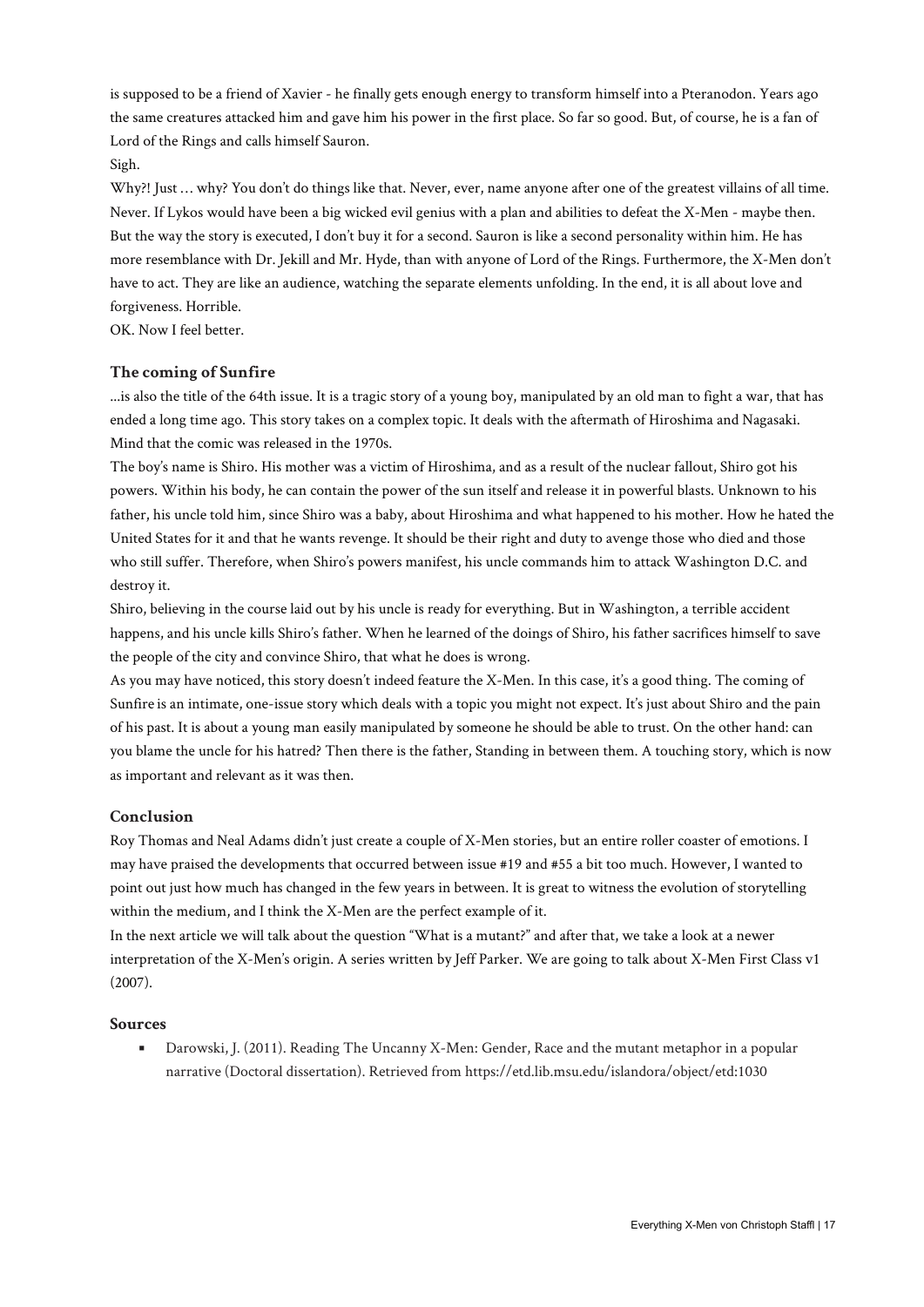# **What is a mutant?**

*"So maybe I'm an angel and maybe I'm a thief Maybe I'm a beggar that you walk by on the street Alright, you cut off both my wings Sell me for a nickel. The devil's gotta earn I don't need no banker to tell me what I'm wort It's alright. Some folks they never learn You're eating fire and you're praying I get burnt" ("The devil's gotta' earn," Brett Detar)*

Mutation is everywhere: "Every single human trait — blue eyes, red hair, cystic fibrosis, a second toe longer than the big toe, and so on — is the result of some genetic mutation somewhere back down the line." These are the first words of an article discussing different mutations on the website ScienceClarified. This website provides comprehensive definitions of scientific vocabulary, as well as real-life examples of biological phenomenon's, like mutations. So mutation is not just something abstract and exotic, but an everyday occurrence.

#### **mutation**

But before we can discuss the different forms of mutation, one has to have an idea of evolution.

The first one to describe a theory of evolution was the French naturalist Jean-Baptiste Lamarck. He explained a deterministic point of view. For example, the giraffe has a long neck, because it reached for higher leaves, unavailable to other animals. As a result, the neck got longer and longer. This theory was later abandoned, and nearly fifty years later Charles Darwin published his famous book "The Origin of Species by Means of Natural Selection." With this book, he provided not just a different perspective. His "concept of evolutionary adaptation through natural selection became central to modern evolutionary theory, and it has now become the unifying concept of the life sciences." (Wikipedia). The concept of natural selection or survival of the fittest is based on the idea, that one species is more able to survive in an environment and against its competitors, than others. These survivors than mate, and reproduce - they pass their genes to the next generation. Though Darwin did not yet know of the concept of genes, which he acknowledged in his work, he described the idea behind it. Each following generation of a species would be better equipped or able to survive in its environment. If you want to know more about the mechanisms behind natural selection, I highly recommend this article on ScienceClarified: Evolution

But what does this have to do with mutation? Well, because of mutation a species can evolve from one generation to the next. To give you a better understanding of what this concept can mean, I present three different definitions of the word "mutation":

- Cambridge Dictionary: "an organism that is different from others of its type because of a permanent change in its genes."
- Wikipedia: "an organism or a new genetic character arising or resulting from an instance of mutation, which is an alteration of the DNA sequence of a gene or chromosome of an organism."
- Urban dictionary: "A relatively permanent change in hereditary material involving either a physical change in chromosome relations or a biochemical change in the codons that make up genes"

Mutations can occur naturally or can be induced artificially. Natural mutations can be caused when a cell creates an error while duplicating itself, which leads to diseases. Artificial mutations, on the other hand, can be deliberately caused by mutagens – "chemical or physical factors that increase the rate of mutation." (ScienceClarified, n.d.) Most of those mutagens are human-made, such as drugs, tobacco, or alcohol as well as the exposure to radiation from hydrogen and atomic bombs. But viruses can also be mutagens because they insert parts of their own DNA into host DNA. As mentioned, mutations can be a cause of natural evolution, create diseases or physical changes of an individual or its offspring. Regarding the human being (but not limited to it), such physical changes can be albinism, the aforementioned red hair, or can cause an altered physical appearance, for example, little persons. This kind of mutation can occur in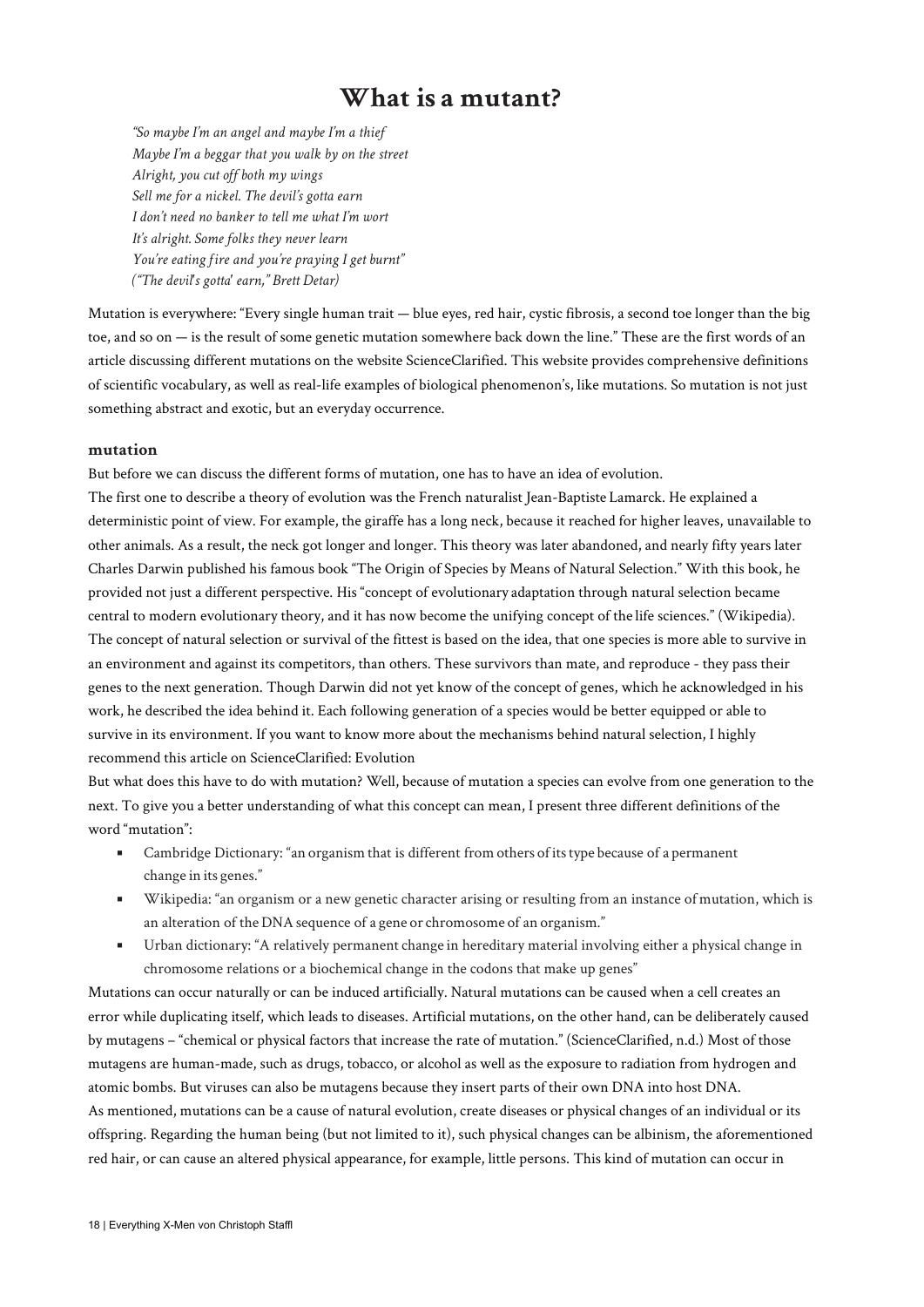different forms: one is a very short human but is normal proportioned, another has disproportionate body parts. Another, extreme example is the so-called Elephant-Man: Joseph Merrick.

Mutation is everywhere. It surrounds us and penetrates us. It binds the galaxy together - sorry - got distracted. As I said, mutation is not something abstract and exotic. Besides some extreme radical changes, mostly seen in diseases, mutation and therefore evolution is a slow process. So it seems reasonable to ask a question like the character Charles Xavier did, at the beginning of the second X-Men movie. He asks if the mutants are just "the next link in the evolutionary chain or simply a new species of humanity fighting for their share of the world?" (Arad & Singer, 2003)

#### **the origin of an idea**

Either way, the X-Men have extraordinary abilities and are feared because of them. But where did they come from? When did mutants first appear in popular culture? Let's take a look at their literary origins. There are certain books out there - mostly released at the beginning of the 1950s - which are very similar to the X-Men. Not just regarding their abilities, but also their position in society. "Whether Lee and or Kirby read these works is impossible to tell, but the similarities are significant." (Darowski, 2011)

I have three examples, which are mentioned time and again if you read something about the origin of the X-Men. I have to say, that unfortunately, I didn't read the books - yet, at least. So I will just give you a quick overview. To be honest, I didn't read much comments or reviews about them, because I didn't want to be spoiled. And yes, I am aware that those books are over 60 years old.

The first book, released in 1953, is Mutant by Henry Kuttner & C.L. Moore. Before the book's release, the magazine Astounding Science Fiction published first chapters of it. This is also true for Children of the Atom. The book contains five chapters: The Piper's Son, Beggars in Velvet, The Lion and the Unicorn, Three Blind Mice, and Humpty Dumpty. Those chapters tell different stories of the same characters, in various stages of their adventures. The descriptions of the content sound very familiar and could easily be drawn from an X-Men comic. For example, some of the mutants in the stories want to live peacefully, whereas others want to destroy the human race. Sounds familiar, doesn't it? As I understand it, most of the mutants can read minds, and the authors are "using italicized type and bracketed paragraphs, [to] effectively convey telepathic conversations amongst several people; one of the book's major strengths." (Ferber, 2013) If this last statement doesn't hook you, I don't know what else to do.

Children of the Atom by Wilmar Shiras was also published in 1953. Wikipedia states the book as one of "The Most Significant SF & Fantasy Books of the Last 50 Years, 1953-2002." Unfortunately, the source of this is no longer available, but the statement does its job. The best summary is provided by Arthur Bangs. He also mentions the familiarity of the story with the X-Men - which had their first adventure, just ten years later. Bangs (2005) writes: "This is not a superhero story, but one about gifted children learning to understand and embrace their abilities, and overcoming their sense of isolation by joining together into a community."

Slan by A.E. van Vogt is the oldest of the three novels - released in 1946. "Slans are evolved humans, named after their alleged creator, Samuel Lann. They have the psychic abilities to read minds and are super-intelligent. They possess near limitless stamina, 'nerves of steel,' and superior strength and speed. When Slans are ill or seriously injured, they go into a healing trance automatically." (Slan, n.d.) The mentioned features could be directly linked to some of the X-Men. It seems like psychic abilities where very popular in the 40s and 50s. The human being was not enough anymore. There was a need for something more. A need for an idea of the next step. For thousands of years, humans have been the same, and some authors wanted to think about the next steps. Though they are not very likely to occur in real life, some of the abilities like strength or speed, could be achieved by mechanic support systems. Maybe this is also the reason why we build robots or at least try to: to create something better than ourselves.

### **conclusion**

There are many stories, especially from the 1940s and 50s which deal in one way or another with mutations. They deal with the fear of atomic bombs and how they could affect other people. I don't remember where I read this, but someone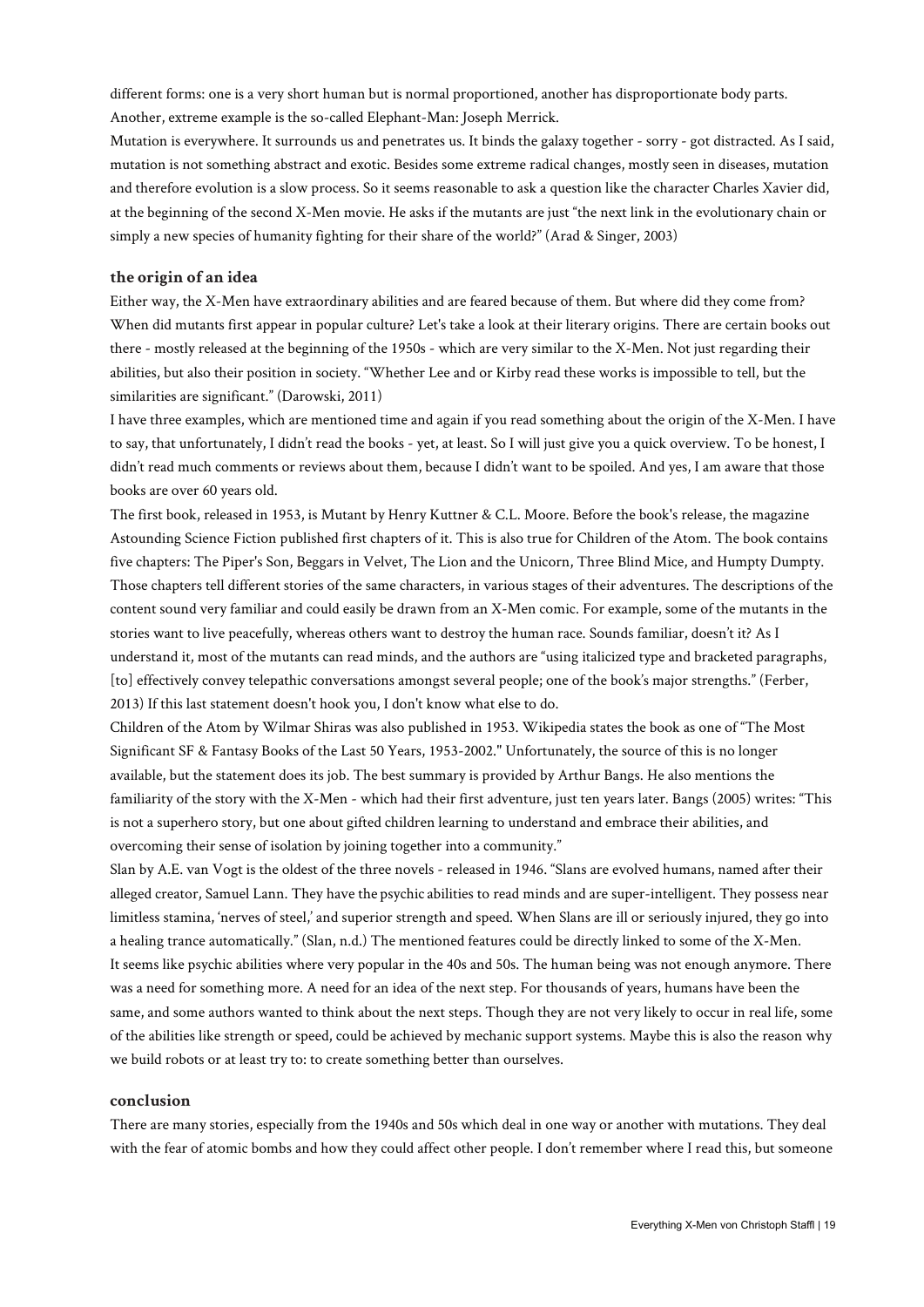said about those books, that most critics don't like them now because they didn't predict the right or correct future. But that is an unfair, even strange statement. The primary goal of Science-Fiction is not to tell their audience the future and what will happen in the next ten, twenty or a thousand years. They provide a possibility. How it could be. They are warnings, or bearers of hope, or deal with fears and anxieties. However, first and foremost they entertain. What you make of it, what you read into it or how you interpret those stories is up to you. That is the power of storytelling.

# **sources**

- Arad, A. (Producer), & Singer, B. (Director). (2003). X-Men 2 [Motion Picture]. USA: Twentieth Century Fox
- Bangs, A. (October 23rd, 2005). Children of the Atom by Wilmar Shiras. Retrieved from http:// www.sffworld.com/2005/10/bookreview227/.
- **•** Darowski, J. (2011). Reading The Uncanny X-Men: Gender, Race and the mutant metaphor in a popular narrative (doctoral dissertation). Retrieved from https://etd.lib.msu.edu/islandora/object/etd:1030
- Ferber, S. (April 15th, 2013). Mutant: Kuttner & Moore's final novel. Retrieved from http:// www.fantasyliterature.com/reviews/mutant/.
- ScienceClarified (n.d.) Mutation Real-life applications. Retrieved from http://www.scienceclarified.com/ everyday/Real-Life-Biology-Vol-2/Mutation-Real-life-applications.html
- Slan. (n.d.) In Wikipedia. Retrieved September 25, 2017 from https://en.wikipedia.org/wiki/Slan
- Norman, C. (2014). Mutating Metaphors: Addressing the Limits of Biological Narratives of Sexuality. In J.J. Darowski (Ed.), The Ages of the X-Men: Essays on the children of the atom in changing times (pp. 165–177). United States: McFarland & Company, Inc., Publishers.

# **X-Men TAS Episode 2**

- **EX-Men: The Animated Series**
- Season 1 Episode 2: Night of the Sentinels II
- Writer: Mark Edward Edens
- **EXECUTE: Story Editor: Eric Lewald**
- **Exercise Story Consultant: Bob Harras**
- Supervising Producer: Will Meugniot
- **EXECUTE: Larry Houston**
- Original Air Date: 7 November 1992

*Synopsis (from IMDB): After breaking into the headquarters of the newly discovered government branch called The Mutant Control Agency, the X-men lose two of their own members in a battle with the Sentinels.*

Do you remember the last scene from the previous episode? Some members of the X-Men broke into the Mutant Control Agency. There they stood in front of a door, which Storm opened. Unfortunately, before we got to see what's behind it, the screen faded to black. I called that a cheap trick. And guess what: I was right! The big revelation is: there is no significant revelation! Wolverine just shuts the door before Storm can open it entirely because he smells guards on the other side. That is very frustrating. Why couldn't it be something more significant? Or just show us that there are guards on the other side and then fade to black. But no, they close the door, sneak up on the guards (thanks to Morph's shape-shifting abilities) and fight them. That is it.

While Storm, Wolverine, Morph, and Beast do their thing and destroy the files, Cyclops, Rogue, and Gambit catch up to them and hold off approaching threats. Those threats include highly trained guards, tank-like vehicles, and High-Tech weapons. This Agency, which is not funded by the government, is pretty well equipped.

Jubilee, in the meantime, is being held by a guy called Gyrich. He was the one kidnapping her in the last episode - not Trask himself as I assumed. Bolivar Trusk wanted to wait for their attack until they had 100 Sentinels built. Combined with their arsenal of weapons, vehicles, and troops, their operation gets quickly very frightening. The fact is, they are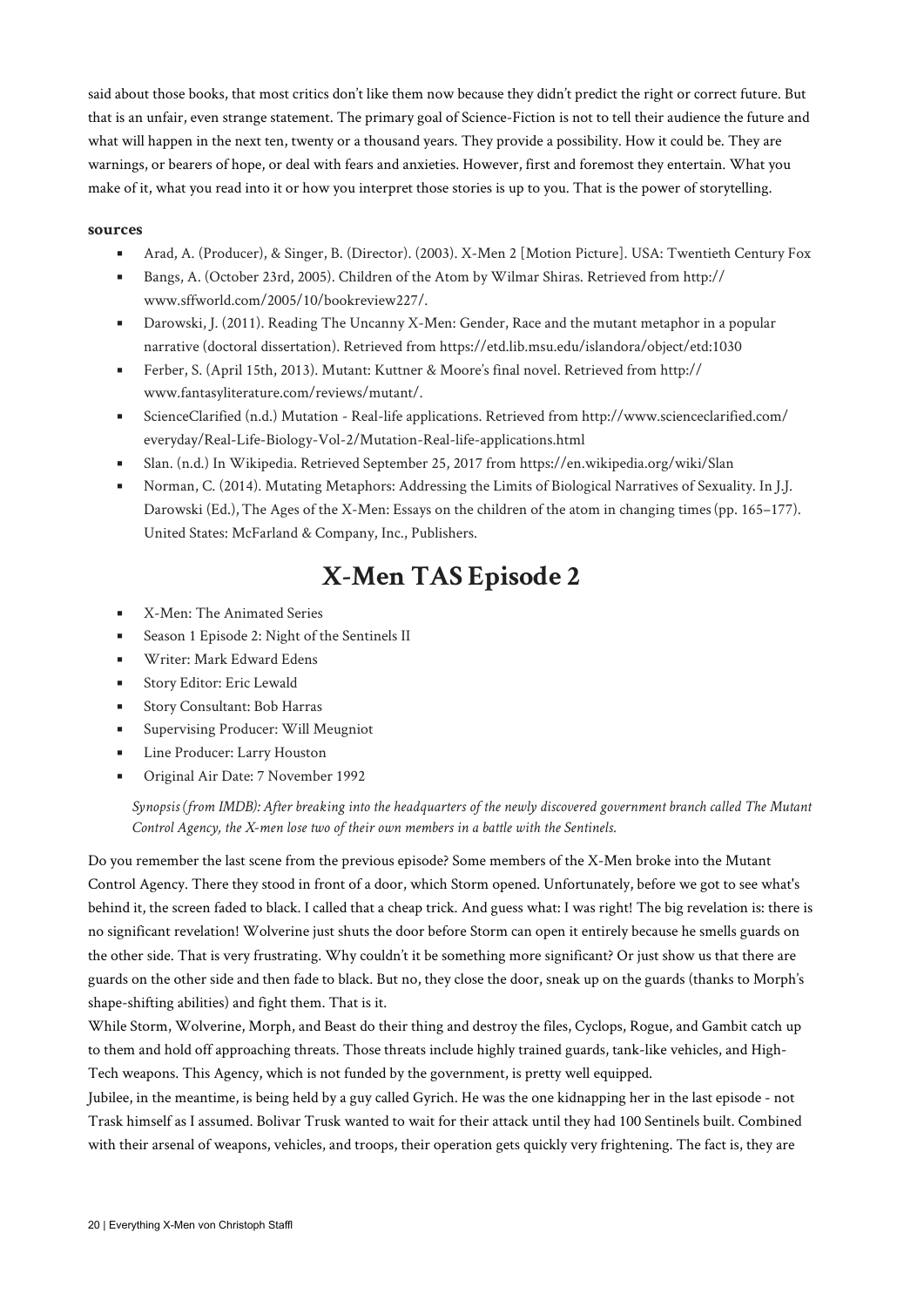making Sentinels to catch mutants. To lock them up. And god knows what to do with them. By this point, I am convinced they want genocide.

The conversation between Jubilee and Gyrich is pretty revealing. For example, Gyrich does not know who the X-Men are. He knows of their existence, but who or what behind this idea is, is a mystery to this man. I wonder what he would have done to her if Trusk hadn't shown up. Gyrich is the violent one of them. This conversation also indicates that the X-Men are new in business. However, this is contradicting the fact that Storm already "graduated" the school of Charles Xavier, but decided to stay anyway - as we have learned in the last episode. Or are Trusk and Gyrich the ones who are new to the idea of mutants?

Back to the story: The X-Men manage to free Jubilee and leave the building. From that point on, the storytelling gets a bit weird, so stay with him on this:

First, there is a fight between a bunch of Sentinels and the team. They work together and manage to destroy some of them. But ultimately there are too many. Morph apparently gets shot. Then the episode cuts, and we see Jean connected to Cerebro, monitoring the fight. She cries out in pain and agony, the Professor checks up on her, attaches himself to Cerebro instead of Jean, and is devastated, because he cannot find Morph.

Just in case you don't know: Cerebro is a machine which amplifies mental abilities to detect mutants. You can also find human beings with it, but Xavier mostly uses it to identify or search for a lost fellow mutant or detect mutant activity in general. He supposedly can do this on the entire planet.

Anyhow, instead of cutting back to the fight or Morph or a body, we see the Blackbird (the X-Men's very own jet) landing beside the mansion. Wolverine is angry, hitting Scott for making a wrong decision (a decision we don't know of) and then walks into the garage. There he destroys Scott's car and drives off with another. We didn't see what happened, so that makes it difficult to understand Wolverine. He just hints at what might have happened, which is frustrating, because when he is sitting in the car and driving, we get a flashback.

In this flashback we see Morph getting hit. Then the fight continues. Beast is also beaten and in addition to that thrown into an electric fence. More Sentinels are coming, and Scott gives the order to leave them behind and regroup. Wolverine doesn't want to go, but Rogue forces him to. She does that by absorbing a bit of his life energy (one of Rogue's powers). Just enough of it so the team can carry him to the jet. Now I, as the viewer, understand what has happened and can comprehend how Wolverine is feeling.

This structure of the story is weird and, as I said, frustrating. Why didn't they tell the story in chronological order in the first place? It doesn't make the situation more suspenseful if you make me wait a couple of minutes and then reveal just parts of what happened anyway. Because in the end, when the episode ends, Morph's and Beast's fate is not conclusive. We don't know if they are dead or alive. Just hints here and there.

After this unfortunate part, we get to see something I didn't expect: The president of the United States is a woman. Yes, you heard right. Isn't that awesome?! And in addition to that, she officially declines any further support for anything The Mutant Control Agency does. She does that because she interprets the incident at the facility in the right way: The X-Men were not the aggressors. Very cool move.

Cyclops finally catches up with Wolverine (he is in a bar, of course), they are friends again and go back to Jubilees parents. They talk to them and hope her father calls the Agency - which he does - to damage the Sentinel they sent and follow it home. This strategy is a risk but smart.

The last thing we see is a sign of hope: Jubilee says goodbye to her foster parents and leaves them for the X-Men. For some reason, she has to take a cap and has just one suitcase (when I went to university I had a car full of stuff with me). Anyhow, as the door of the mansion opens, and she walks in, the screen fades to black. Granted, it is another use of a door without showing what is behind it. But in this case, it does not matter. Behind this door is a new family for Jubilee. A new hope.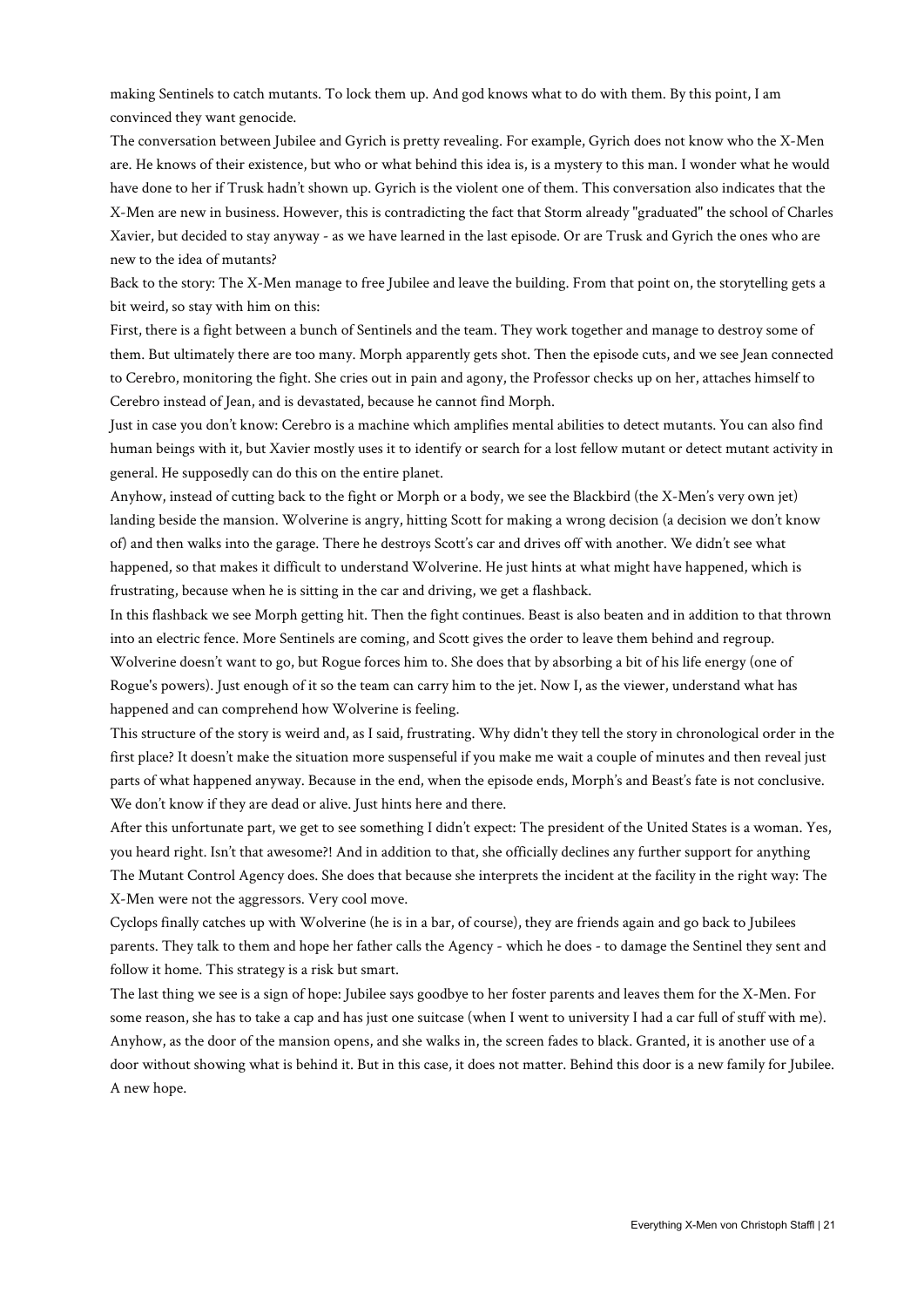# **X-Men First Class Volume 1**

*"I have hours, only lonely My love is vengeance That's never free." ("Behind Blue Eyes", The Who)*

I dedicated the last articles to the early years of the X-Men. How they started, and how they ended, before reprints occurred. Before we start with Chris Claremont and his incredible, nearly 20-year run on different titles, tie-ins, and spin-offs, we take a look at another interpretation of the X-Men's origin.

# **The Creators**

X-Men First Class of 2007 was the first volume of this run and contained eight issues. Jeff Parker wrote them, and Roger Cruz is responsible for the fantastic art. For Jeff Parker, First Class was one of his first Marvel assignments. Before he started this limited series, he wrote Agents of Atlas. Another superhero team, which is composed of characters first introduced in the 50s and 60s. The name Atlas is referring to Marvel's predecessor Atlas Comics. (Wikipedia, 2017)

Roger Cruz did a lot of work for Marvel Comics. He also has a DeviantArt page which is worth checking out. The impressive artwork Cruz provides does not just come from the pages of comic books. They are creative, and he has a great sense of body language. I also like the different facial expression he posted on this page. DeviantArt is something one should visit more often. It is a great place for inspiration. And you can download the images to work on your inking skills, for example.

But let's get back to the topic at hand: X-Men First Class:

# **The Characters**

As I said, I read the first volume which consists of eight issues. As the comicvine post about the reading order of the X-Men states: "This series is particularly good to give to younger kids who want to read X-Men." (TEC2030, 2017). This time the characters are introduced by Bobby Drake aka Iceman. He writes a letter to his parents and tells them about his last adventure. We get to know what he thinks about his classmates and what they can do. In the original X-Men by Jack Kirby and Stan Lee, the parents did not realize that their children are mutants. This way the kids cannot openly talk about their school and their experiences. This is prominently featured in the original run, as Angel's parents come by for a visit. Bobby seems to have had his coming out a while ago, and it is nice to see, how he talks about the things going on.

Throughout the whole first volume, the feeling of an actual school and the fact that we have to deal with young adults is powerful. It starts with the introduction page of every issue. There, every character gets a little introduction. Just a picture of their faces, and a description of their abilities. These pages are used by the characters themselves to draw on and to make comments. Each issue a different person, of course. What do they think about them? Who do they like? It's a cute addition to having this kind of insight. You can get a lot out of these little comments regarding relationships and friendships.

Besides Bobby, we are presented with the original roster of X-Men. Warren aka The Angel, Scott aka Cyclops, Jean aka Marvel Girl, Hank aka The Beast, and the Professor, of course. Cerebro did get an upgrade and is now able to teach the students. This aspect of "school" was utterly ignored in the original run, which always bothered me a bit. There were no real classes, just training sessions and such. But now, as we saw in the first three X-Men movies as well, the students have classes with homework, tests, etc.

# **The Stories**

The team has mostly to deal with new villains. The first one, for example, is a bush. Yes, you heard right. They have to fight a bush. An Azalea bush, to be exact. From this point on I knew I read a book, dedicated to children. This is not a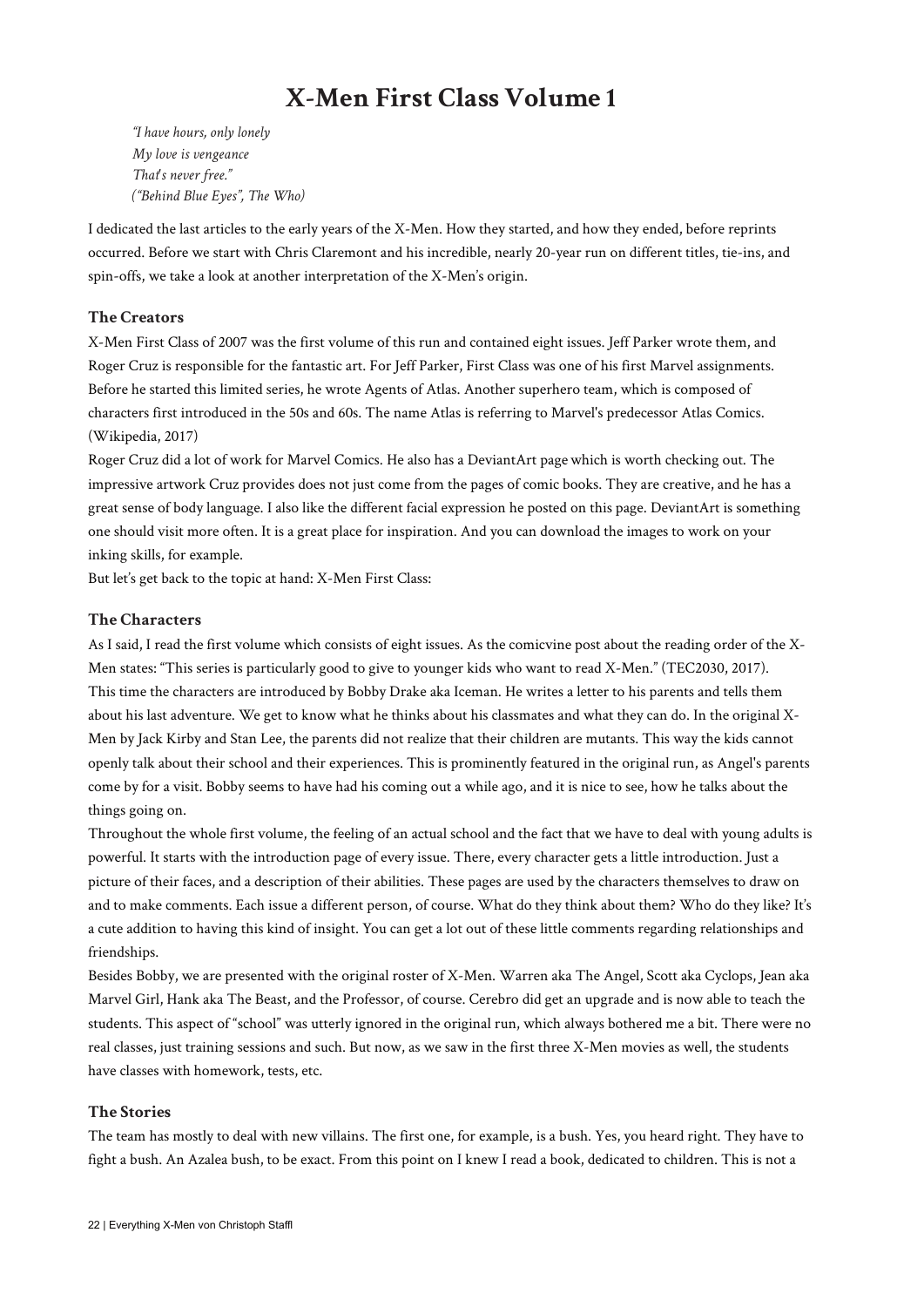complaint; it's nice to have some issues you can give to your children as an introductory to those great characters. Not that I have any children, but still. But something is missing. Usually, you have a grander scheme or topic behind the story, where the authors and artists implement timely discussions. I didn't get this feeling with this issues. At first, I couldn't put my finger on it. It was like a bland salad. You know there is a taste missing, but you don't know what else to put in. It was the same with this story until I read a review on The Literary Omnivore (McBride, 2013): "In this case, it's a series of straightforward adventures what doesn't particularly explore any deeper themes." And that's precisely it. Jeff Parker doesn't go more in-depth. Most stories start with everyday life situations of the team. They go on vacation, are thrown into an adventure that takes place in the Professor's head, or they go out. They accidentally stumble upon an adventure and therefore their villains, and that's it. The issues are fun to read but don't expect great character moments or even an improvement from Stan Lee's Jean Grey problem. I wrote in an earlier article that even the Professor had a crush on Jean, which was one of the creepiest moments in those early issues. Unfortunately, it is not getting better now:

*"But in one story, Professor X orders Cyclops and Jean to rest at a rented house in Florida. Cyclops mopes, but Professor X winks at him telepathically and tells him he arranged for Cyclops to have alone time with Jean. Out of context, it's a fine, if a little teen comedy, moment, but we don't get into Jean's head much in this collection, making her feel like a prize more than a member of the team. This improves—there is a story about Angel dating Scarlet Witch where Jean tells Pietro, her brother, off for trying to control her behavior—but it still doesn't sit well." (McBride, 2013)*

# **The End**

One thing I appreciated was the crossovers with other Marvel characters. This way you get a real sense of a vast Universe. I understand that at the beginning Stan Lee and Jack Kirby couldn't do as many crossovers because the relevant characters had to be introduced first. Now we have stories with Doctor Strange, Curt Conners, and a Skrull. Even the old villains get to have a cameo in the third issue.

There is not much left to say about this series. It's a great introduction to the characters, especially for children. But to be honest, I am looking forward to the Chris Claremont run and how he reinvented the X-Men - gave them impactful stories and a diverse roster of characters. Next month we will talk about X-Men issues #94 to #110.

# **Sources**

- Agents of Atlas. (n.d.). In Wikipedia. Retrieved September 19, 2017, from wikipedia.org
- TEC2030. (2017, April 02). Guide to Reading X-Men Comics [Blog post]. Retrieved from comicvine.gamespot.com
- McBride, C. (2013, September 27). Review: X-Men: First Class Volume 1 [Blog post]. Retrieved from theliteraryomnivore.wordpress.com

# **The Ages of Comic Books**

*"Don't let no one get you down Keep movin' on higher ground Keep flying until You are the king of the hill No force of nature can break Your will to self motivate She say this face that you see Is destined for history" ("History", Michael Jackson)*

I never really looked up the different ages of comic books we had or have. I was interested but somehow needed a reason to get into it. Now that I opened this Box of Pandora I cannot close it anymore. It is fascinating how different websites and opinions are in naming the different ages. And it's not just the names that vary. Even the years do. I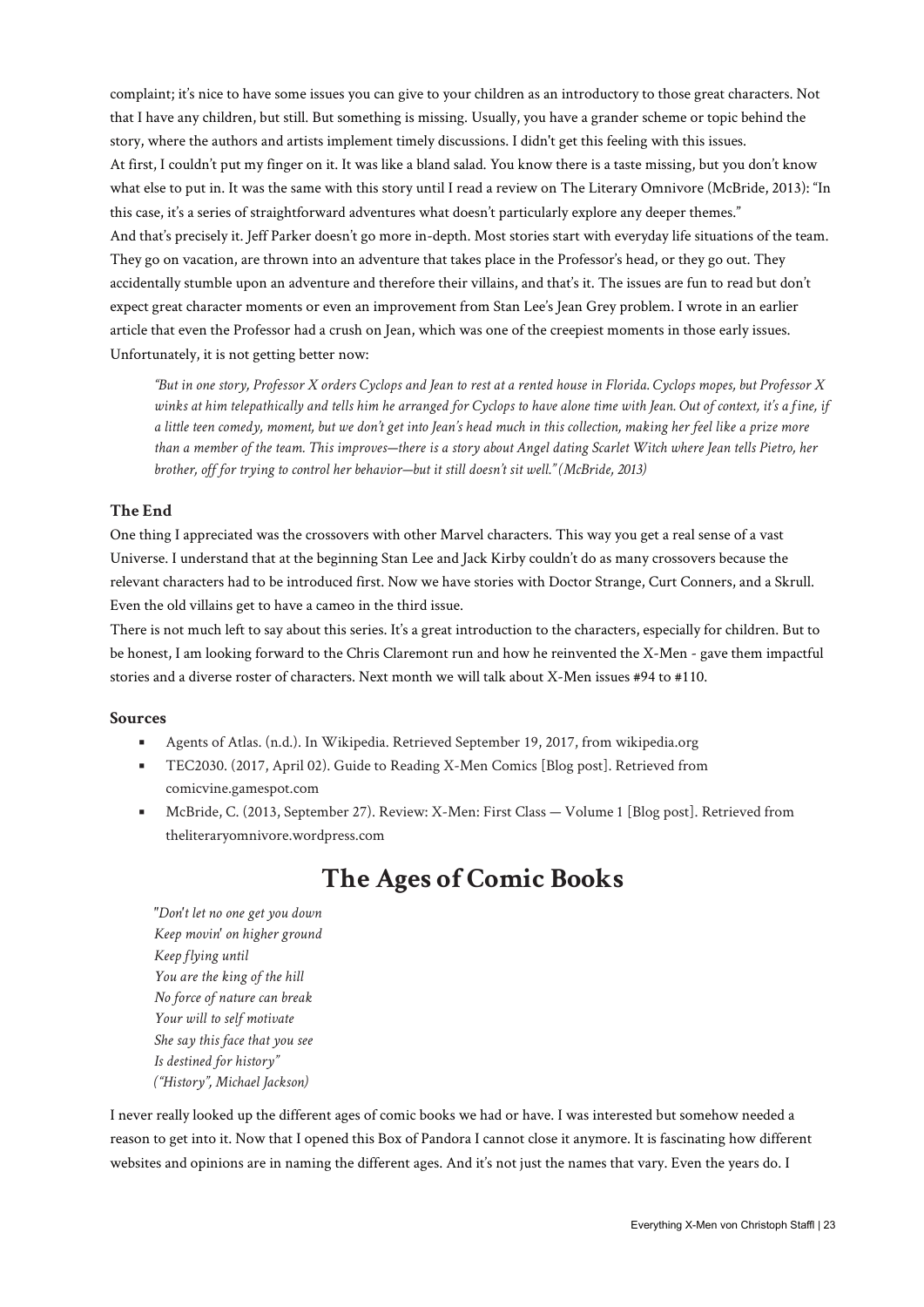collected information from various sites, read their descriptions and arguments for their system. To be honest, that didn't satisfy me, so I came up with my naming system (mostly borrowed from the various sites - you can find them, as always, in the source section of this article). So here it is - the ultimate, maybe the final list of comic book ages you will ever need (eventually):

- Proto-Superhero
- Golden Age
- Atomic Age
- Silver Age
- Bronze Age
- Dark Age (Copper Age)
- Extreme Age
- Diamond Age

Now let's talk about the how and why? Come with me into this rabbit hole, leaving Kansas behind - good luck getting out.

# **The Age of the Proto-Superhero**

This idea I got from a very popular and vital website called tvtropes.org. In my opinion, this is a very suitable name for everything that happened before comic books emerged, but at the same time a very arrogant one, because it lumps everything together. Thousands of years of culture put into one big messy drawer. But these are the ages of comic books, and as you are going to see later, not everyone focuses on the comic books, when naming the different eras of such.

It is, of course, essential to recognize what was before, because not every character from those early days is remembered and honored by us:

*"Only a lucky handful (Zorro, Tarzan, The Shadow, The Phantom, The Lone Ranger, Golden Bat) have remained popularly-recognized since their inception. But superpowered or not, widely-remembered or not, it's these Proto Superheroes to which later Golden, Silver, Bronze, Dark and Modern Age comic superheroes owe their success, as inspiration for their archetype and the industry that birthed them." (Proto-Superhero, n.d.)*

Scott McCloud talks in his book Understanding Comics at length about the history of comics. The definition sequential art by Will Eisner, is, after McCloud's analysis, the perfect description for most comics. But there were similar things before 1842 - the year of the first comic strip. Over 2000 years ago the Egyptians had an entire writing system based on symbols.

Other cultures had similar things as well and told stories of their heroes, legends, and myths. Enter a church, and you can see the suffering of Jesus frame by frame. Granted, they don't have any dialogue or speech bubbles, but they tell a story. There are entire graphic novels without a single word in them. So the word "comic" can be a rather broad definition.

Maybe we will talk about the medium itself in another article. For now, in this context, we want to focus on the modern day comic books - mainly American comics. You could also make such an article about mangas or other region/culture based ways of telling stories via a culmination of text and pictures.

# **Golden Age**

The Golden Age of comic books were simple times. The good old times, if you will. The supposedly good guys wear capes and won. The bad guys lost. There were no grey areas.

*"[N]o mercy! The moral of this story ladies and gentleman is... Good guys win, bad guys lose, and as always England prevails!" (V for Vendetta, 2006)*

I think the birth of Superman in June 1938 is the perfect date to start the Golden Age of comic books. Superman - the first Superhero. He was and is the embodiment of justice, truth, and the American Way. He is not only good but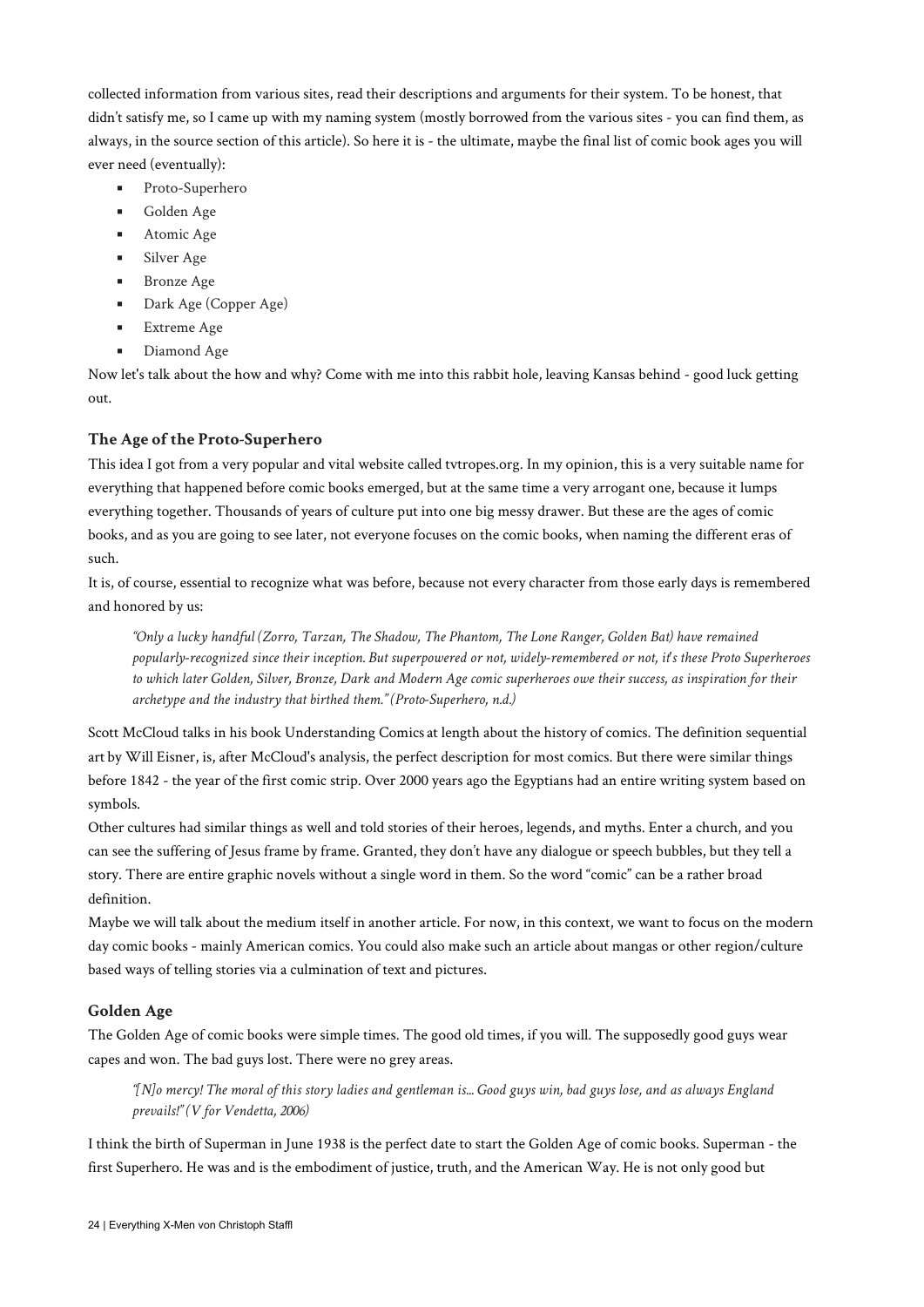infallible. Strong, fast, incorruptible. Ready to sacrifice himself for the greater good. The perfect man - but not human. An ideal. Never to be reached. By the way, he talks, moves and behaves he might fool you.

Nevertheless, he is an alien. But his strength is not limitless. The Hulk gets stronger and stronger the angrier he gets; this is a genuinely infinite strength. Superman does not have this luxury. He is as strong and capable as the story needs him to be. I read a sentence like that in an article about Superman - unfortunately, I didn't note where I found it - but it is a valid description of the character.

In his newest adventures, he has a family, even a dog and handles that great as well. But why do I talk about Superman in such lengths? To be honest, it started out as a sarcastic list of everything Superman is and can be - you might have picked up on that. But as I thought about it, it is a logical step, to start with the ultimate superhero. An alien who has lost everything, overcame his grief, was raised by good people and now gives back as much as he can.

The only one better as Superman (no, I am not talking about Batman) is Wonder Woman. In my favorite origin story of this character, she was molded by clay and brought to life by Zeus. No suffering. Then, as Steve Trevor came along, she decided to go with him and do good. No sign of guilt. She chose to do so. Not something tragic from her past that forced her into this.

As we look back at the history of those great characters, let's not forget, that we take a 1930s point of view. And as I said, Superman was not the first Superhero. James Henry (2016) wrote:

*"Heck, Superman wasn't even the first superhero by DC comics, that would appear to be "Doctor Occult"[3] published in 1935 by DC comics in New Fun Comics #6. He was a private investigator specializing in cases involving the supernatural. He used his magical abilities (like astral projection & telekinesis) to solve his cases."*

Still, he wasn't alone for long. The Golden Age also witnessed the rise of Batman, Wonder Woman, Captain Marvel, The Flash, Captain America, as well as the Justice Society of America in 1940, and many many more. Some writers point out, that the characters behind the masks and under the capes, where not that interesting. Though I think that is a bold statement, I get where they are coming from.

The heroes were the focus; not their alter egos. At some point, I want to go back and read the first adventures of Batman and the others so that I can join the discussion about this particular topic. Be that as it may, the age of the Superheroes faded away as fast as it came to life. After World War II they were replaced by non-superhero stories. Sometimes this meant for the heroes to phase out of their own titles slowly.

*"Although Batman and Superman would continue to exist through this time, Captain America did not fare so well.His book was renamed into Captain America's Weird Tales and was completely phased out of the comic in the same year as the human torch and replaced with horror genre material." (Grant, 2016)*

This development occurred around 1950. If you want to read more about the Golden Age, you can find articles on tvtropes.org and, of course, Wikipedia.

#### **Atomic Age**

Most people don't write about the Atomic Age and instead make a direct transition from the Golden Age into the Silver Age. But in my opinion, it is important to point out, that Superheroes had some years, where they were not as popular as one might think, and took a hiatus.

During these years, "Horror comics became very popular, and the most successful publisher producing those books was EC Comics' Bill Gaines. These stories visually depicted beheadings of women, murders, and other crimes…" (Grant, 2016). Because of those very detailed descriptions of how crimes went down, and the gruesome visuals, concerns arose. I talked at length about those concerns in a previous article (I also mentioned what Bill Gaines accomplished after he closed down EC Comics). The era of horror and crime comics ended basically with the foundation of the Comics Magazine Association of America and the Comics Code Authority (I wrote about them here).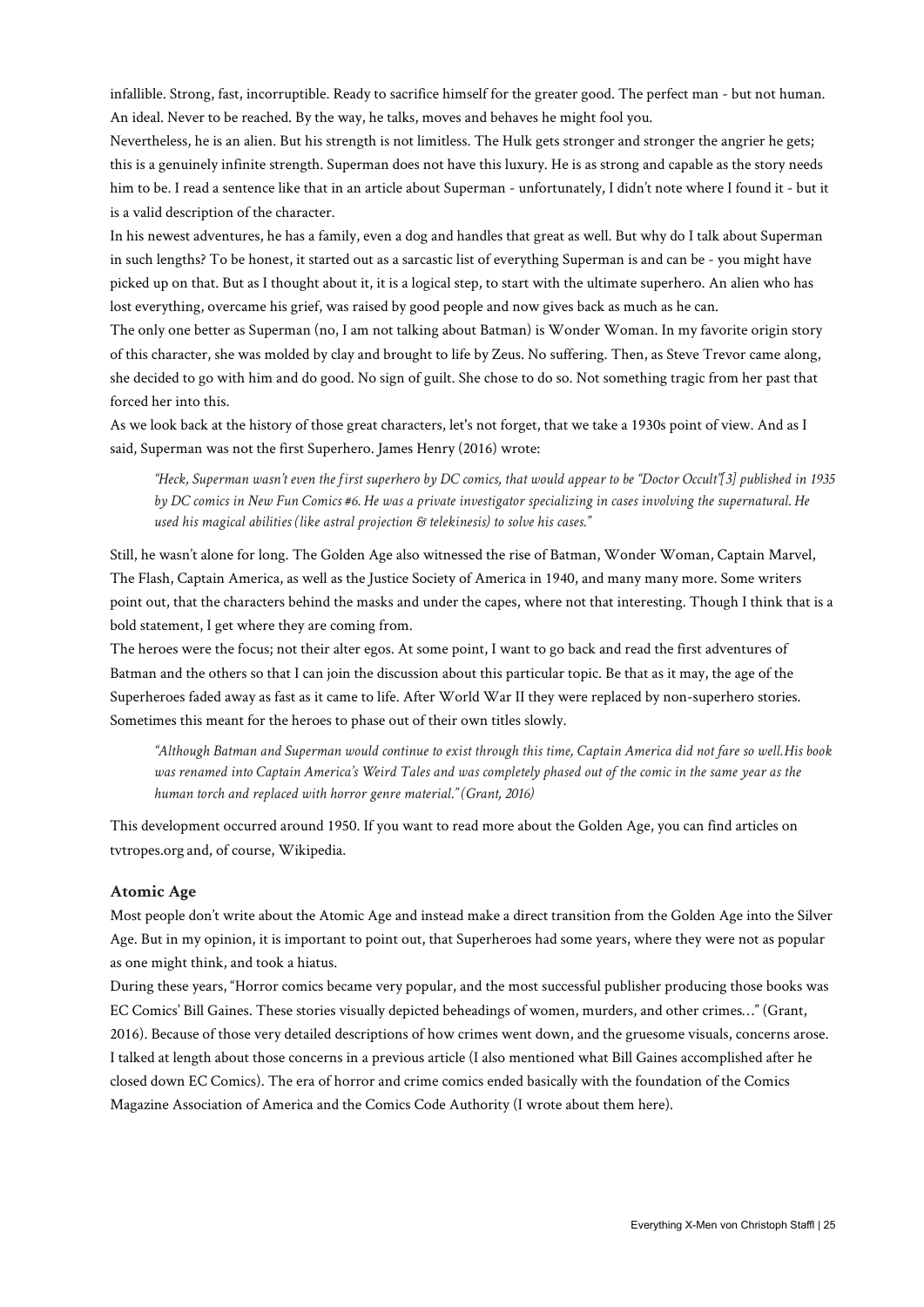# **Silver Age**

With the guidelines in place - how to make comics without manipulating children to become murderers, thieves, and villains - superheroes awoke to new life. Others might date the start of the Silver Age a few years later:

*"Over at DC Comics, Carmine Infantino applied his art to various genre of comic books, and one that struck a cord with the mainstream and did well under the comics code authority was Showcase 4, 1956 which introduced the modern Barry Allen Flash and started off the Silver Age (1956-1969)" (Grand, 2016)*

Or:

*"The Silver Age lasted from 1956note to about 1972 (although some people count everything up until 1985 as part of it, folding in The Bronze Age of Comic Books)." (tvtropes, n.d.)*

Though I like the idea, that DC plays a significant role in starting new eras of comic books, the start of the Comics Code Authority seems to fit better. But as you will see in the next couple of ages, this area of comic studies, needs more research. Especially after the Bronze Age, the differences between author's opinions on how to define the periods are vast. Therefore I wanted to provide a full list, so you can decide for yourself, how to divide the eras.

I asked myself: Why is Barry Allen's appearance in DC Showcase #4 in Oct. 1956 supposed to be the beginning of a new age? Martian Manhunter, for example, first appeared in Detective Comics #225 in Nov. 1955 and Captain Comet had his debut in Strange Adventures #9 (1951). What is so special about Barry Allen?

We have to look at the storytelling of this comic. It is interesting to see that a #4 comic of an ongoing series started the Silver Age and not a #1. Showcase #4 was the first comic to focus on a Science-Fiction approach. Make the heroes more realistic. Batman, Superman, Wonder Woman (the remaining three ongoing comics still published by DC at the time) and others followed. So maybe, if you take this point of view, Showcase #4 is the beginning of the Silver Age. If we look at Marvel, we can see that they introduced their major characters during the Silver Age: Fantastic Four, Spider-Man, Hulk, Iron-Man, X-Men, Daredevil, Tales of Suspense, Tales to Astonish, and so on and so forth. The end of the Silver Age is often connected to Green Lantern and the following quote from 1972:

*"Those days are gone – gone forever – the days I was confident, certain ... I was so young ... so sure I couldn't make a mistake! Young and cocky, that was Green Lantern. Well, I've changed. I'm older now ... maybe wiser, too ... and a lot less happy."*

#### **Bronze Age**

The 1960s ended, the Comics Code Authority lost its grip and superheroes became vulnerable. Society had to deal with some setbacks, but before I go into some details, an abstract-ish overview:

*"When many loved ones perished or people got emotionally distressed, heroes and villains became poor and depressed which had resulted in them being addicted to drugs and alcohol. With codes of authority being broken, the supernatural came to take over. Heroes had darker villains, and they had to work together to survive these darker times. Minority characters chose to fight for crime and become heroes whether it was for money, survival, or to bring justice." (Spider10, 2016)*

Massacres, the Vietnam War and NASA losing a significant part of their funding, are just three things, that occurred at that time. Also, the comic book industry was changing. In 1971 the CMAA released a new guideline, in 1970 Jack Kirby moved from Marvel to DC, and Spider-Man's girlfriend Gwen Stacy died in 1973. But there is some agreement, that the Bronze Age started with the first issue of Conan the Barbarian.

Again: Why? Created by writer Robert E. Howard in 1932, Conan had his comic debut in 1970. The looser guidelines of the comics code, fired up the creators urge for experiments. To let a guy run around basically naked, was a logical move, I guess. So, like Superman, Conan represents more, than just the beginning of a new comic book series. He represents an idea.

Finally, to come around full circle on our main topic, the X-Men were reborn in 1975. Marvel released Giant Sized X-Men #1, and Chris Claremont began his 17 years of reign in all X-Men related titles.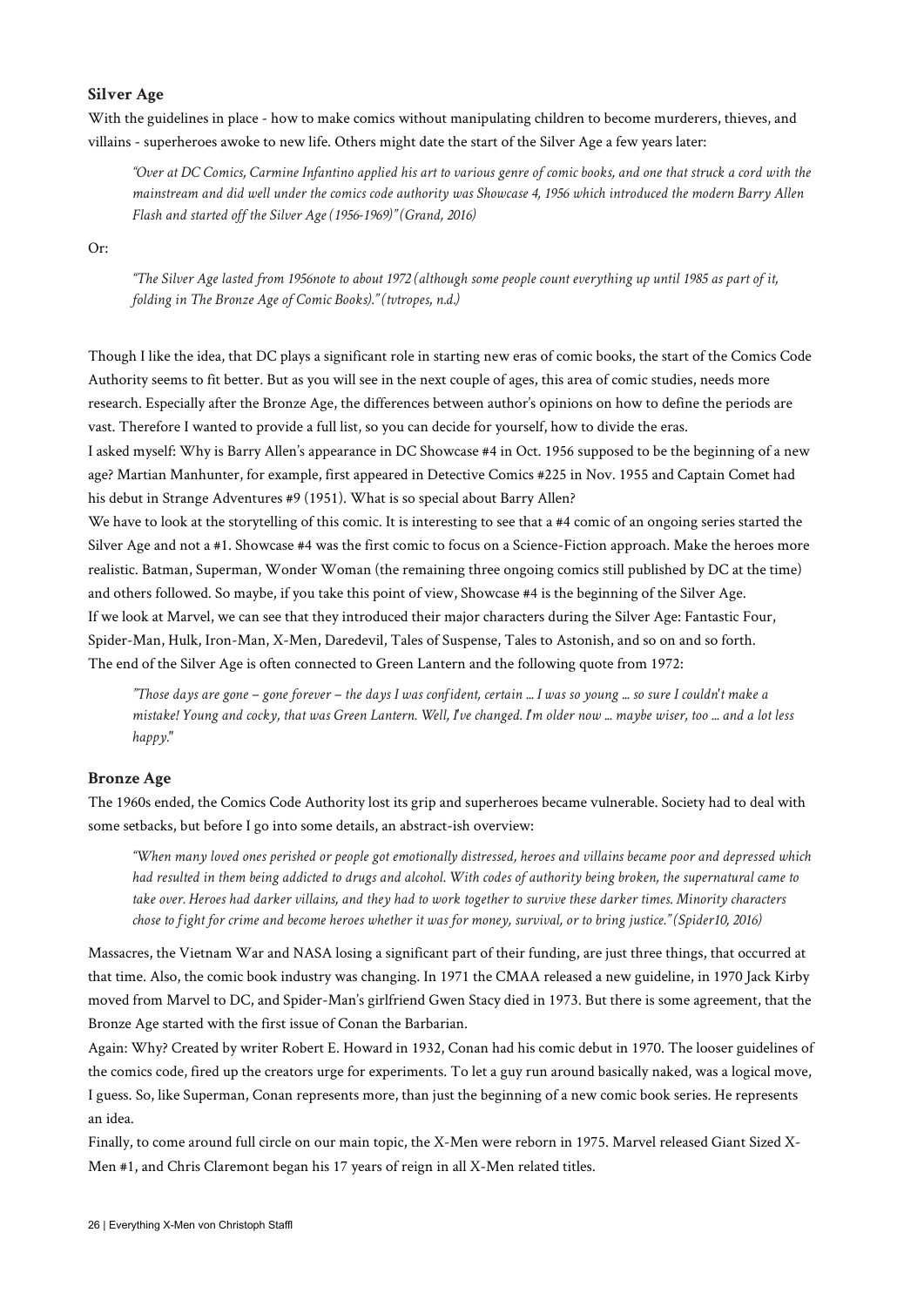#### **Dark Age (Copper Age)**

The Dark Age or sometimes referred to as the Copper Age began in 1985. Why I don't want to call this age the supposedly "modern age" is further described in the Diamond Age section.

As with our real Dark Ages, this term is not meant literally but figuratively. Characters such as Barry Alan as the Flash, Clark Kent as Superman, Wonder Woman and many more were replaced by darker, grittier and psychologically complex aspects. As a starting point, we can once again, glance at DC and their Crisis on Infinite Earths event. After 50 years of publication, they needed to simplify their rich and complex mythos. The solution was a 12-issue mini-series that would change the DC Universe forever.

If you want a detailed discussion of Crisis on Infinite Earths I suggest you read the article "'Crisis on Infinite Earths' 30 Years On" by Gregory L. Reece. First, he talks about the history of DC and the idea of a multiverse. Then he continues to point out why and how Crisis on Infinite Earths was such a hit.

DC also released one of their all-time favorite, best-selling graphic novels Batman: Year One by Frank Miller and artist David Mazzucchelli. Frank Miller also wrote The Dark Knight Returns. Alan Moore and Dave Gibbons created The Watchmen (I don't think I have to describe the impact of this comic).

But "Marvel also had their fair share of Dark, psychologically complex stories like the Morlock Massacre, Scourge murdering villains, and the Punisher being a hero compared to dirtbags like Nuke or Sabretooth." (Grand, 2016)

#### **Extreme Age**

For some, the Extreme Age began in 1991 with the release of X-Force #1 by Rob Liefeld. But in my opinion 1992 would be a better fit, because that is the year Todd McFarlane, Jim Lee, Whilce Portacio, Marc Silvestri, Erik Larsen, Jim Valentino, and Rob Liefeld founded Image Comics - former employees of the Big Two. It was a little revolution and the beginning of indie comics.

In 1993 a coalition of African-American artists and writers, consisting of Dwayne McDuffie, Denys Cowan, Michael Davis, and Derek T. Dingle founded Milestone Media. They gave minorities a platform.

The Extreme Age took the Bronze Age further. Darker anti-heroes were born. For example, one of my all-time favorites: Spawn. "While a strange assailant stalks the city, ripping out human hearts, another otherwordly being arrives. As his mind reels, our tortured hero remembers that he struck a deal with the devil in order to return to his beloved wife - five years after his death." (imagecomics; n.d.)

It is important to point out such developments and give them their own age, no matter how short it may be. But Image still plays a huge role as a comic book publisher, and Milestone Media inspired a lot of people (you can read their story in detail in the book Black Superheroes, Milestone Comics, and Their Fans by Jeffrey A. Brown).

This was also the time, trade paperbacks became popular and DC started their \_Death of Superman\_ story-arc. But the word "extreme" also refers to the artwork, which was not always anatomically correct (especially when it comes to certain features of the female body or the muscles of men). Also, we were given a lot of gimmicks in the storylines, as you can see in the early comics published by Image.

#### **Diamond Age (1997-now)**

Some call it modern age or movie age, but both are neither suitable nor appropriate. The modern age is a very subjective term. If we would be in the 80s we also could name the age "the modern age of comic books," but that would do nothing good. Or as the user Spider10 (July 17, 2016) from the website playbuzz puts it: "We can't call anything 'The Modern Age' because let's face it: 'The Modern Age' you have now will not be called that in the near future."

Movie age is also inappropriate because it shifts the focus away from comic books. But the name Diamond Age is a good compromise to hint at the millions of dollars movies based on comic books make. And I am not just talking about the Marvel Cinematic Universe or the DCEU. We also have to remember the early films. Spawn from 1997, Blade from 1998, the first X-Men movie from 2000, etc. And don't let us forget movies like Atomic Blond or Valerian. In my opinion, the real age of comic book movies started with Spawn and Blade.

Of course, there were some attempts to bring superhero movies to life before those two, but the technology was not ready for such projects. I think it was also an issue, that movies didn't get that much money to be produced. One of the first mega-projects of such a kind was The Lord of the Rings.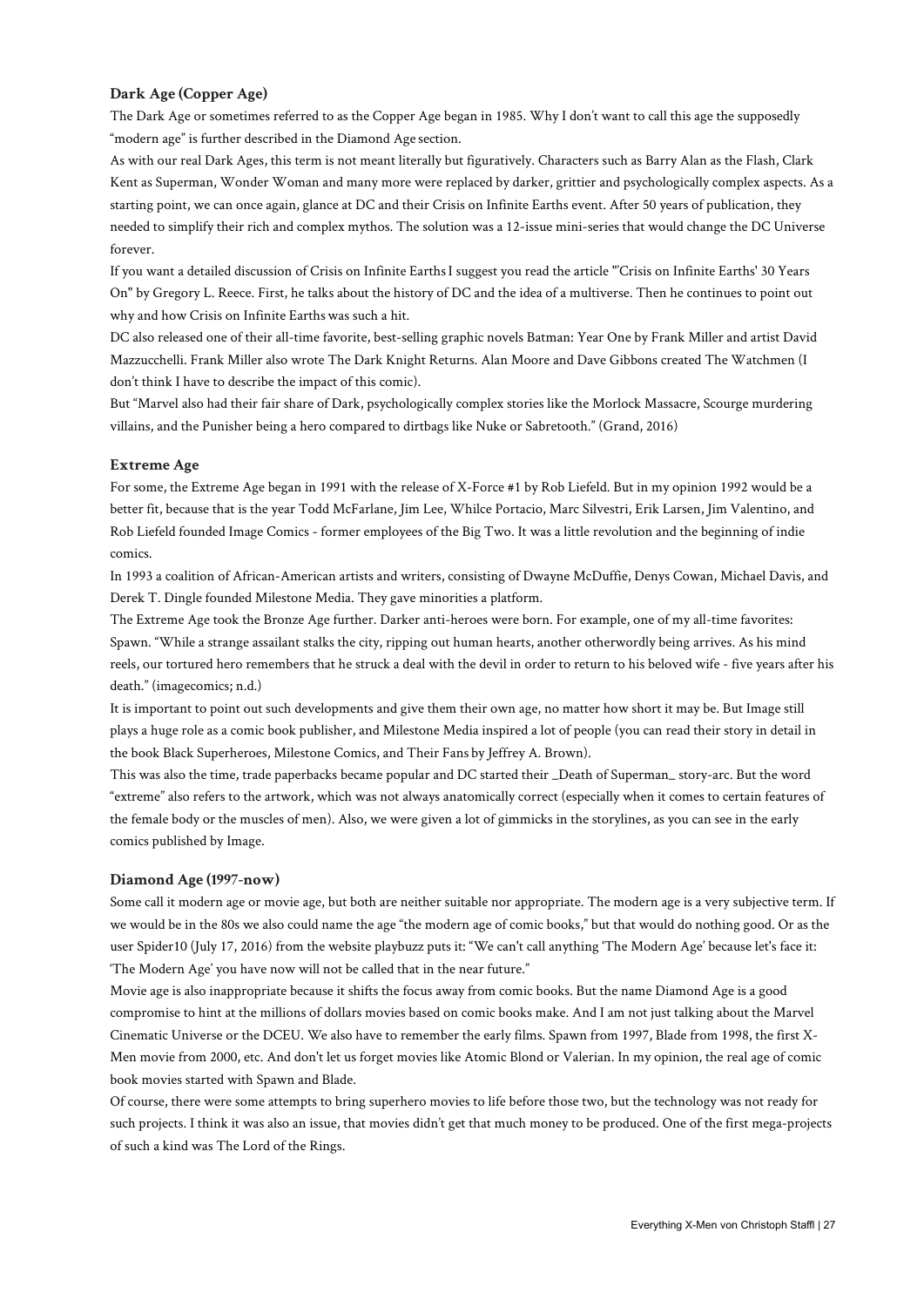Twenty years seems to be like a huge time span. Maybe we need to make a cut at some point and start a new phase. It is too early for such a drastic move, because who knows what happens in the future. Maybe, from a DC Comics point of few, we could use 2011 or 2016 for a new beginning. 2011 was the new52 initiative and 2016's Rebirth (but this is connected to the new52, so it would have to be 2011). Or we could start with one of the many, many, many events Marvel had over the last couple of years. Or, and this is my favorite, we take a step back from the Big Two and take an indie comic to be the beginning of a new era. It doesn't have to be Image. We could look at Boom! for example, who did a great job at creating original, exciting comics. Valiant could also be a possible alternative.

As you can see, there are a lot of options and only time will tell, in which direction we will have had been moved on to (does this make any sense?!).

#### **sources**

Before we get to the usual bibliography-section, I want to provide a detailed list of everything that happened beginning with 1933, up until now. You can find the list at bipcomics.com, and though they did not divide the eras as I did, for example, their Golden Age began in 1933, it is an interesting list with a lot of information.

If you are specifically interested in the history of DC Comics, I can recommend the books by Paul Levitz. He wrote an XL hardcover book series about the various ages of DC. I have not read them yet, but the reviews are promising. There is also a visual history guide of DC Comics (although from another author). And finally, you can read the limited comic book series The Comic Book History of Comics published at IDW. The resource on various topics are vast, and you could fill libraries with them. Pick the topic you are interested in most, and get started.

- Spider10 (July 17th, 2016). The Ages Of Comic Books Explained. Retrieved from paybuzz.com
- Proto-Superhero (n.d.). Retrieved September 27th, 2017 from tvtropes.org
- tvtropes (n.d.). Useful Notes / The Silver Age of Comic Books. Retrieved from tvtropes.org
- **•** behindthecomics (n.d.). Ages of Comic Books. Retrieved from behindthecomics.weebly.com
- Grand, A. (Oct 6, 2016). The 8 Ages of Comic Books. Retrieved from comicbookhistorians.com
- Henry, J. (Nov 1, 2016). Which was the first comic book ever? [comment]. Retrieved from quora.com
- Strausbaugh, J. (Dec 14, 2003). ART; 60's Comics: Gloomy, Seedy, and Superior. The New York Times.
- imagecomics (n.d.). SPAWN #1 [publication info]. Retrieved from imagecomics.com

# **X-Men TAS Episode 3**

- X-Men: The Animated Series | Season 1 Episode 3: Enter Magneto
- Writer: Jim Carlson, Terrence McDonnell
- Story Editor: Eric Lewald
- Story Consultant: Bob Harras
- Supervising Producer: Will Meugniot
- Line Producer: Larry Houston
- Original Air Date: 27 November 1992

*Synopsis (from IMDB): As the Beast waits for his arraignment in court in front of an anti-mutant public, Magneto tries to break Beast out of jail, only to receive resistance from Beast. An old enemy of Wolverine's pops up, and the X-Men take him in. Magneto then attacks a military base, trying to bring mutants together against the oppression brought upon.*

After watching this episode, I am more confused than ever regarding where we are on the timeline. In the first two episodes Storm told Jubilee that she graduated Xavier's school already but decided to stay, because the X-Men are an excellent institution for mutants and a haven. However, apparently the X-Men never had any foes in those days because none of them know Magneto (except Charles, of course). So they lived peacefully(?), and now all of a sudden threats rise left and right of them? All of this seems very strange. It's like they needed an excuse for the original X-Men to be older and had no better idea of how to do it.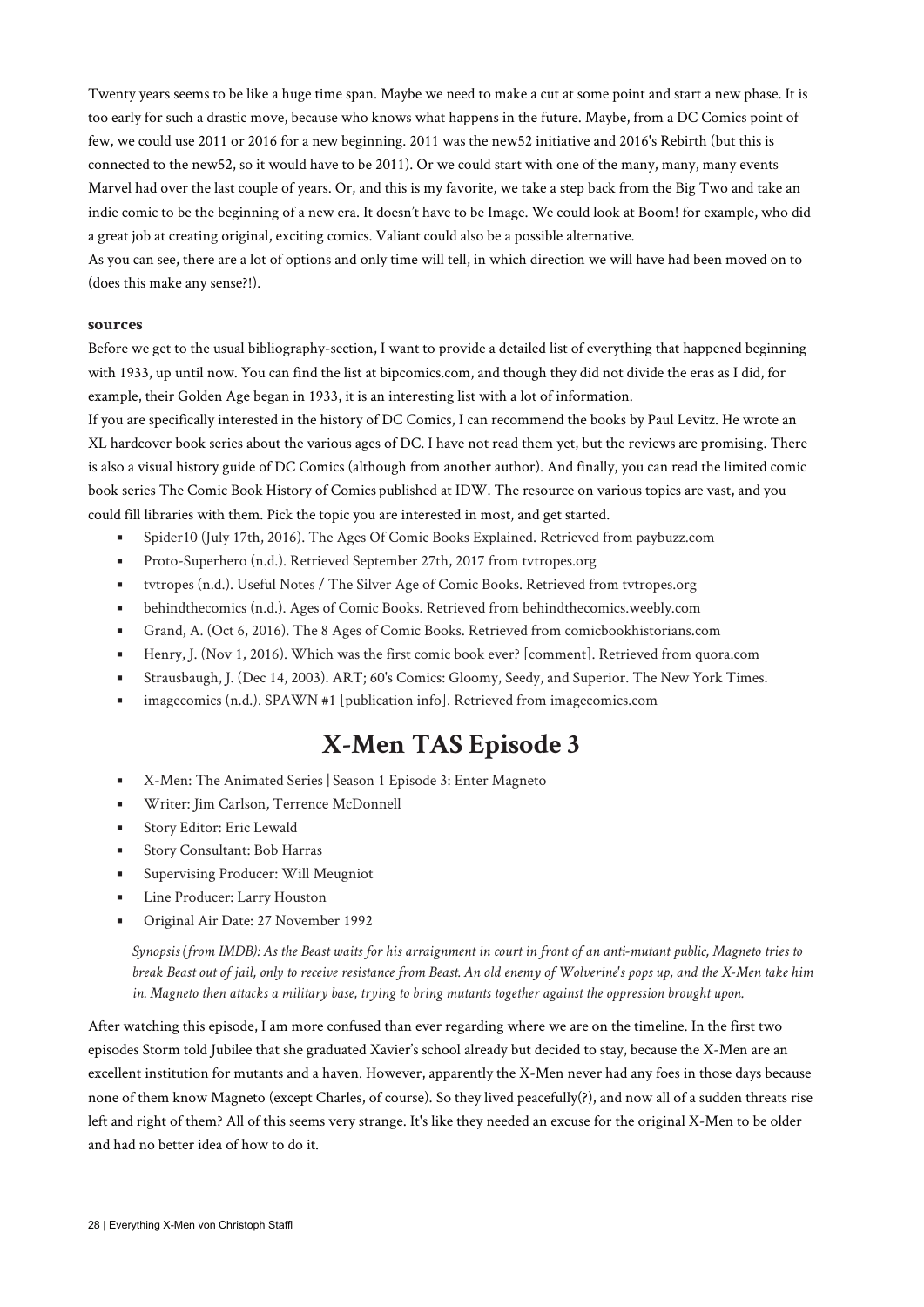But let's talk about the story. Last time, Hank got abducted by the Mutant Control Agency. We speculated what the goal of this organization might be. One of their modus operandi seems to include imprisoning mutants and putting them in front of a judge. In prison, Hank reads a lot (e.g., Animal Farm) and gets bullied by the guards. They say things like: "oh, it tries to read" (I am paraphrasing), suggesting that mutants are unintelligent. Phrases like these remind you of things racists would say in our world. They serve a multitude of purposes: on the one hand, they suggest that Mutants are not equal to homo sapiens or deserve the same rights; on the other hand, they also refuse to acknowledge them as a person. But Hank, the mutant he is, trusts in the system and even after Magneto shows up and offers him to break him out, he stays. The two mutants briefly discuss the two philosophies of how to fight for mutant rights. Magneto even uses the phrase "sense of brotherhood." There is a sense of community. But Hank wants to change the system peacefully and not by force. You have to admire him for that.

In court, the judge shows him how the system really works. Though he did not break out of prison and it clearly was Magento's fault, the judge denies bail. Hank makes some excellent points, but this court does not listen to reason. As he is escorted back to his cell, Sabertooth shows up. We saw him once before, in a news broadcast in the first two episodes. He was the broadcast's example of a rampaging mutant. Why Sabertooth shows up is not entirely clear, though, in the way Wolverine talks about him and the adventures they had.

I am not even sure what this scene adds to the episode. Why Sabertooth? Why in court? Maybe this is the creator's way to establish a character over time and give him the role of the antagonist later on. In my opinion, it would have been better to keep him in the background.

However, the other X-Men want to know who this Magneto is, so they confront the Professor and he remembers some things from his past. He hadn't thought about them in a long time it seems. Weirdly enough Charles worked in a hospital to help people. Magnus also worked there as a doctor. One day they are forced to reveal their powers to each other. This incident reinforces their friendship. I don't understand why Charles did not know that Magnus is a mutant. He has mental abilities and should be able to tell if someone has extraordinary capabilities as well. I mean, his one big goal in life is to bring mutants together. Thisis the reason why he built Cerebro. Or did all of this happen after the incident? As I said, the timeline of this show is very confusing and memories like those add to it.

The finale of this episode takes place on a military base, which is a subtle nod to the first X-Men comic. Magneto wants to use their missiles against them. With his powers, he can destroy tanks and deflect bullets, which, at the very least, establishes him as one of the most powerful mutants. Storm, Cyclops, and Wolverine barely manage to fight him off, and, in the end, he is able to launch the rockets.

At this point, I am confused again. Rockets. In the air. Why don't you destroy them before they can hit the ground? Cyclops could disable them with his laser beams; Storm could redirect them with her powers; there are a few options. Instead, Storm decides to make it more suspenseful by short-circuiting them. To do this with three rockets at once is a close call and very risky to all the people involved.

The last image we get to see is Magneto, watching them. He asks himself why Charles has decided to turn against his own kind.

At this point, I am not so sure of the reasons why this show was or is so famous. Maybe I am too deeply invested in the comics right now to appreciate the TV show. What do you think? Does it get better? One can only hope.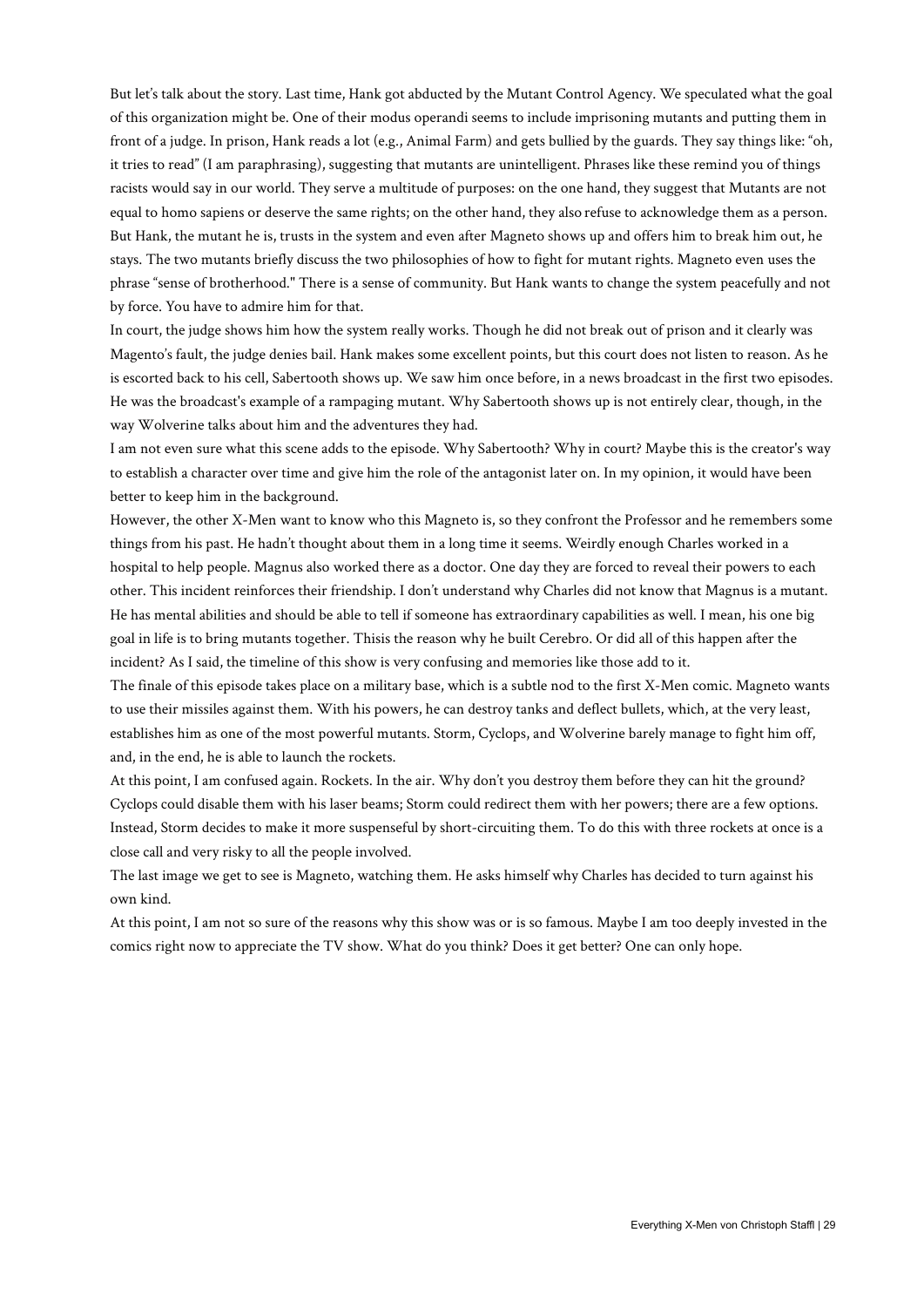# **Avengers Disassembled**

*"It's never too late to start all over again To love the people you caused the pain And help them learn your name Oh, no, not too late It's never too late to start all over again" ("It's never too late", Steppenwolf)*

# **Introduction**

As you might know, I am writing these articles way ahead of releasing them. They are part of my media science degree. In November 2017 Brian Michael Bendis announced that he would leave Marvel (after 17 years) and work exclusively for DC Comics. I don't think I have to tell you that this is huge. Ultimate Spider-Man was one of his first projects for Marvel and is one of my favorite incarnations of Spider-Man.

Bendis also created Miles Morales, Peter Parker's successor and in 2004 he started writing Avengers. He did for the Avengers, what Claremont did for the X-Men. Some even compare Bendis' influence with Kirby or Lee. This is the reason I wanted to take a closer look at the stories he wrote and how he reinvented the team. To do that I follow the podcast Bendis Assembled - if you want to take a journey through everything Bendis did with the characters involving the Avengers, this is where you should start. You can also check out the Legendary Runs Podcast (e.g., episode 45, where they talk about Alias)

So I began reading Avengers Disassembled. This storyline starts with issue #500, ends with #503, and fades off in Avengers Finale #1 before Bendis starts from square one with New Avengers #1. I learned, that one particular X-Men, who was introduced way back in the 60's played a vital part in the upcoming adventures of the Avengers. So I decided to integrate this stories into my project, and here we are, talking about the Avengers in a column dedicated to the X-Men (we might do it again for AvX).

# **Storytelling and Artwork**

How do you take apart one of the best superhero teams in the Marvel Universe? As we see at the end of issue #501, there are a lot of characters who were at one point in Marvel's history part of the Avengers.

The story focuses on Hawkeye, Scott Lang aka Ant-Man, Janet aka Wasp, She-Hulk, Jarvis, and Captain Britain. They are at the Avenger's mansion. Hawkeye and Ant-Man discuss who there "can't have"'s are: "the one girl you know you can't have." Out of a sudden, a shrill alarm goes off and warns them of an intruder. Was it disrespectful to talk about colleagues or villains like that? Either way, the signal disrupts the discussion as to say enough of that. The one punishing them is Jack of Hearts.

Don't you know who that is? Welcome to the club! Due to vigorous research (reading the first couple of paragraphs on Wikipedia) I can say, that he is not just a mighty being, but also a miserable one. He has to wear a customized suit, so he does not explode and spends a lot of time every day in a contamination cell, also to preventing him from a spontaneous explosion. He should be dead - and the way he looks he still is - and walks calmly onto the lawn of the mansion. Scott walks up to Zombie-Jack and tries to talk to him. But he explodes in a colossal fire-blast, pulverizing Scott. Parts of the mansion are destroyed as well, so the others are buried under the rumble. Captain America and Falcon arrive at the scene, as a Quinjet, flown by the Vision crash-lands on the remaining parts of the mansion. Vision walks a couple of steps, dissolves, melts to be exact, and pours out five metal balls which transform into Ultron robots. They can miraculously contain this threat just at the moment as She-Hulk goes rogue - unable to process all that is happening. The anger takes over, and she rips Vision's dead body apart. Not horizontally (at the waist) as you might expect, but vertically - exposing the "organs" of Vision. And that is just the beginning.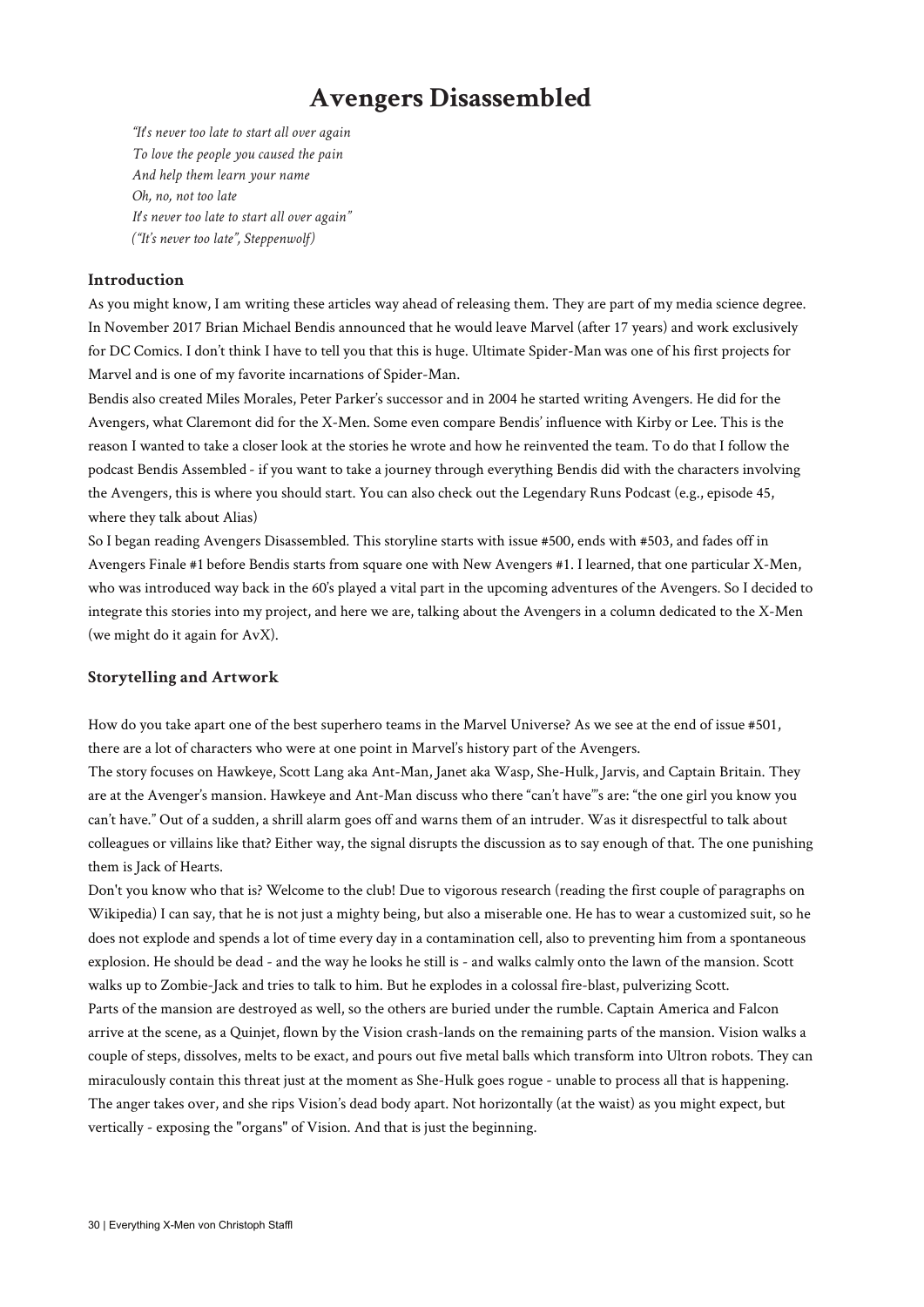A few hours later, as Wasp is taken care of in the hospital (still shrunk and in critical condition) Cap and Hawkeye go back to the mansion, to find every Avenger ever ready to investigate the situation. However, the day is not over yet. A fleet of Kree ships attacks the mourning group. The interesting thing is that SHIELD's Helicarrier cannot detect the fleet - the first clue something is not right here.

During the huge battle, Hawkeye is severely injured and as I understand it, hit with an explosive arrow or something similar. Before the thing can explode, he takes a Kree and with the aid of his Jetpack flies into the mothership. His sacrifice does not go unnoticed, as the Kree are connected beings and if you take out one of their motherships they all are defeated (please let me know if I am wrong since I am not a Kree-Expert).

After the battle, Doctor Strange appears and tells them that all of this is some kind of chaos-magic interference. Not a trick - it all happened - but magic is involved.

Before we get to the big bad guy, let's talk about what exactly happened.

The Avengers are no more. In the Avengers Finale #1 special one-shot, the core Avengers, at least those still alive, assemble one last time at the ruined mansion. Everyone gets to tell his or her favorite part of their rich history. Each contained within one two-page-spread and briefly summarized. Even if you have not read most of those stories (as I have), it is a very emotional situation. Saying goodbye and knowing, it's over. At least in this constellation. Scott is dead. Hawkeye is dead. Jack of Hearts is dead. Wasp is injured and in the hospital.

Also, this magic trick made Tony Stark (who is the Secretary of Defense at that time) seem drunk, though he had not one drink in weeks or even months and is now discredited. He loses a lot of his money (he is no longer able to finance the Avengers), and some of his friends don't trust him anymore.

Bendis managed to not only destroy the Avengers and there home physically, but he also does it on an emotional level. Trust that the person next to you has your back is one of the most fundamental things of a team. Especially a team like the Avengers. With this trust gone, what else can you do than hit the pause button?

#### **Remnants of the Past**

As I said before, I know Bendis mostly from his Ultimate Spider-Man run. One of the best things about him as a writer are his dialogues. They feel natural, authentic and it seems supernatural how he implements complex, heavy topics into conversations. Even the way characters talks, tells you a lot about them. I think you can pick any speech bubble and can name the character who said it.

This is important because the character responsible for all of the destruction and chaos is, as I said, from the 60s. And though we have met her in previous stories and talked about her, a lot has happened in the last 30 years to her. I am talking about \*\*Scarlet Witch aka Wanda Maximoff\*\*.

As the others are talking about her, they reveal her tragic past. She is apparently one of the most powerful magical beings in the Marvel Universe, able to reshape reality itself. The reason SHIELD could not detect the Kree with their sensors is that she created them. She thought them into existence. Out of thin air, she can create everything she can imagine, and it becomes a reality. This might also be the reason why Jack of Hearts, who should be dead, appeared at the beginning of the story.

It is essential to understand this concept: she can manipulate reality. She did this before. Mind, that I did no research on this topic, mainly because I want to be at least surprised a little bit when we get to this story later. However, as I understand it, Wanda wanted to have children and created a pregnancy out of pure will - with her magic abilities. She had two children and even gave birth to them. Still, they were not "real" children. We are not discussing the concept of what is "real" in this context. After the birth, a woman, whose name I don't know, repaired this mistake and so Wanda's children were gone.

Cut to the current situation and Wanda has fled into a world of imagination. Recreated her children in her mind to play house. She has lost control over her powers and, as Doctor Strange points out, imagination is the enemy. Everything can happen. With the Eye of Agamotto Strange can restrain Wanda, and she becomes unconscious.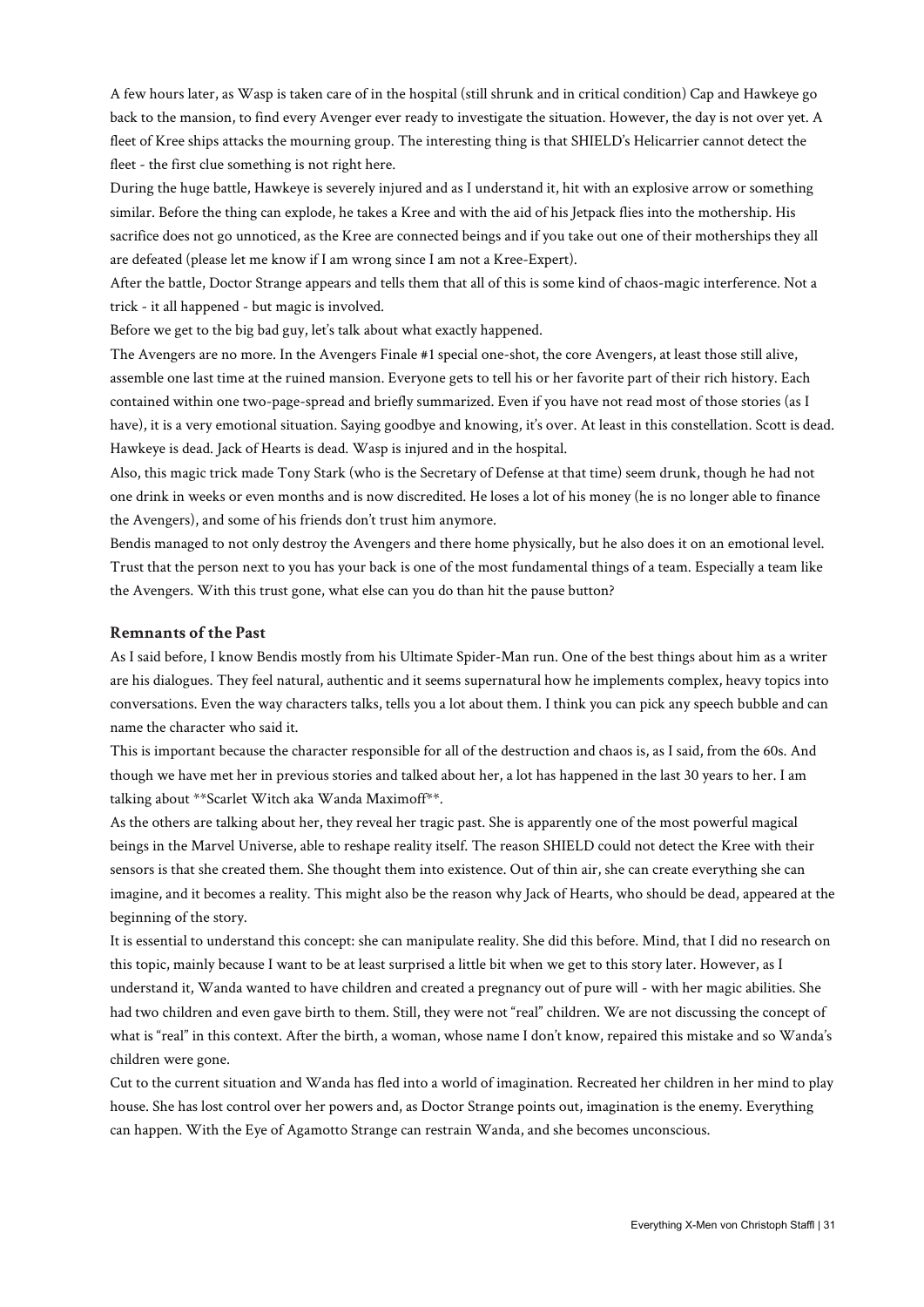The last image we see with her is as Magneto comes out of nowhere, spreading his hands left and right, floating in the air - looking like Jesus himself (in purple, with cape and helmet). In surprise and disbelieve (Magneto should be dead as well, but faked it) none of the Avengers does anything. They give Magneto his daughter, and together they fly away. This was one of the best-crafted scenes I have read in comics. Everything that happened leads up to this moment. You didn't have to read all of the previous stories, because the characters reactions are enough to draw you in. It is remarkable. The artistic skill, which is able to pull off all those emotional scenes is magnificent as well. Every word, every panel, every facial expression hit. Beat after beat after beat. And then it ends.

# **Conclusion**

One thing that intrigued me the most in these few issues is the way Bendis took the Avengers apart. They take hit after hit after hit. First, an explosion, then a crash, attacked by Ultron-Robots and the Kree - all major opponents of the Avengers and Wanda uses them all to destroy the team. Bendis didn't just took the Avengers apart, he ruptured their very core. Then he used what was left, to pick up the pieces and reinstate a new team.

Next week we will take a close look at another X-Men-related storyline, written by Brian Michael Bendis: House of M.

# **Everything X-Men: House of M**

*"And I find it kind of funny I find it kind of sad The dreams in which I'm dying are the best I've ever had I find it hard to tell you, I find it hard to take When people run in circles it's a very, very Mad world, mad world" ("Mad World", Gary Jules)*

### **Introduction**

Say what? Two big reviews in a row? It's crazy town! And there is only one person responsible for that… Let's talk about House of M!

In 2005, when the first issue of this event hit the shelves, events meant something. Or at least I think they did. More than they do nowadays, anyway. It feels like the only thing Marvel did in the last couple of years was releasing event after event after event. And every single one of them was supposed to change the Marvel universe forever. To be honest, I like events - as long as they are self-contained, in the sense that they don't take up every single series for months. And most importantly: They have consequences! Remember Battleworld? Is that a thing now? I lost track, to be honest, and did not read it. But we will talk about comic events in another article. For now, we want to focus on House of M.

What is House of M? As we discussed in our last in-depth review, Wanda has reality altering abilities. They are also called chaos magic abilities. As the Avengers and the X-Men are coming together to decide her fate, she saves herself by recreating the world.

The reality Wanda created is different. We don't know it. I think it is good that there are several limited series, oneshots, and tie-ins alongside the main event. And yes, I know this is contradicting something I said before, but if you create a whole new world, you need to be able to understand it. According to Marvel Unlimited, the whole storyline includes 51 issues. The main storyline consists of eight issues, and this review will be focused on those. I am going to read some of the tie-ins, and mention them if necessary.

### **Road to Nowhere**

The covers of these main issues are just beautiful. At first glance they seem simple, just the rough shapes of the characters but the closer you look, the more details they reveal. My favorite might be the cover of #4. To see Hawkeye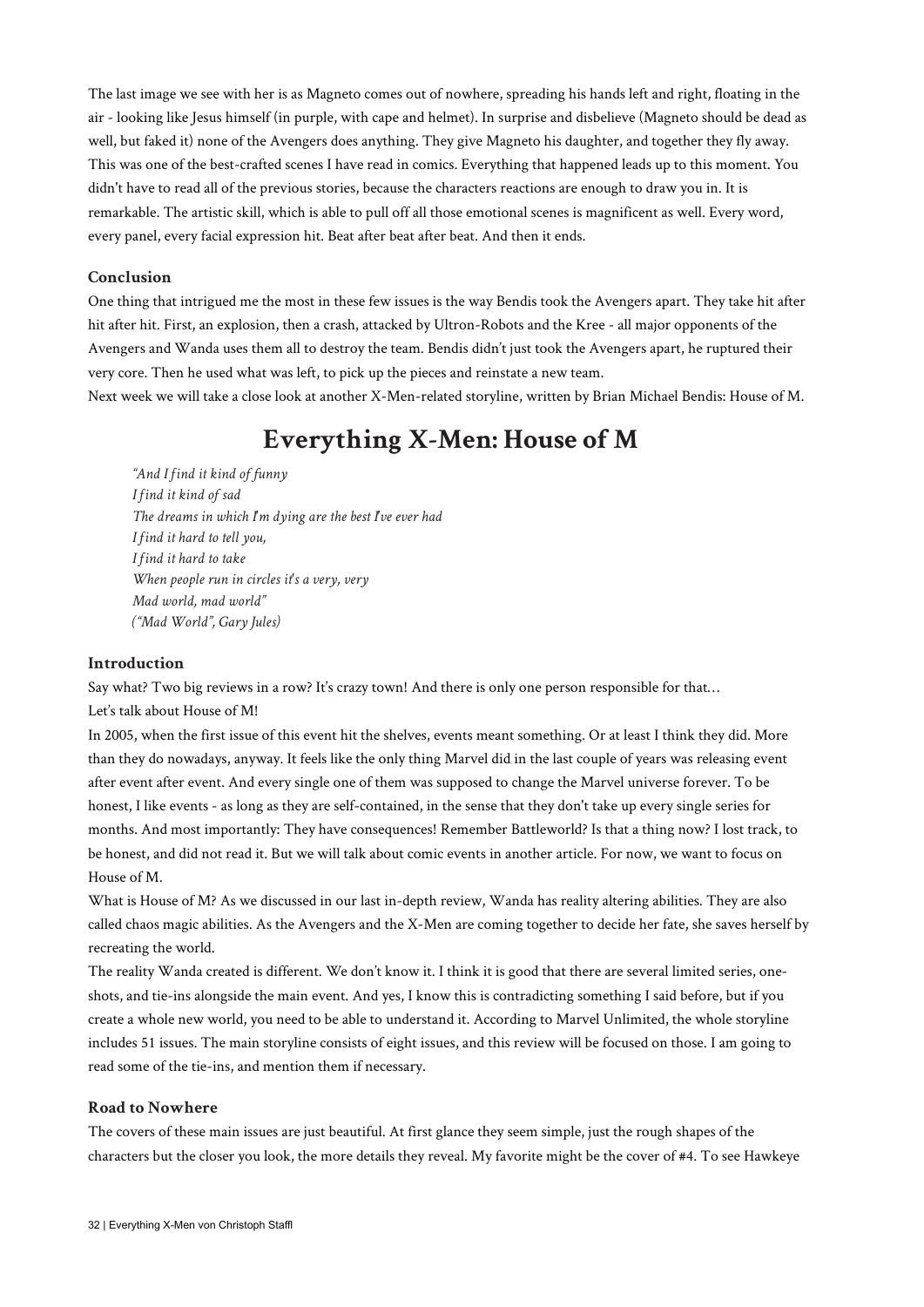on the cover, though he died in Avengers Disassemble, shooting arrow after arrow into Wolverine, while Wolverine lies on the ground - intriguing.

The first thing we get to see in the first issue is a dream or alternate reality Wanda wants to live in. Her brother Quicksilver aka Pietro Maximoff, her husband The Vision, and her fellow X-Men by her side. She is giving birth to her kids. It is a happy moment, and one can understand that she wants to live in this dream. Hold on to it as tight as she can. But then Xavier talks to her. Tells her that this is a lie. She has no kids. This is not a happy place. This is Genosha. Erik, Charles, and Wanda have chosen this place as their sanctuary. To hide from the world and try to make Wanda better. But does she want to get better? She is one of the most powerful mutants and magicians in the universe. I wonder if she is aware of this or just going with her fantasy?

As Erik and Charles are talking about Wanda, we see Erik without his Magneto outfit. This might be a first since we started our journey. It highlights the importance of the conversation. At this moment he is not Magneto or a villain. He is a father concerned for his daughter's life. He makes himself responsible for what happened to her. Also: The fight against humankind, the battles against the X-Men, Avengers, and others have taken a toll on him. He looks tired. Weary even.

Jumping to the new Avengers headquarters. After the team broke up, Cap has formed a new one: Spider-Man, Spider-Woman, Captain America, Wolverine, and Luke Cage are the New Avengers and already had their first missions, as Charles Xavier summons them, some X-Men and former members of the Avengers are also there. He summoned them, because he needs help in making a decision: Whether or not to kill Wanda Maximoff.

Who do you think agrees to take her down? Erik, who stayed with Wanda on Genosha is having the same conversation with his son, Pietro. Surprisingly, he kind of agrees. Killing her might be the only solution in stopping her. Emma Frost (who looks exactly like she does in the Astonishing X-Men run is the one who argues for killing Wanda. Wolverine agrees with her and asks Cap, how many more have to die until they put an end to her?

It is a discussion as old as comics themselves. Should the heroes kill villains if they keep coming back or if they are a major threat to the whole population? Should Batman kill Joker? When have enough people died to justify one more deliberate death? The discussion in Stark's apartment is one of the most intense arguments I have read in comics. Not just because of the excellent writing, but also because of the artwork. It is a vast topic. Some of the panels seem to be too small for what is put into them. This style creates a dense atmosphere. One could get claustrophobic, because of it. Cap considers Wanda an Avenger, so it should be for them to decide, and besides Wolverine, everyone is against killing her. The way Cap rebukes Wolverine is one of the best moments of the series. In the panel we see Wolverine and Cap casting a big shadow over him. It looks intimidating. You don't want to f\* with Cap. In the end, they decide to visit her on Genosha. So that they can see her and get a better picture of what is going on.

Jump to Genosha: We experience the following scene from Spider-Man's point of view. Wanda is gone, as well as Erik. The others are suddenly gone now, also. No one is there. He is alone. He sees the light. The world goes white. And he and wakes up in his bed. A baby is crying in another room. Peter gets up and looks after her, while Gwen Stacy, his wife, stays in bed.

### **Brave new world?**

Wanda did it. She created a whole new reality. Steve Rogers is not Captain America, Ms. Marvel is one of the last Superheroes who are not a mutant (and kills people?), Luke Cage is some underground boss, Sam Wilson a detective, Strange not the Sorcerer Supreme, Colossus still in Russia, and so on and so forth. The only one who seems to know what is going on is Wolverine. The last, two-page spread of the second issue shows a Helicarrier, surrounded by planes and Sentinel-like robots. All of them with the M-Logo. For Magneto? Or Mutant?

Usually, mutants are the minority on the planet. Hated. Feared. Hunted. Not anymore. Homo Superior is the dominating race. Homo Sapiens are the minority, and they will be extinct in a few more years. Wiped from the face of the earth.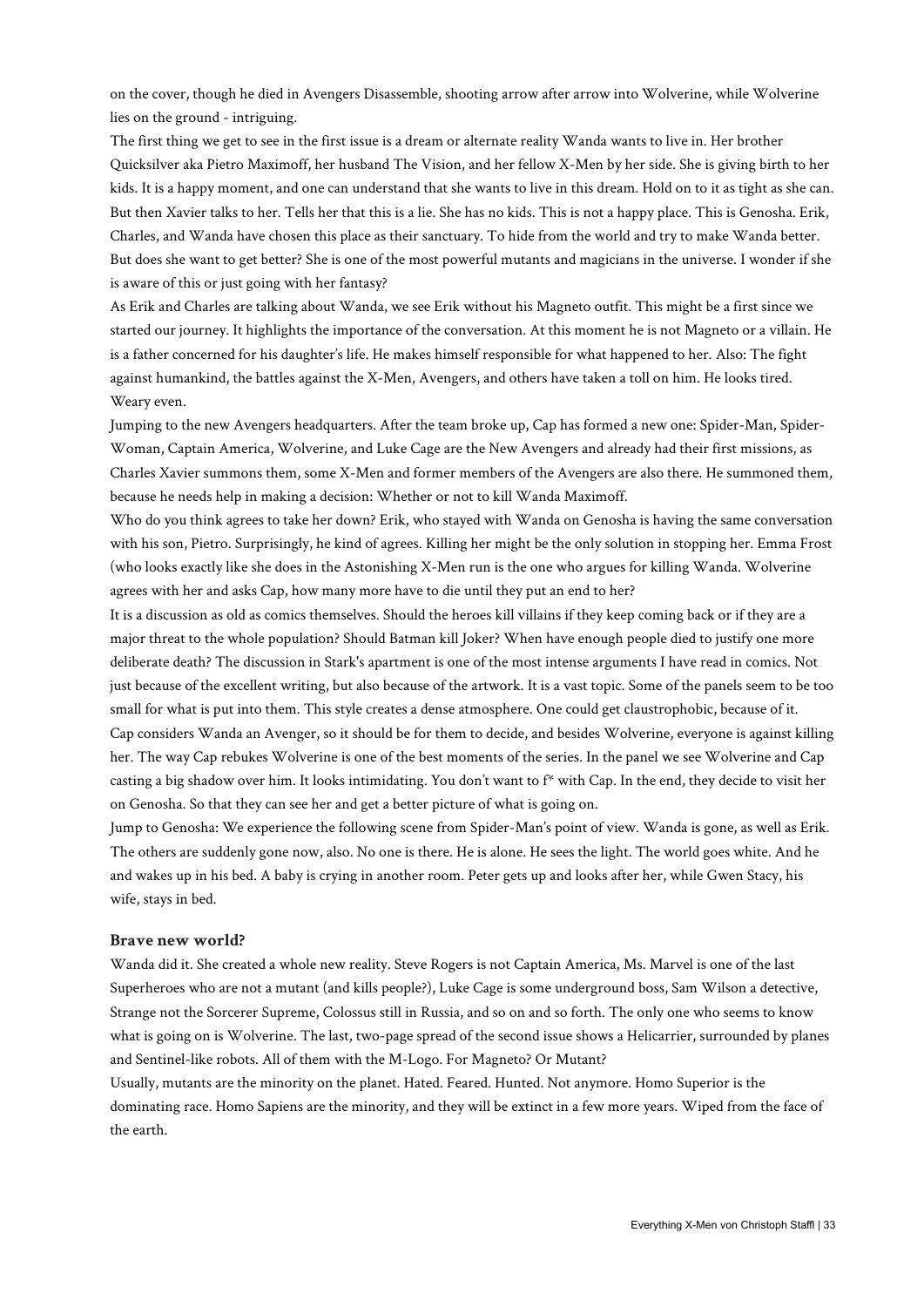Laws forbid to extract the mutant gene. Schools teach the history of mutants (Though I don't think Namor is the first one!) It is a haven for mutants. Is it, though? It should be a better version of the world, but you can feel something is wrong. Just hints here and there. For example, as Ororo is trying on a dress, she nearly destroys the shop, to test, if it would withstand her powers. Mutants are free, are the dominating species and thrive, but now they are the oppressors. Hank says in another scene to Pym:

*"When it happened to the dinosaurs- - they didn't see it coming. They didn't have the intellect or capacity to understand it. But you do. You're watching it happen and it stings like a bitch. […] It's not fair that you have to sit here, with full awareness and watch it slowly happen."*

In a newspaper called "The Pulse," we get to know a bit more of this world and what happened to it. One article tells the story of Eric Magnus (Magneto) who is responsible for exposing the government's secret attacks on the mutants, a few years ago. Since then he has rebuilt the world and set Homo Superior free. You get the feeling that governments do not matter anymore. It is House of Magnus which rules this side of the globe. The royal family of mutants. House of M is like an organization which keeps everyone in line. Remember the Sentinels? They have been reprogrammed, so they terminate Sapien lifeforms if they are not following the rules. Rules like: no gatherings or to always wear their GPS chip cards. Superheroes who are not a mutant are forbidden. Hunted, even. In the Spider-Man tie-in storyline, for example, J. Jonah Jameson exposes Spider-Man as not being a mutant - he was just bitten by a spider.

Some of those storylines also deal with vague memories or ideas, that this is not the world as it should be. It is a pretty scary thing, being aware that everything feels wrong. What if you would "remember" your old life? Not knowingly, but subconsciously. What would you do? If you are more aware of the situation there are two ways to behave in a new world you don't know: try to blend in, figure out what is going on and then try to reverse it. Or you do it like Wolvie and do whatever the f\* you want until you figure out a way to unscrew things up.

As we have established, Wolverine seems to be the only one who is aware of the changes. He jumps off a Helicarrier to get away from SHIELD and a blue mutant, who, I assume, is Mystique. He does not know what is going on, steals a bike, and tries to find Charles Xavier. No one has heard from him. Has Eric removed him from history or is he not a part of Wanda's new world. I mean, mutants are everywhere, so there is no need for a school for gifted youngsters, right? It also seems like Wolverine is the boss of a team within SHIELD and because of his little stunt earlier, they hunt him down. But an underground group is helping him. Luke Cage "invites" him and Hawkeye (!) shows up as well. Logan tells Luke Cage and his friends everything. But not before Hawkeye shoots him in the head - with one of his arrows. But, being Wolverine, he stands up a few seconds later. Those seconds would have been an excellent time to escape because Wolverine has a tracker in his neck and now his former team has arrived. Cloak teleports everyone away (Cloak is one of my favorite characters in this storyline, although this is the first time I read something with him). As Logan tells them everything that happened, they surprisingly believe him. Before Logan, a girl came to them, looking for Daredevil. Instead, she found Cage. Somehow she is aware of this alternate reality and told them what she knows. As she talks with Wolverine, she discovers to be a mutant herself - with mental abilities. Her name is Layla. I am not sure if we are supposed to know her, but she makes a great addition to the team. Especially, as they go to Emma Frost's apartment. Layla can "unlock" people. Show them the real world. As Emma is unlocked, she quickly gets a hold of herself and takes on the mantle of the leader. It is the beginning of resistance. But they need a team. First, they unlock Scott Summers as well, because he shows up in the apartment (Emma and Scott seem to be married). We also find out, that the Avengers and the X-Men never existed in this world. And it's time someone fixes this error.

### **Escape my mind**

They unlock Peter Parker, Kitty Pride, Stephen Strange, Carol Danvers, Tony Stark, Matt Murdock, and Jennifer Walters. They leave Captain America alone since he is about one hundred years old. As I first read these pages, I had the feeling he is coming back and plays a vital role in the finale - unfortunately, that is not the case. Still, it was an exciting idea. Last but not least, they unlock Logan's "new" team: Kurt Wagner, Rogue, Raven, and Doc Ock (?). In the finale of this issue, we get to see what happened to Charles Xavier, as Magneto stands in front of a tombstone.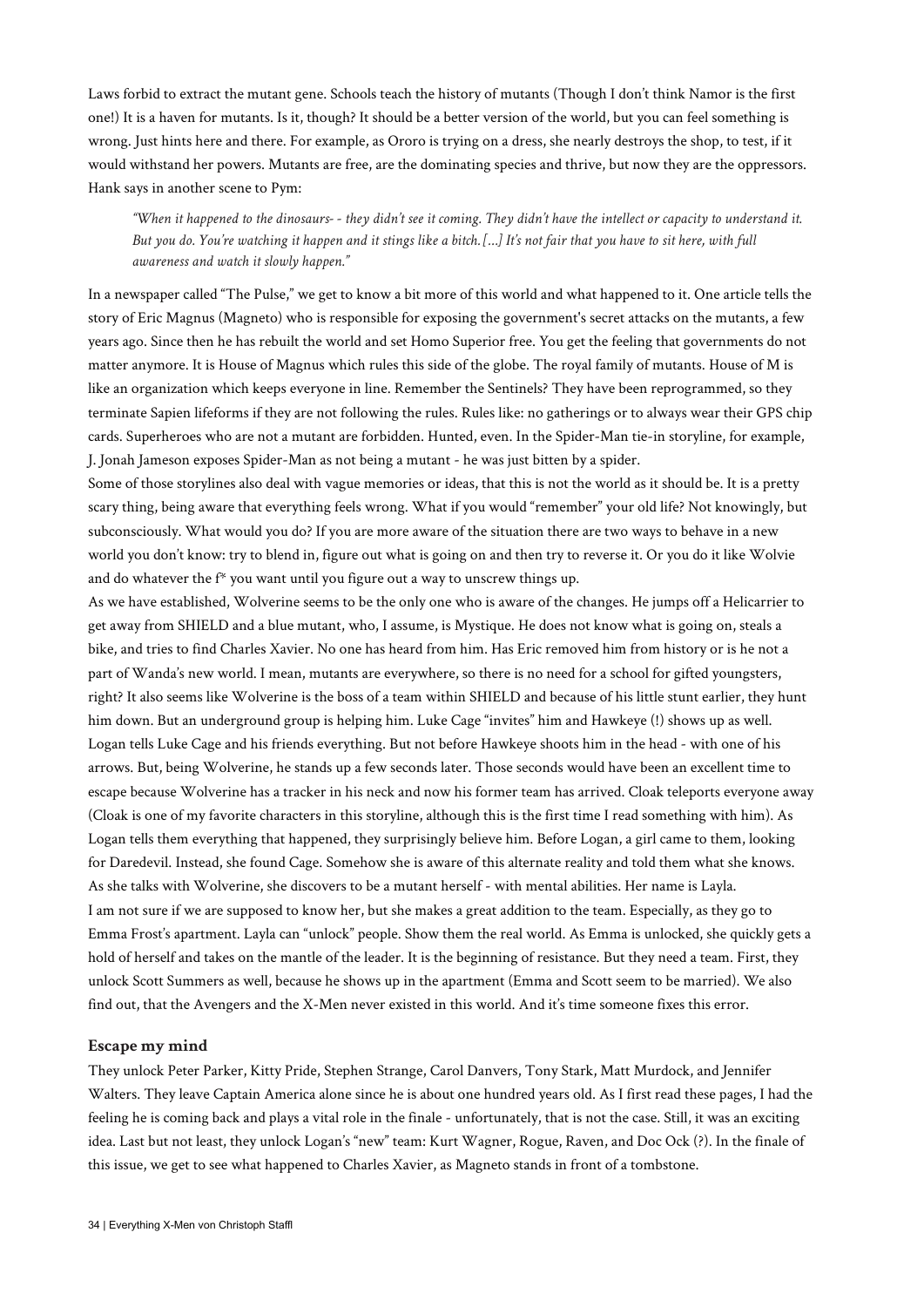Before we move on, I want to talk about Peter Parker. The reality Wanda created should give everyone what they ever wanted. Make dreams come true. Wolverine subconsciously wants to be Nick Fury, Captain America not being Captain America, and so on. Peter wants his uncle back and be married to Gwen Stacy. Understandable. He lives a happy life, made Spider-Man an icon - a role he plays. Not a hero. But as they unlock him, he is aware of all of the tragedy. All the pain. After the first shock, he wants to be alone. Wolverine is the one walking up to him - talking to him. What follows is one of the best scenes of this event. With everything that is going on around them, they have this intimate moment. Just those two characters.

Later, the Unlocked discuss the plan of how to attack House of M and put the world back together. And the question is: Should they put the world back together? As Jessica says:

*"When something of this magnitude happens… you have to step back for a second and say: maybe this was time for this to happen. Who are we to decide how the world's supposed to be? […] Maybe this is how mutants become the next dominant species. […]You don't know if I'm right or wrong and it scares the crap out of you. And it should."*

They take hit after hit after hit. Not physically but psychologically. For Peter, it means losing Gwen and Ben again. And he says he might not be able to hold back. He might kill Magneto for this. And the scary thought is: everyone agrees. This world is wrong. No matter what, they have put the world back. Everything depends on them, and they cannot hold back. So the final battle begins.

Since I read Astonishing X-Men Emma Frost is one of my favorite X-Men characters. She is devoted to the task at hand and is very capable of using her powers. She is the reason the team can infiltrate a Helicarrier, steal it and let the men and women commanding it fly to Genosha. There, the House of Magnus has some guests. King T'Challa, Victor Von Doom, Princess Ororo, King Namor, and Genis-Vell of the Kree Empire. It is a very impressive list of guests, and one can just hope they don't all fight in the name of Magnus.

In the meantime, while the others make a deception by attacking the party, Emma, Layla, and Cloak are searching for Xavier. As they find the tombstone, Emma cannot take it anymore. As she is falling to her knees, the only thing she wants to do is give up. Again: a powerful, intimate moment. But as Cloak checks out the grave, he finds nothing. No coffin, no body, nothing. What happened?

In a third setting, we follow Doctor Strange as he finds Wanda playing with her kids. She is not aware what is happening, and she does not care. But not in an angry way. She just wanted the world to be better. Manipulated by the one who pretended to love her, she created this new world. But it was not her father. It was her brother, Pietro. He wanted to save her from the Avengers and the X-Men. But as Magneto walked away from them, giving up, letting the Avengers and X-Men kill her (or not), Pietro talked Wanda into this. And she gave everyone what they ever wanted. As the fight reaches its climax, Layla unlocks Magneto. And as he realizes what his children did, what Pietro did in Magneto's name, he loses it completely. First, he restrains everyone with his powers (using every metal around them). Then, he kills his son. It is violent. Brutal. And not fun to watch. As Wanda follows the scene, she asks herself, why should they rule? What puts mutants above Homo Sapiens than mere luck? And she decides:

*"No more mutants."*

#### **Conclusion**

So this is how it ends? Well, nearly. As Wanda resets the earth to its original state, she takes away the mutant gene. Not killing all the mutants, but taking their powers away. However, Emma can shield some of her fellow mutants with her abilities. Still, before there were thousands of mutants, now there are a few hundred left. Decimated.

But, as Hank explains in the closing lines of the last issue: One does not destroy energy. And he is wondering, where all the power, all the energy, went. The last panel shows a red and yellow glowing force approaching earth.

House of M is a great event. Brian Michael Bendis did an excellent job by creating something with magnitude, with consequences, but also something personal and intimate. We will take a break from this time of the X-Men, but we will come back to see what the future holds for our heroes.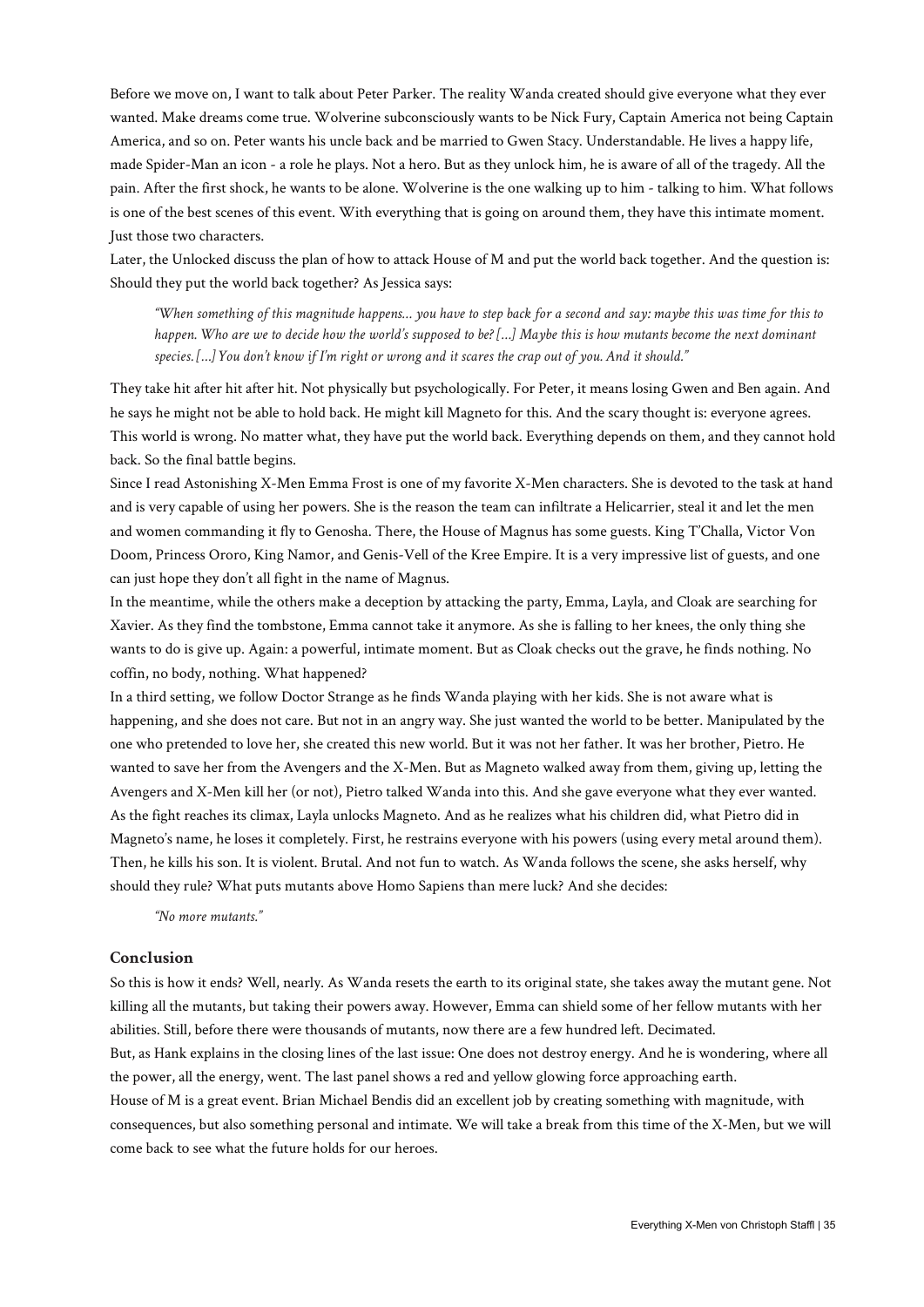# **X-Men TAS Episode 4**

- X-Men: The Animated Series
- Season 1 Episode 4: Deadly Reunions
- **■** Writer: Don Glutt
- Story Editor: Eric Lewald
- Story Consultant: Bob Harras
- Supervising Producer: Will Meugniot
- Line Producer: Larry Houston
- Original Air Date: 23 January 1993

*Synopsis (from IMDB): Professor Xavier and Magneto confront each other for the first time in years, meanwhile, Wolverine and Sabretooth come face to face. Professor Xavier tries to examine Sabretooth's mind to figure out his rage problem. After his last terrorist action failed, Magneto plots a new one to bring Professor Xavier out into the open. Sabretooth and Wolverine confront each other in the mansion's war room.*

Do you know what I like about the X-Men comics? It is well established, which kind of powers everyone on the team has. Though sometimes it seems like they could do more. For example, Kurt could dominate almost every single fight with his teleportation powers. Still, you get an idea of their capabilities and how they can use them. This, unfortunately, seems not to be the case for the TV show. Granted, Cyclops, Jubilee, Rogue, Storm, Wolverine, and Sabretooth are pretty well established. You know what they can do. However, I am not that sure about Magneto and the Professor. In addition to that, it sometimes seems that the story controls the characters and not the other way around. This takes away the natural development and occurrences in some situations. Take the first scene for example. The Professor tries to infiltrate Sabretooth's mind, figuring out the reasons for his anger. This psychic link is shown in a weird, but fun way. You get an idea of what is going on in Sabretooth's mind, through vague ideas and images.

The only thing you can be sure about is the involvement of Wolverine. Then comes a moment, where Sabretooth is able to ban the Professor out of his mind. The Professor is beaten, mentally, by Sabretooth. Think about that. Isn't Xavier supposed to be the most powerful psychic? It just seems odd. Later in the episode, in the faceoff with Magneto, Xavier appears to be too powerful. But we will get to that in a moment.

First, we see Magneto scheming his next attack. He wants to strike at someplace with a lot of Homo Sapiens. A place, the Professor might not expect. For some devious reason, he chooses Metro Chemicals. I guess the major cities of the world, where buildings are partially made out of steel and metal was not an option. Maybe it was vacation time. Anyway, he attacks the plant and Cerebro immediately informs the X-Men of the attack. Cerebro is also a digital assistant now. Similar, when you tell Siri that you want to be notified as soon as someone changes his or her location. This time the Professor accompanies his former students (they look too old to be his students), which is a logical move at this point, given the fact that the last time, they barely could fight Magneto off. Though the fight is fascinating to watch, and we get a glimpse of Storms past, it also raises a lot of questions. One of them is: Why can Magneto deflect Cyclops laser beams? It just seems far-fetched.

What I like about this scene, though, is the fact that Rogue has to save Cyclops for a change. He was beaten quite fast, and she has to perform CPR. This gives her the powers of Cyclops and therefore starts shooting laser beams out of her eyes. For some reason, she does not come up with the idea to close her eyes. Cyclops has to tell her that. You see - Cyclops was saved by a woman before. So naturally, he now has to save the said woman in return to not lose his masculinity. Because, you know, we can't have that. He is Cyclops. Bug enough sarcasm…

The "duel" between Magneto and Xavier does not get any better than that. Somehow Xavier is able to penetrate Magneto's mind. Why is that a problem? Because Magneto wears his helmet. Why wear this ridiculous looking thing in the first place, if it does not help you at all? Granted, with the rest of the costume this iconic look remains cool, but you know what I mean. So, Magneto again is defeated, because the plot demanded it, and everyone goes home and drinks coffee. No really, they get to their headquarters and drink coffee.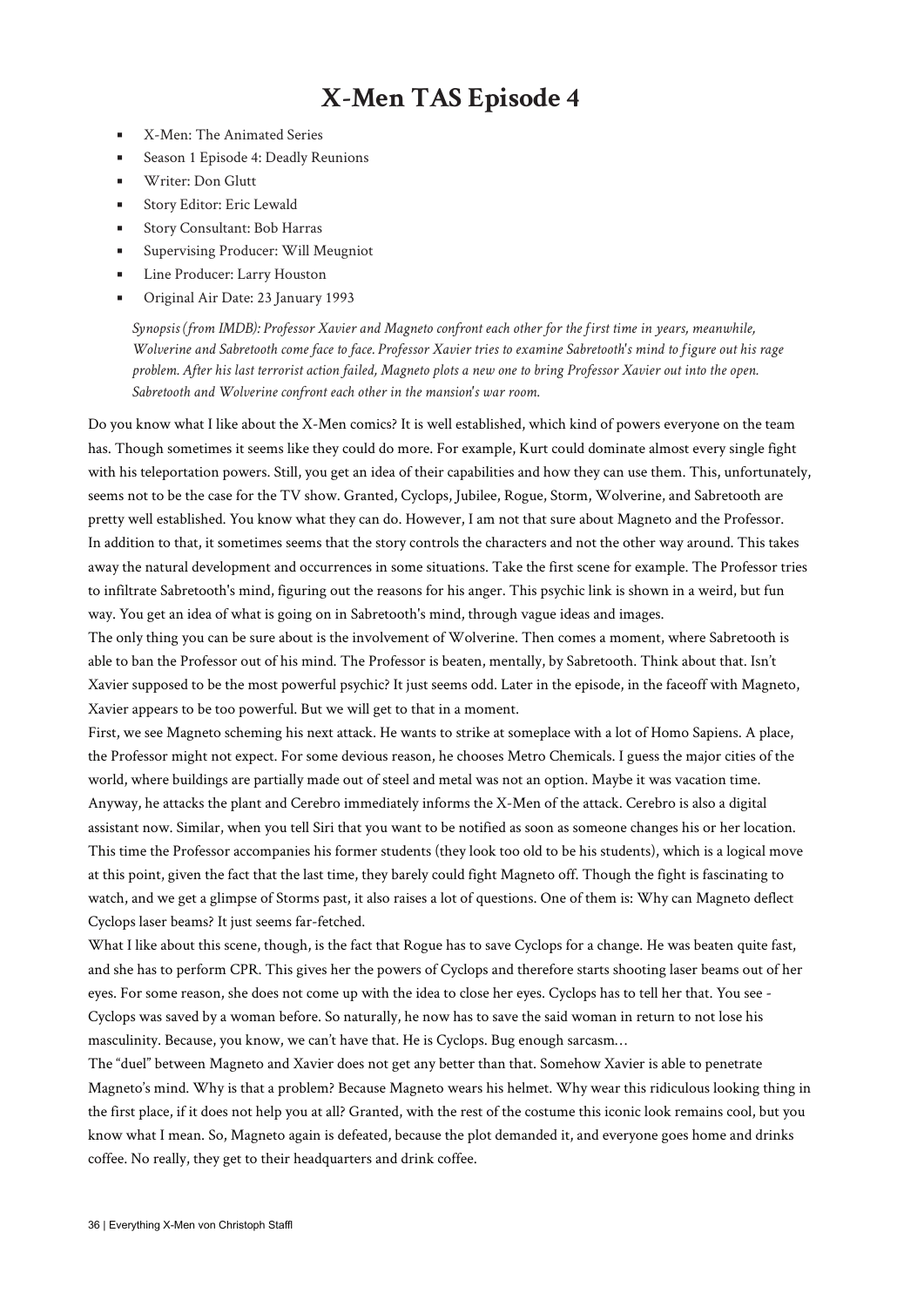Why check up on Jubilee? She is just guarding Sabretooth. They are fine. And Wolverine? Why look for him - silly Wolverine. Perhaps he is just hunting some deer in Canada. He is fine. Of course, nothing is fine. Sabretooth tricked Jubilee into helping him, Wolverine waited for that to happen, and now they fight. The others hear the chaos, enter the war room, where the fight is happening, and for some reason blame Wolverine for all of it.

Teammates. Trust. The benefit of the doubt. They are all overrated concepts. In the end, Sabretooth escapes, Wolverine is badly hurt (I guess they forgot about his healing factor), Magneto is standing at the edge of a cliff scheming, again, and the Professor proofed himself a fool.

To be honest, I am not sure what to think of this series. I mean it's fun to rant about it once a month, but I wanted to really like this show. The comics are great, most of the movies are great, and I hoped to see a TV show, which takes the idea of the X-Men further. But so far it has been a trashy show with characters whose abilities and appearance remind me of characters in a comic book, but there the resemblance ends.

Anyway, I am looking forward to next months episode.

# **Comic Book Events**

*"Everybody knows that the boat is leaking Everybody knows that the captain lied Everybody got this broken feeling Like their father or their dog just died Everybody talking to their pockets Everybody wants a box of chocolates And a long-stem rose Everybody knows" ("Everybody Knows," Leonard Cohen)*

Why do we have events in the world of comics? Well, profit, mainly. But there has to be something else, right? Today we take a look at some of them and try to find out what makes them unique and lasting.

# **The Search for Meaning**

I may sound like a grumpy old man, but nowadays events arise from every corner. At least regarding the big two of the industry (Marvel and DC). I feel like Marvel does a big, universe shattering event every other month and if possible, multiple events at the same time. DC handles them it a bit better (?), but that is a very subjective feeling. This is one of the reasons why I like reading stories from Image, Boom, and other publishers so much. They just tell good stories. They don't renumber their runs every three years. And that what it's all about: good stories. To be honest, I read events, but mostly not during the time they are happening. Collected editions are a great way to read them in an afternoon and still get the same experience.

I combined my experience with the research I did on some events because I wanted to figure out which events were more successful. But before we get to that, let's talk about their purpose, besides making a shit load of money for their publisher.

As we discussed in my "The Ages of Comic Books" article, superheroes as we know and love them have existed since 1938 and the birth of Superman. To have superheroes fight for justice is fine, but the real fun begins when you put some of them together: fighting a threat they could not defeat alone; standing together at the edge, staring in the abyss, but fighting on nevertheless; making sacrifices for the greater good, for a better tomorrow, so the human race can survive, creating a better world. At least that is the dream. But there are threats and antagonists you cannot just defeat: antagonists controlling the abyss, embracing it. And in order to win the day, you, as the hero, have to embrace it as well. Walking a knife-edge. Those are personal threats to overcome like we saw in 2017 with the DC event "Metal." Other events change entire universes or even multiverses. The antagonist does not challenge one mere hero. She threatens every living being. He hungers for planets and star-systems, destroying reality as we know it and reshaping it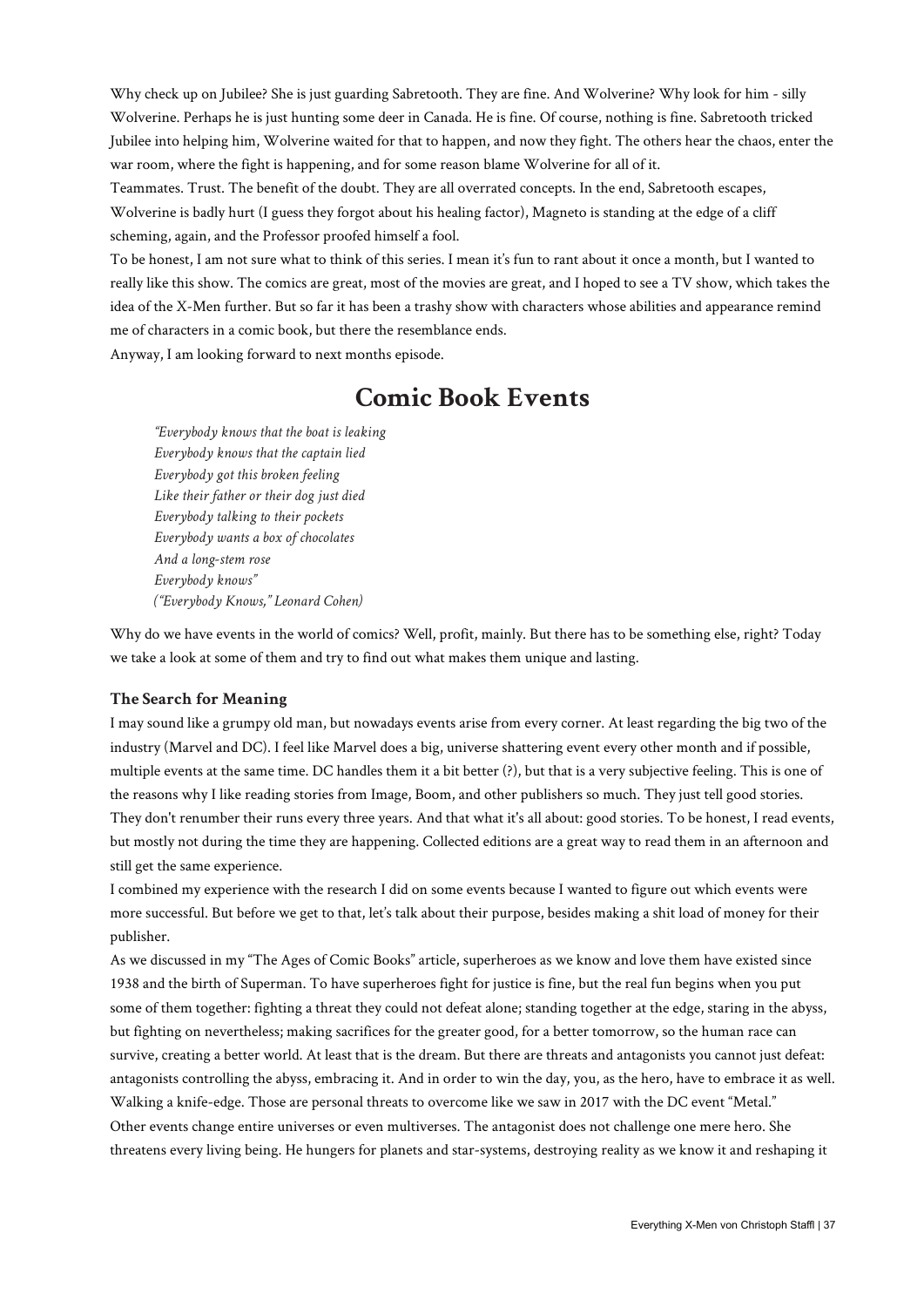in her own will. Those events don't just need a team of superheroes but every single superhero and maybe even the villains out there.

In my understanding, the first event was DC Comic's "Crisis on Infinite Earths." Or, at least it was the first event to deserve the name and which is still considered one of the best-executed events there is. As of writing this article, I haven't read the event (yet), but I certainly will. Take Goldstein's review, for example. He does not spoil anything that is happening in the event, and after reading the review, you want to experience it yourself.

# **The Gold Standard**

*"Crisis on Infinite Earths wasn't the first Crisis in the DCU, but it became the single defining event in the long history of the publishing giant. Crisis took 50 years of continuity, nearly a half-dozen different universes and hundreds of characters, squeezed them all together and came out with one shiny new playground that has existed for the past two decades" (Goldstein, 2006).*

Every single event needs a reason to exist. Without this reason, you just have a bloated story: something familiar made into an eight or even twelve-issue limited series with a bunch of tie-ins nobody wants and an ending nobody needs. At the end of the event, there should be something different. It does not have to be something big. It can be as small as a change of heart in a character. The adventure he or she had throughout the event changed his or her perspective. Or, it can be as big as a new status quo of the entire multiverse.

DC Comic's "Crisis on Infinite Earths" was the latter. Marv Wolfman took on an impossible task: taking 50+ years of DC's history, with all the baggage and stuff, tearing it apart just so he can put it back together. He created a world new readers could understand and old readers could appreciate. The keyword for something like this is continuity. Marvel and DC (as well as Valiant) have a shared universe, which means every adventure takes place in the same world or at least in the same multiverse. Writers, editors, and artists have to keep this in mind when characters die or places are destroyed. Or, as Friedenthal (2011) puts it in his very detailed essay:

*"Continuity in a comic book superhero universe is the meta-narrative created out of the sum total of meetings, relationships, battles, births, deaths, and other twists of plot and characterization that have taken place within that universe."*

# **What Does a Good Event Need?**

The following list, by all means, does not intend to be a complete list of requirements every single event needs to have to be successful. Every event is different from the other. However, meeting at least some of these requirements guarantee a more effective event, otherwise the event has no reason to exist or just feels wrong and out of place. *Do not drag other titles into this mess.*

This is my personal #1 rule regarding events. No matter how bad or good your event might be, do not drag other titles into it (at least not for an extended period of time). Marvel definitely broke this rule with their Secret Wars event and their Civil War II event a couple of moons ago.

I use Marvel Unlimited to read the X-Men titles for this series, and I like to go through the new additions each week. I feel like for months almost all the new titles had something to do with the events mentioned above. It was frustrating. Why should I read any of those titles when they seemingly have something to do with an event I don't care about? A good example is the Convergence vent by DC from a couple of years ago. For two months this event took over every single DC book. After that they were done with it (another reason for the event was that DC moved from one coast to the other, but that's another story).

#### *Keep it simple.*

By this, I mean the general approach towards the story itself. You can tell a complex, world-shattering, or intimate story all you want. However, if someone reads the event years later or does not has a 25-year relationship with the characters, they should be able to understand the premise and consequences, nevertheless. House of M is a good example of that. I didn't really read any Avengers comics before and just recently started with the X-Men, but the emotional weight of the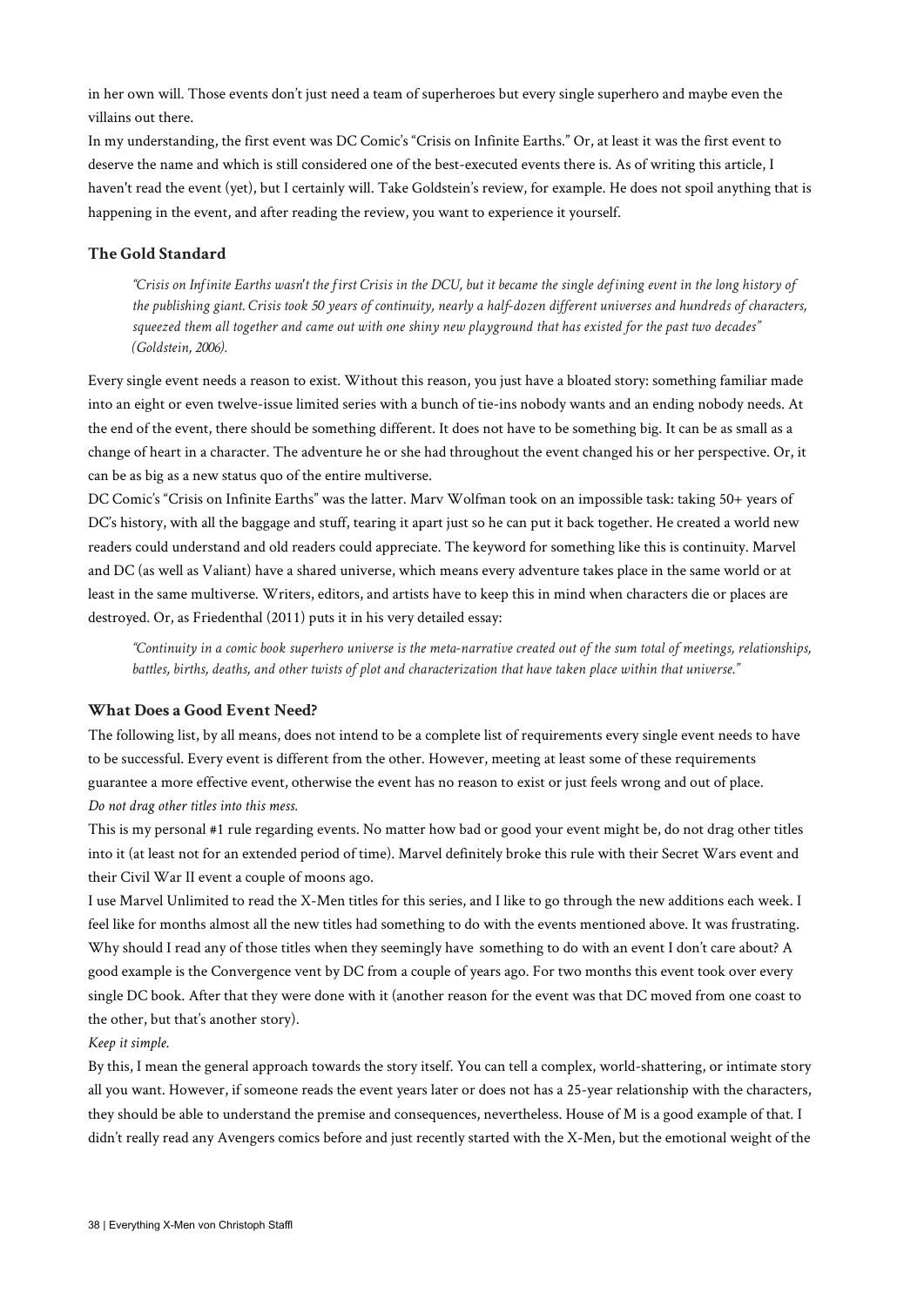story was there regardless. Annihilation by Marvel is also a good example. It is a great limited series involving exciting characters, and, though it is cosmic, the struggles and punches of the story hit every time.

# *Don't miss the shipping dates.*

Marvel missed some of the shipping dates of previous events by months. This is a no-brainer no-no. Granted, artists can get sick or something else can come up, but if you don't have a bit of a buffer, that's on you. A great example is the 52 event by DC. It was a year-long event with new issues every week. That's 52 issues! And they didn't miss a single week. That is awesome. On the other hand, DC changed the release schedule for "Doomsday Clock," and I feel like this event will be done when I retire.

# *Don't do the "WILL THIS EVENT CHANGE THE COMIC BOOK UNIVERSE FOREVER?" tease.*

Sometimes it feels like Marvel and DC do not know the meaning of the word "forever." It does not mean for the next two months and then we are back at the status quo. What intrigued me the most about the "Crisis on Infinite Earths" event was the fact that almost every review wrote something like: the effects of the event were long-lasting or can still be felt today. This is the utilization of "forever."

Take Marvel's Battleworld as another example. I read some reviews and listen to podcasts regularly, but I cannot tell you what happened to Battleworld. With a new earth reimagined by Doom, I thought this was supposed to be the new status quo, or at least exist for a couple of months or trigger a new event, maybe. What happened? I am asking! Please tell me in the comments below…

*Be true to the characters, and let them make sacrifices.*

Stay true to the characters themselves and also their motivations. Why are they doing what they are doing? If a character like Captain America faces an antagonist he cannot defeat (which he would do without a second thought, just so his friends can come up with something else in the meantime or to save one civilian), then let him die heroically. Apparently "Green Lantern: Sinestro Corps War" and "Infinity Gauntlet" are great examples for that.

The thing is, if you want to tell a story of a hero gone rogue, then commit to it. Don't quit on the story when it is already being published, as Marvel did with "Shadowland." The main character of the story was supposed to be bad all of a sudden. They had reasons behind his actions so it would be believable. But at the last minute they decided to come up with another solution and pretend he was possessed. Why? Just so the character would be more easily redeemable?

# **Changing the Past**

*"Retconning, in fact, is the key way in which comic creators are able to combat the "oneiric" problems of serial storytelling pointed out by Eco, as it allows creators to rewrite the past of characters so that they pulled back from the death that each action moves them inevitably toward. Retconning is revision of the comic book universe to make that universe fresh and exciting for contemporary readers, but it also involves the influence of the past, as it directly inscribes itself upon that past" (Friedenthal, 2011).*

Telling stories of a particular magnitude time and time again can be challenging. So, if you don't have any original ideas at the moment, don't force an event into existence, just so you make a bit more money. You have to earn the event on many different levels.

On the one hand, you have to commit to the story and everything in it. On the other hand, you have to earn the trust of the readers. You might have a lot of loyal readers who have been buying your stories for decades now, but there are also a lot of new readers out there as well. And maybe the event you are currently telling is their first one. They deserve the very best you can offer. Once you have lost this trust, it is tough to get it back.

Often times I think: just tell great stories. Events are not everything. Tell great stories of the characters we love; bring in new ones, and create unexpected team-ups. There can be something going on in the background if you'd like (e.g., DC's attempt to bring in the Watchmen into their universe) but focus on the monthly stories first. Those are the ones creating a relationship between creator and reader. The events are just the topping.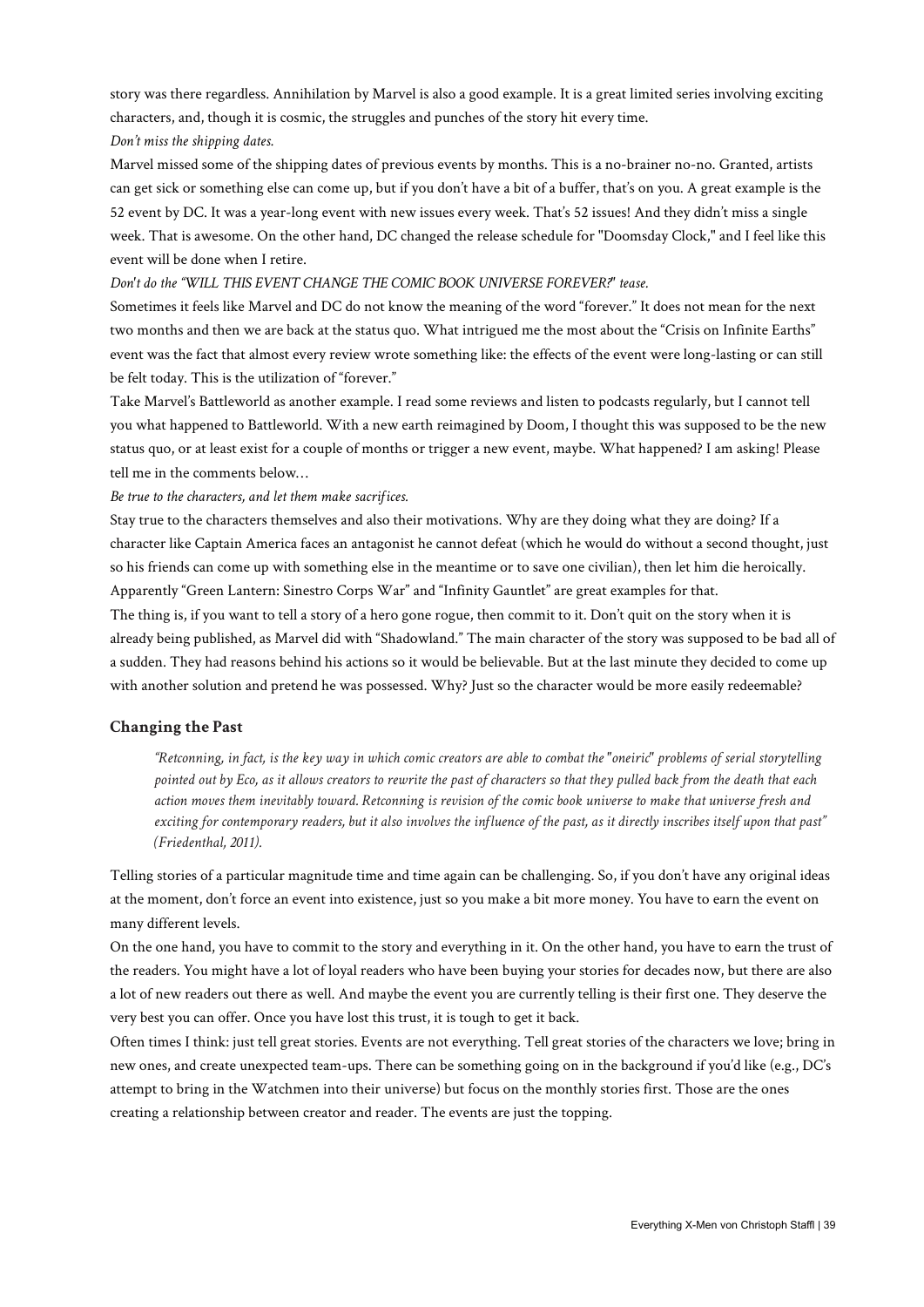# **Sources**

- 30 MAY 2011 THE BEST COMIC BOOK EVENTS http://www.ign.com/articles/2011/05/30/the-bestcomic-book-events?page=2
- JOEY ESPOSITO, JESSE SCHEDEEN, ERIK NORRIS & MIGUEL PEREZ
- http://www.ign.com/articles/2011/06/14/the-worst-comic-book-events 14 June 2011 BY JESSE SCHEDEEN, ERIK NORRIS, DAN IVERSON & MIGUEL PEREZ THE WORST COMIC BOOK EVENTS
- http://www.mtv.com/news/2621010/the-11-biggest-comic-book-events-ever/ THE 11 BIGGEST COMIC BOOK EVENTS - EVER
- **ALEX ZALBEN 03/10/2011**
- http://www.english.ufl.edu/imagetext/archives/v6\_2/friedenthal/ By Andrew J. Friedenthal 2011
- http://www.ign.com/articles/2006/01/07/crisis-on-infinite-earths-the-absolute-edition-review 6 JAN 2006 CRISIS ON INFINITE EARTHS: THE ABSOLUTE EDITION REVIEW BY HILARY GOLDSTEIN

# **Chris Claremont I**

*"Come mothers and fathers Throughout the land And don't criticize What you can't understand Your sons and your daughters Are beyond your command Your old road is Rapidly agin.'" ("The Times They Are A-Changin,'" Bob Dylan)*

# **Introduction**

In this article, we are going to take a closer look at the first couple of issues of Chris Claremont's run on the X-Men. We start with the giant-sized X-Men #1 and then continue with X-Men #94 to #110. I think #110 is a good point to end the discussion because it is a so-called inventory issue. It is a fill-in issue by guest artist Tony DeZuniga. After that issue, John Byrne takes over as the artist until #143.

According to Joseph Darowski (2011), the reason for a relaunch of the X-Men was not as pure-hearted as one might hope. They merely wanted to sell more comics internationally, and Roy Thomas (editor-in-chief of Marvel) suggested that they use the X-Men. As you know, the X-Men were in reprints at that time, and they could relaunch it easily. Len Wein and Dave Cockrum became the writer and artist of the new incarnation of the team. But, as Thomas puts it, the idea of an international team got a bit lost in the process. The new members where, among other things, from Kenya and Russia, "hardly markets where Marvel was selling lots of comics in 1975."

You may hear or read different versions of this story - depending on whom you ask, but it is very likely that the people at Marvel were interested in a more ethical reason for relaunching the X-Men, than just making more money. Regardless, the X-Men were reborn. And beginning with issue #94, Chris Claremont started his seventeen-year reign of the X-Men. During this period he wrote almost every script of the X-Men, launched spin-offs, limited-, and maxiseries, and created characters and wrote stories, whose impact can still be felt today. At first, the comic series was published bi-monthly, beginning its monthly run with issue #112.

# **A New Beginning: Giant-Sized X-Men #1**

*"Which brings us to our next little problem… what are we going to do with thirteen X-Men?" - Angel*

Though Chris Claremont is not credited as being a part of the team, it is said that he was part of the relaunch. But who are those new X-Men, and how were they assembled?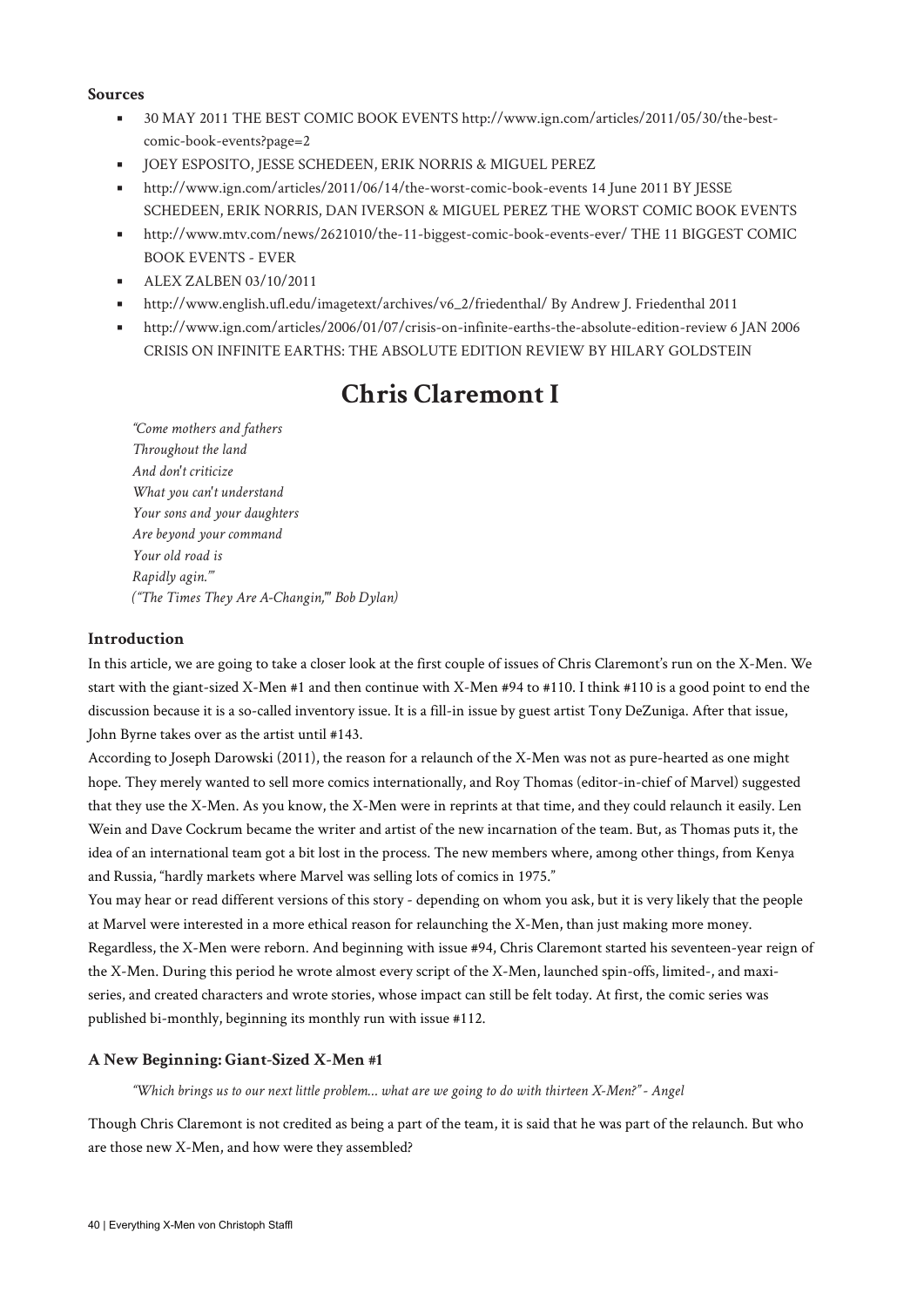Conveniently, the original mutants all disappeared during a mission on the mysterious island of Krakoa (a name which should ring some readers' bells). They were investigating some strange signs and just vanished, only Scott survived to bring the horrible news to the Professor. In response, Xavier starts a journey around the world to gather a new team of mutants. They should not only save the original X-Men but also become part of them.

*"This new team members were Nightcrawler (a German teleporter named Kurt Wagner), Storm (Ororo Munroe, a weather controller from Kenya), Colossus (the Russian Peter Rasputin who could turn his flesh to steel), Banshee (the Irishman Sean Cassidy who had a sonic scream), Warpath (John Proudstar, a Native American with super‐strength), Sunfire (a fire‐ wielder from Japan named Shiro Yoshida), and Wolverine (the Canadian with claws and a healing factor known only as Logan). Not all of these characters would remain X‐Men for long, but this relaunch firmly established the X‐Men as a team that embraced international characters in a way that other Marvel superhero teams, such as the Avengers or the Fantastic Four, rarely have" (Darowski, 2011, p. 123).*

As the new team lands on the island, it turns out to be a mutant in itself, created by accident via an atomic explosion, of course (a remnant of the atomic age of comic books?). They defeat their enemy with the combined strength of Storm and Lorna Dane. And, the Professor helps to distract the mutant island while they prepare their attack. It is the first sign that this new iteration does some things differently. Two women save them all. In past issues, this would not have been possible. At this point, Jean does not play a very active role in the story, something that will be corrected in upcoming storylines.

I want to point out two things that bothered me a bit. First, Ororo is a god to the indigenous people where she lives. They pray to her and count on her aid if need be. To control every part of the weather and make it rain in a matter of seconds can be a powerful weapon and seem very god-like. The narrator says that "her liquid eyes grow dark" when she uses her powers, which is a powerful image in itself. Unfortunately, in the artwork, her eyes are shown as being plain white (they become white in the movies as well).

My second issue is the recruitment of Colossus. The story of his first encounter with the Professor is a bit far-fetched. His sister is in danger of being run over by a tractor in an open field. Tractors can be very loud; how can you be driven over by them? She just sits in the field and does nothing. Then, when Peter has her in his hands, he just stands there and destroys the vehicle. He could have just jumped out of the way. The author could not come up with a better story to introduce us to Peter's powers?

Either way, the new team is assembled and...

*"There was not a single white American among the new members of the team, and many of the minority groups represented had been the subject of widespread prejudice in the United States, much of it institutionalized by the government. Germans were mistrusted after World War II and the well‐publicized horrors of the Holocaust. Africans have a long history of suffering from prejudice in America beginning with the slave trade. The general feelings toward Russians during the Cold War were far from friendly, and having an Eastern European accent could lead to accusations of Communism. Anti‐ Irish sentiment was strongest in the mid‐1800s in the United States when discrimination in the workplace included the posting of NINA signs in want ads (No Irish Need Apply). Native Americans have been mistreated within the United States since settlers first reached the country's shores, and the forced movement onto reservations is only one of a long list of grievances. During World War II the federal Government forced Japanese Americans to live in internment camps because of mistrust" (Darowski, 2011, p.125-126).*

Before we leave the Giant-Sized relaunch, here are some irrefutable facts:

- The school of Xavier is placed in Westchester, New York.
- We already get a sense of a bigger universe as the Professor tells his new students about their new costumes: "I obtained them from a man named Reed Richards."
- Hank apparently graduated from the X-Men and now works with the Avengers (and he finally is blue and furry).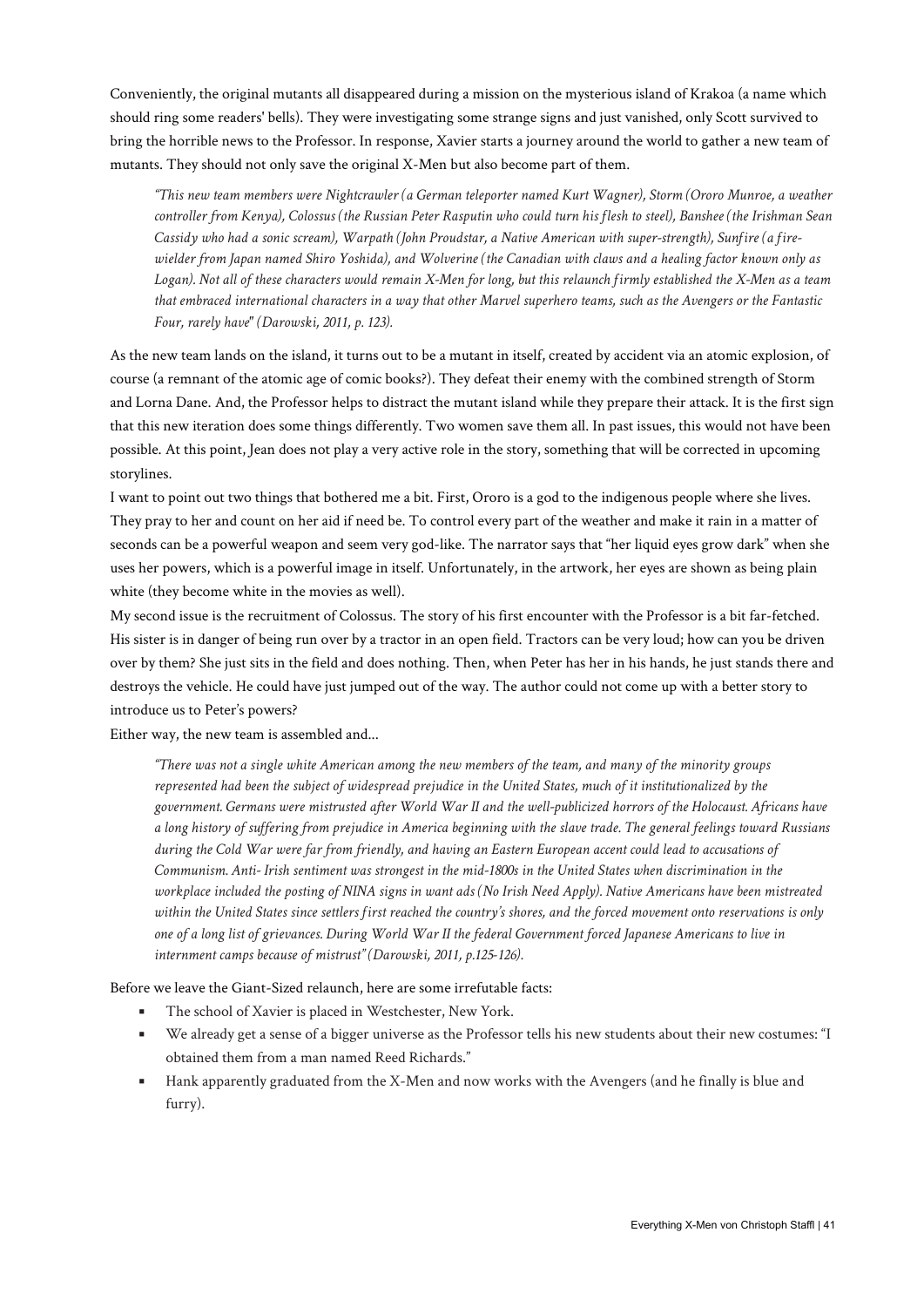# **Storytelling and Artwork**

In looking at the first seventeen issues of Chris Claremont's run, it already feels more like a continuous story than the previous incarnations. Kirby and Lee's run reminded me of your typical crime TV show, with case-of-the-week-style storytelling. While the Thomas-Adams run already had this continuous story idea, Claremont perfects it. At first, we get smaller storylines, but they are so nicely connected with vacations, goodbyes, and other things, that it feels like one big act.

The story in every issue also feels more natural, because the narrator, the conversations and the things shown in the panels themselves are not repetitive. Everything adds to a grander scheme. We get more information on these separate levels, be it thoughts, context or personal background. It is very little that's said and/or shown twice. This is especially true in later issues.

The narration is used to describe things you cannot explain in a picture or at least not quite as well. The Phoenix power (we will talk about this in detail later) is a complicated matter on many different levels. So you have to take the images and then use the text to add some sort of meta-level to it. I was looking forward to seeing the Phoenix power in action for the first time, and I didn't think it would be possible to have such a complete experience of it.

Without repetitions, lot more happens in one issue than ever before. Just to give you a brief summary of the most important cornerstones:

We begin our journey at a military base, where the X-Men face Count Nefaria and his Ani-Men (they apparently fought them before in issues number 22 and 23). Back at the mansion they encounter a mythical creature released by accident by Scott. After that some X-Men leave, but their departure at the airport is interrupted at the airport by Eric the Red (another recurring villain; they fought him in issues number 51 and 52). The X-Men want to celebrate Christmas, but the only presents they get are some Sentinels. They attack the X-Men at the Christmas Market.

For the 100th issue, we get a fight we did not anticipate: X-Men vs. X-Men in a space station. During the reentry Jean tries to save everyone from dying. In the process, she kills herself, is reborn, and discovers her Phoenix power. After all that, the team deserves a vacation, right? Well, in Ireland (where, of course, leprechauns live) at Banshee's home castle they encounter his brother and Juggernaut. Back at home, Jean, her parents, her new roommate, and the Professor are being attacked by Firelord. They are taken to another planet, fight a part of the Shi'ar empire, meet the Starjammers, fight some guardians, and save the universe.

Back on earth, Wolverine is being hunted by his former employer and last, but not least a new more significant threat is introduced through Warhawk in the inventory issue (#110).

### **The New X-Men**

#### *"I'm an X-Man, pure and simple. This is my home, my life. This is where I… belong." - Scott*

In addition to all those great stories, we get to learn a lot about our new heroes: their struggles, fears, where they are from and what they have endured so far. We get new relationships (Banshee and Moira), as well as some tragic deaths (John Proudstar) and X-Men leaving the team (Bobby, Lorna, Alex, Sunfire).

This leaves us with one important questions: what does Chris Claremont tell us about the new X-Men and is it always consistent within the story?

▪ Nightcrawler: He plays time and time again a vital part in the stories, especially in his interesting relationship with Scott. At one point, as they return from their space trip, he confronts Scott and wants him to open up. Scott misinterprets Nightcrawler's invariably good mood as having a good and comfortable life. But he is blue, furry, and has a tail. Scott seemingly does not perceive those features as strange or unusual. They are part of Nightcrawler, as the visor is part of Scott. In reaction to this misinterpretation Kurt talks back very harshly, but, before they can have a real conversation, Banshee comes into the room. I am curious where this relationship goes in the next issues. Regarding his powers (e.g. teleportation), he says, that he keeps his momentum. However, we don't really see this very often, especially during fights. This is something I miss most. The first time I saw this character was in the second movie with the brilliant fight scene in the White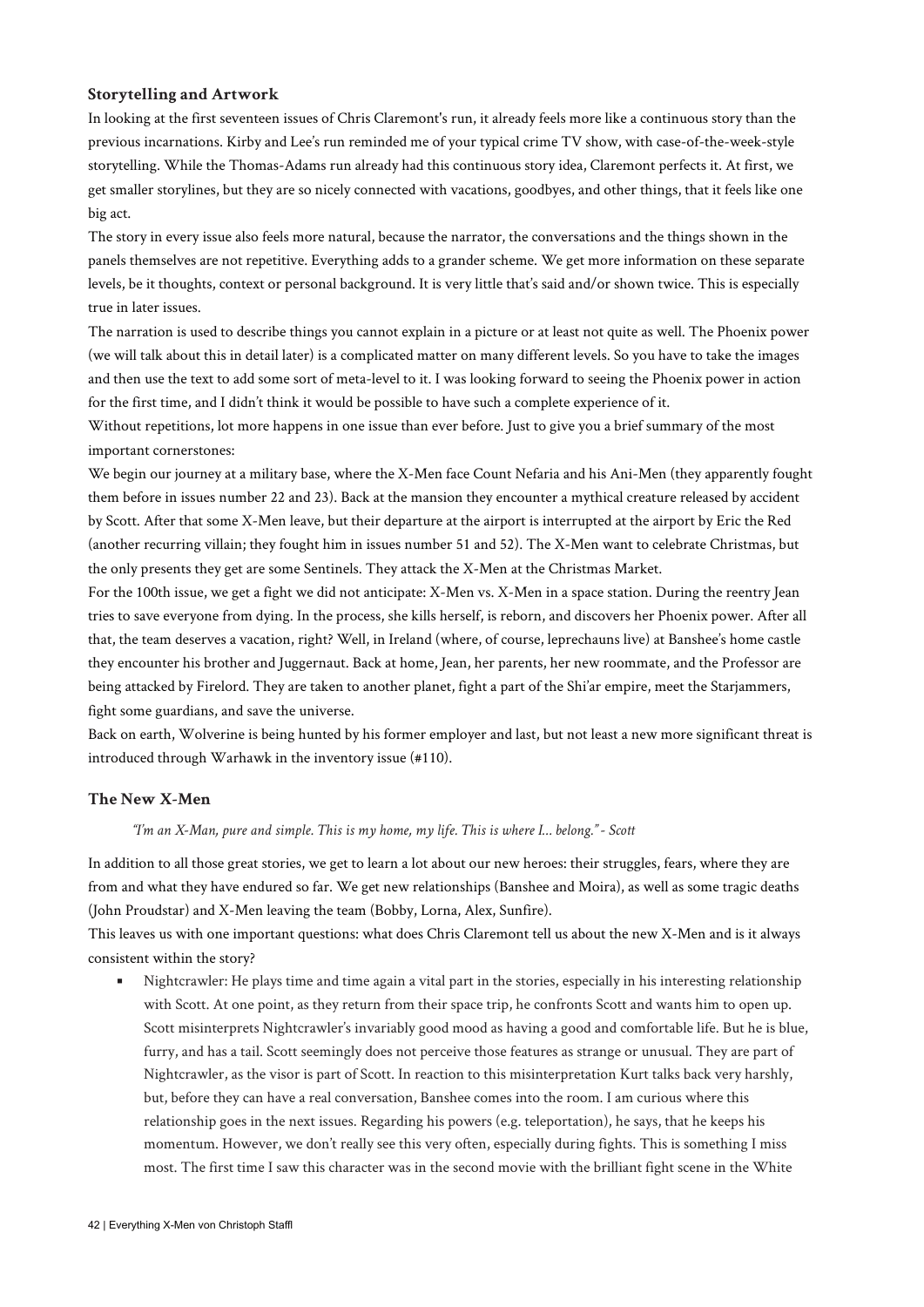House. When used correctly, he is one of the deadliest fighters. Maybe he is still learning. Also, he has apparently never teleported two people before. So, we have to be patient with him.

- Ororo: During a fight between Colossus and the Juggernaut, Ororo just lies in a dark corner, paralyzed by her fear (claustrophobia). In a flashback we see how she was raised or at least some highlights of it. Her parents moved to Cairo when she was six months old. There she grew up like an average kid, but, at the age of five, her parents were killed. This happened in 1956, the year of the Suez War. A damaged aircraft is hit and falls from the sky, striking the area where Ororo's family lives. She barely survived and lived on the streets until a man named Achmed El Gibàr took her in. He showed her how to survive. One day she left and walked to the Serengeti Plain, her natural home. She learned to forget her past, but the claustrophobia brought everything back.
- Colossus: The most tragic thing we learn from him is that his brother Mikhail, a Russian cosmonaut, was killed by an accident. His rocket exploded.
- **•** Wolverine: One time he briefly mentions his troubled past, but nothing specific. In this issue (#98) he uses his claw for the first time without the uniform. His comrades thought they were in the costume and not part of him (a reminder that you, as a reader, can get used to something buthave to keep an open mind when reading something like this for the first time).

One thing I don't want to talk about (mainly because I am not sure I understand it all correctly) is the thing about the Shi'ar empire. The Professor has Visions of Princess Lilandra, who is being hunted by her own brother, the emperor. She seems to have psychic powers as well and connects with him. The X-Men are drawn into this conflict by issue #105. I highly recommend reading this issue and the storyline. Personally, I find it to be the first real strong point of Claremont's storytelling. I like it because of its complexity. The story shows what comics are able to accomplish, when done right.

#### **Friend or Foe**

At first, the X-Men have to deal with villains they encountered before. New ones are introduced later in the series. Dr. Steve Lang may be one of the most terrifying antagonists of this first couple of issues: "My goal has always been not the investigation of mutantkind--but its total, complete extermination!"

His inspiration comes from Bolivar Trask, the man behind the Sentinel program. He plans genocide, plain and simple. There is no nice way to say this: genocide, every mutant. Every woman, every child, and every man with mutant abilities should be destroyed by his Sentinels. We already talked about this topic, and we will talk about it again in upcoming articles, but I wanted to mention it here as well, just to give you an idea, of how rooted this kind of mindset is in this universe. There will always be people who want to destroy not only the X-Men but the entire mutant race. Another vital villain in these issues is Eric the Red. He orchestrates a lot of the plots against the X-Men and plays a crucial part in Lilandra's mission. The first time we meet him (issue #97), the X-Men (Jean, Scott, Kurt, Ororo, and Colossus) say their goodbyes to the Professor at the airport. They are attacked by Havoc and Polaris, who have been manipulated by Eric the Red. The Professor can escape with the plane, but the others stay and fight their foe. In an editor's note, we get the information that the team had encountered Eric the Red before (in issues #51 and #52). The weird part, at least for me, was to find out that Scott formerly portrayed the character (encouraging us to read the issues we skipped as well).

Eric is able to escape with his new team members Havoc and Polaris (can he control their minds?), and he appears alone later in issues #104 and #105. Eric infiltrates the mansion, works with Magneto, and manipulates Firelord to help him as well. Firelord does not know the relationship the X-Men have with Eric, so it is easy for him to play the victim and manipulate the former herald of Galactus.

Of course, the X-Men attack Eric immediately, reinforcing his point that the X-Men want to conquer the world. This shows the premonition of Eric the Red to be correct. He knows the weaknesses of his opponents and manipulates others to help him. His real name is Shakari, and he works for Lilandra's brother, the emperor. Shakari builds a Star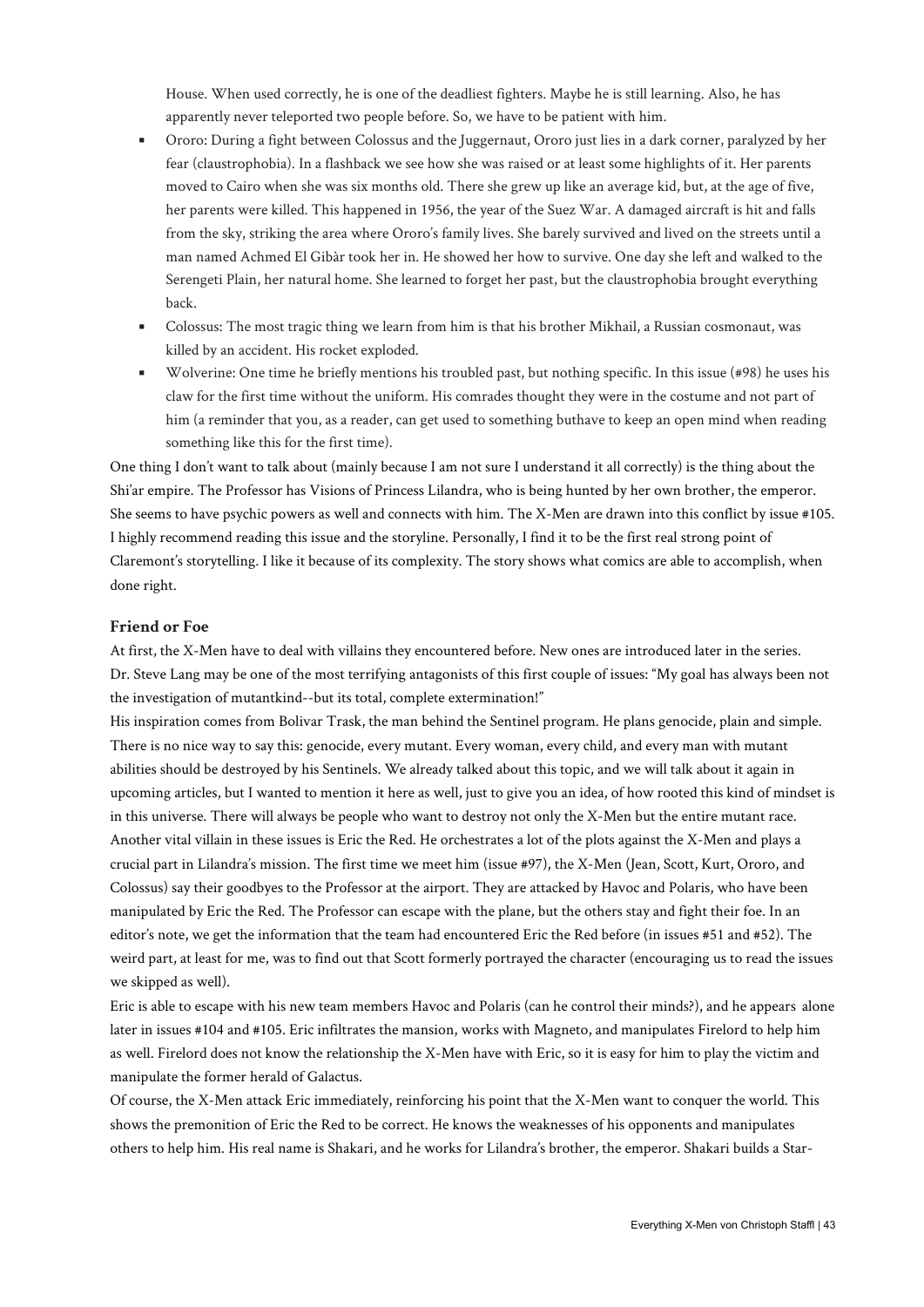Gate (the inspiration for another magnificent sci-fi show?) to take her back to her brother, where she is to be killed. The X-Men fight their opponents bravely but Shakari and Lilandra escape. Jean fights off Firelord and is then able to activate the Star-Gate again, so the team can follow them.

# **Conclusion**

#### *"There was no need for worry, Scott. I have total control over my abilities--nothing was harmed save the Sentinel" - Ororo.*

"The Times They Are A-Changin'" indeed. Jean has done more in these few issues than in the entire 60+ issues before. Ororo is a god among her people, and Moira is a great new character with depth, and a lot of secrets are to be uncovered. Even female side-characters get awesome, badass moments. Take Jean's new roommate for example. When Firelord attacks them in their apartment, Misty draws a gun and threatens him.

But that's just the tip of the iceberg. Jean fights against Firelord as the Phoenix and discovers that her new powers are so extraordinary that she will fall into a rage if she is not careful enough. The Phoenix within her wants to kill Firelord and not listen to Xavier when he talks to her about her fellow X-Men. But she can control it, for now at least. Every story, every character, and every panel of Chris Claremont's first run screams "new era." However, it is not perfect, nothing is, as there are some really ridiculous parts as well. Take the leprechauns in Ireland, for example, or the fact that we get to know that Magneto, in a side-story in Defenders #16, was turned into a baby and saved by Eric the Red. It's the 70's/80's era of comic books, and some parts had to be weird, crazy and a bit over the top. But, that doesn't make it any less exciting.

Next month we take a closer look at issues #111 to #124, as well as the first, king-size annual. And next week we talk about the mutant metaphor.

#### **Sources**

**•** Darowski, J. (2011). Reading The Uncanny X-Men: Gender, Race and the mutant metaphor in a popular narrativen (Doctoral dissertation). Retrieved from https://etd.lib.msu.edu/islandora/object/etd%3A1030

# **The Mutant Metaphor**

*"Furious, fat, fabulous, fantastic Flurries of funk felt, feeding the fanatics Gift got great, global goods gone glorious Gettin' godly in this game with the goriest Hit em high, hella height, historical Hey holocaust hints, hear 'em holler at your homeboy Imitators idolize, I intimidate In an instant, I'll rise in an irate state." ("Alphabet Aerobics," Blackalicious)*

# **Introduction**

Maybe it is a bit too early to talk about the mutant metaphor at this stage of our journey through the X-Men comics. However, the idea behind this expression is such a fundamental part of the stories to come, and we have to cover the basics at least before we go any further. Why can white, heterosexual males (plus one woman) stand-in for everyone? The answer to that question may seem simple at first, but the answer has multiple layers and aspects to it, which we will talk about in this article.

#### **Someone to Identify With**

The simple answer would be, that the term mutant does not equal one specific social prejudice, but can be replaced by all or none of them. So it is not that significant if the characters themselves are black, white, man, woman, gay, or disabled. What matters is that the mutant part of them. Or at least that's an excuse one could use. Of course, mutant is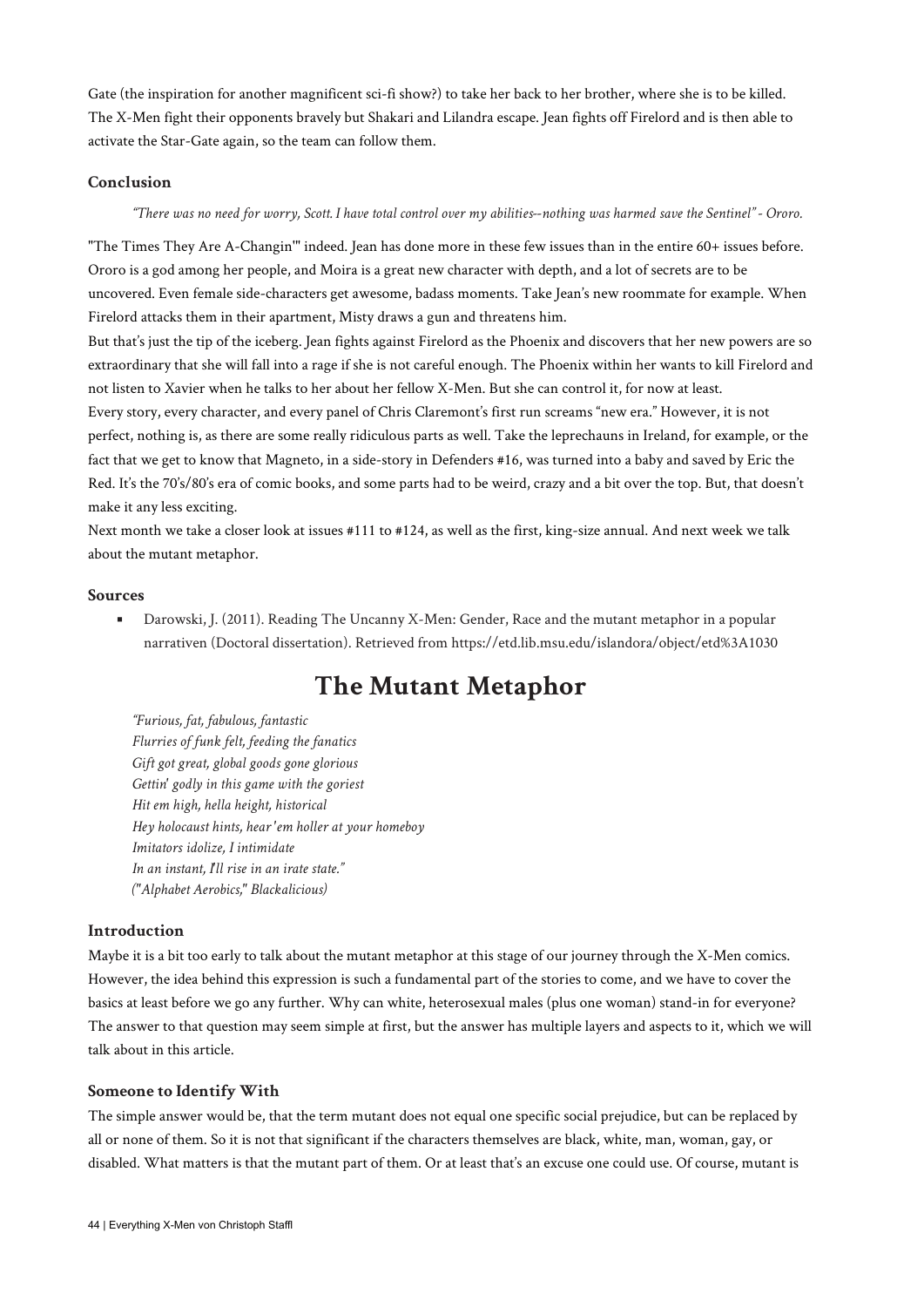interchangeable with gay, as we have seen in past reviews. Still, their appearance matters as well. The first thing we see on the cover is not that they have powers or that they are mutants. The first thing we notice is that the white man is wielding those powers and because we live in a world where one has to declare openly, that he or she is LGBTQ or whatever in between--otherwise we consider them to be heterosexual. It is the norm.

As Dussere writes in his 2017 article The queer world of the X-Men, "The point is not that the X-Men are themselves gay. […] allows the adolescent reader to see his or her own alienation in the experiences of these characters"

One thing that makes the X-Men such relatable characters, at least in my opinion, is their sheer number. There are dozens of characters who have, had, or will have their own series. Every major X-Men title features a team, be it the regular one, the X-Force, or another subgroup. You can pick the one you identify most with and follow them around with different titles. The chances are pretty good that the character you have chosen has at some point in their existence become part of a bigger storyline, or at least featured in numerous titles.

With other superheroes, it is rather binary: either you like them or not. Either you read Batman or Captain America or Superman or Vision or whoever, or not. It is simple. However, the X-Men are and always will be a team. Granted, the latest incarnation of Detective Comics and Superman also feature a lot of different characters, but that is beside the point right now.

The X-Men are much more than just a team. They are a community which sticks together: "All for one, and one for all." They have more or less matching clothes, take on other names and live among their people. As we discussed earlier, they behave like drag people.

Another thing that makes the X-Men relatable to the LGBTQ community is their mutancy itself. It is a hidden difference. Of course, there are some exceptions like Mystique, Nightcrawler, or, later on, Hank (when he is blue and furry). However, most of them pass as ordinary human beings. This feature is especially true for the first iteration of the X-Men. Later on, their mutations, as the three examples above show, became more and more visible.

#### **Something to Fight For**

Question: What do women, the LGBTQ community, as well as black people and other minorities have in common? Answer: Their continuous fight for equal rights. At some point in history, they formed a civil rights movement, with a considerable number of subgroups. They fight for their rights and tell you exactly what they want.

As Darius writes in his article X-Men is Not an allegory of racial tolerance, the X-Men do not fight for anything. Again, at this point, it might be too soon to talk about it, but until I have gathered some more information on my own (by that I mean read a couple more issues), I take Darius' opinion seriously. He has an intriguing point when he says: "They do not demand representation or an end to discrimination. They do not demand anything." Up until now, the only time I saw them fight for their rights in politics or similar channels happened during the movies (most prominently in the first one). So far the comics say the public fears them, but the X-Men fight for themselves nevertheless. What do they do to end those allegations?

Granted they fight for the humans and respect authority, but most of the mutants seem to be evil. Moreover, as we saw especially in the first iteration of the team, the mutant community is mostly split "between 'good' and 'bad' factions" (Darius, 2002). The fact is, that "mutants almost never support mutant civil rights; there is no such noticeable peaceful movement in the comic books even today" (Darius, 2002). What is the reason for that? Darius suggests:

*"But it's hard to implement this in a line of 20 books a month, generating massive profit for the company. Also, the fans of X-Men would probably rather not see Cyclops in Birmingham jail for twenty issues, orX-Men take on more the tone ofStuck Rubber Baby than the easier dichotomy between "good" and "bad," told with a copious dose of spandex fetishism."*

Another part of this discussion would be the cure for the mutant gene (as it is called in later issues) and the Holocaust references especially during the storyline "Days of Future Past." But those are such huge topics; I want to discuss them in-depth in a separate article.

For now, we keep in mind that mutant can mean anything that is not right in our society and symbolize any reason for feeling alienated from it. As Darowski puts it: "racism, sexism, or homophobia are forms or prejudice which alienate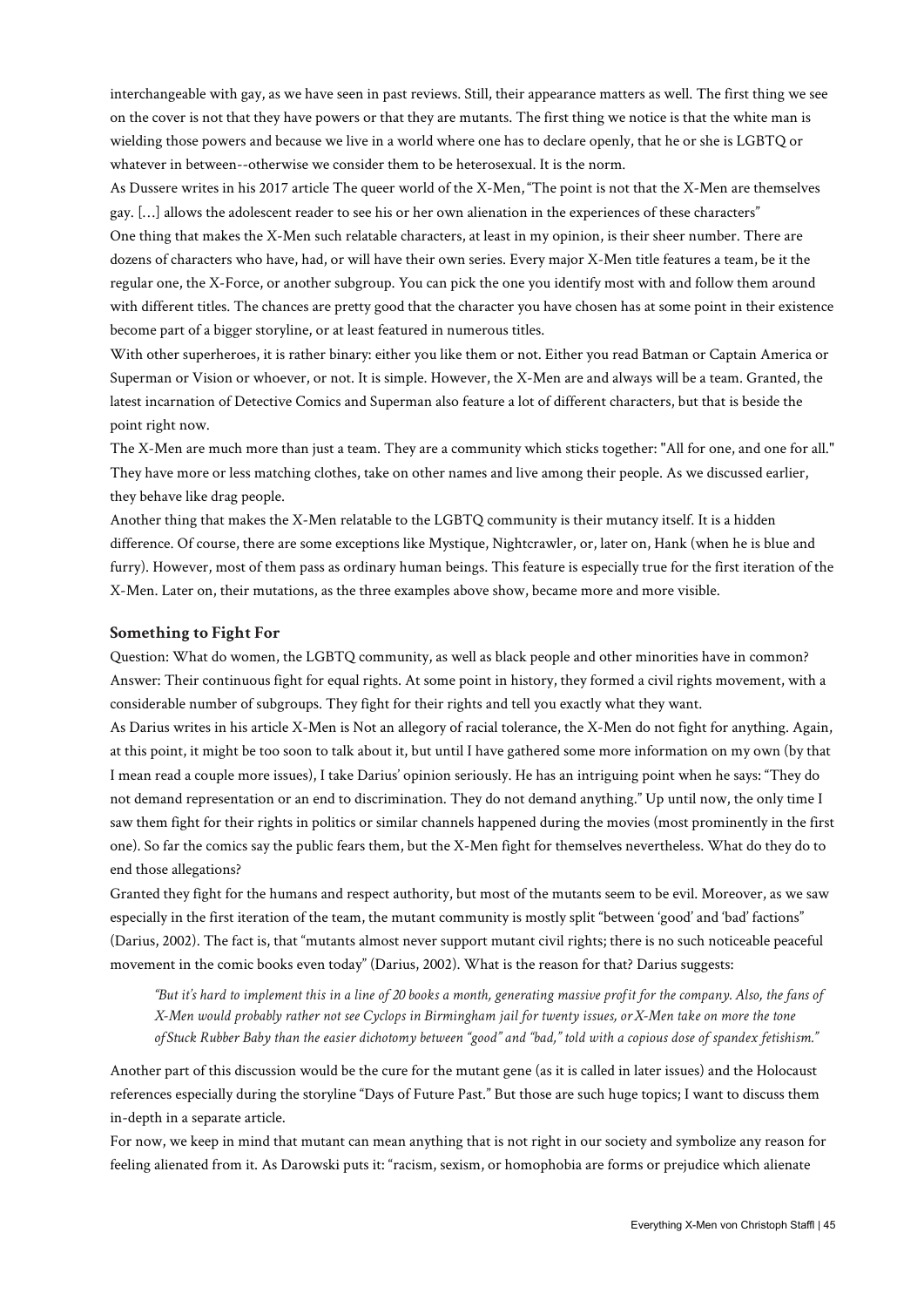groups of people, there are many people who still feel alienated from society without being a target of those kinds of prejudice" (2011, p.48).

# **Somebody to Reinvent**

One of the best articles I read regarding Chris Claremont's run on the X-Men was written by Andrew Wheeler. In his text How Chris Claremont reinvented the female Superhero, he talks about Jubilee, Kitty Pryde, Psylocke, Rachel Grey, Rogue, and Storm: "What these characters have in common is no mystery; they were all written by Chris Claremont, the man whose name is synonymous with strong female characters."

As of writing this article, I have just begun to read the Chris Claremont run, but there is something different about the way he handles his female characters already. Ororo, on the one hand, is not called any ridiculous names and MacTaggart, who is hired by Xavier as a "housekeeper," is not objectified. OK, Banshee is flirting with her, but he is the only one which makes it look like a genuine effort.

Of course, I have to mention Jean as well. In the last couple of issues, up to #103 (where I am currently at), she got to do much more than in the Kirby/Lee or Thomas/Adams runs combined. It is incredible to see the character thrive under the direction of Chris Claremont already. I am curious to see where we go from here and how the characters mentioned above will be introduced to the title.

*"The X-Men launched during the golden age of the superteam. Between 1958 and 1964, DC Comics and Marvel launched the Legion of Super-Heroes, the Justice League, the Fantastic Four, the Avengers, the Doom Patrol, the X-Men and the Teen Titans. One thing these teams had in common was that they each debuted with only one woman on the roster. Even that was a step-up from teams like the original Justice Society of America and the Seven Soldiers of Victory, which didn't have any" (Wheeler, 2013).*

The important thing is that Claremont puts women at the center of various stories and "each woman had a different story to tell, and none of them could have stood in place of any of the others" (Wheeler, 2013).

# **Conclusion**

My goal for this article was to talk about the mutant metaphor and how deep the meaning of this expression can be. We are not only talking about the LGBTQ community, which may identify most with the X-Men (that's just a feeling) but also how the metaphor can mean different things to different people. Lastly, I wanted to give you a little glimpse of what may come next by mentioning upcoming characters and what other people think retrospectively of Chris Claremont's run. I am sure we will be coming back to this topic in the future and talk about more specific aspects as I mentioned above.

# **Sources**

- Darius, J. (Sep 25 2002). X-Men is Not an allegory of racial tolerance. Retrieved from http://sequart.org
- **EXECUTE:** Darowski, J. (2011). Reading The Uncanny X-Men: Gender, Race and the mutant metaphor in a popular narrative (Doctoral dissertation). Retrieved from https://etd.lib.msu.edu
- Dussere, E. (Jul 12 2000). The queer world of the X-Men. Retrieved from: http://www.salon.com
- Sanderson, P. (1982). Interview with Chris Claremont. In Peter Sanderson (Ed.) X-Men Companion I. (pp. 89- 122). Stamford: Fantagraphics Books, Inc.
- Shyminsky, N. (2011). "Gay" Sidekicks: Queer Anxiety and the Narrative Straightening of the Superhero. Men and Masculinities 14(3), 288-308. DOI: http://journals.sagepub.com
- Wheeler, A. (Feb 19 1013). How Chris Claremont reinvented the female Superhero [blog post]. Retrieved from http://comicsalliance.com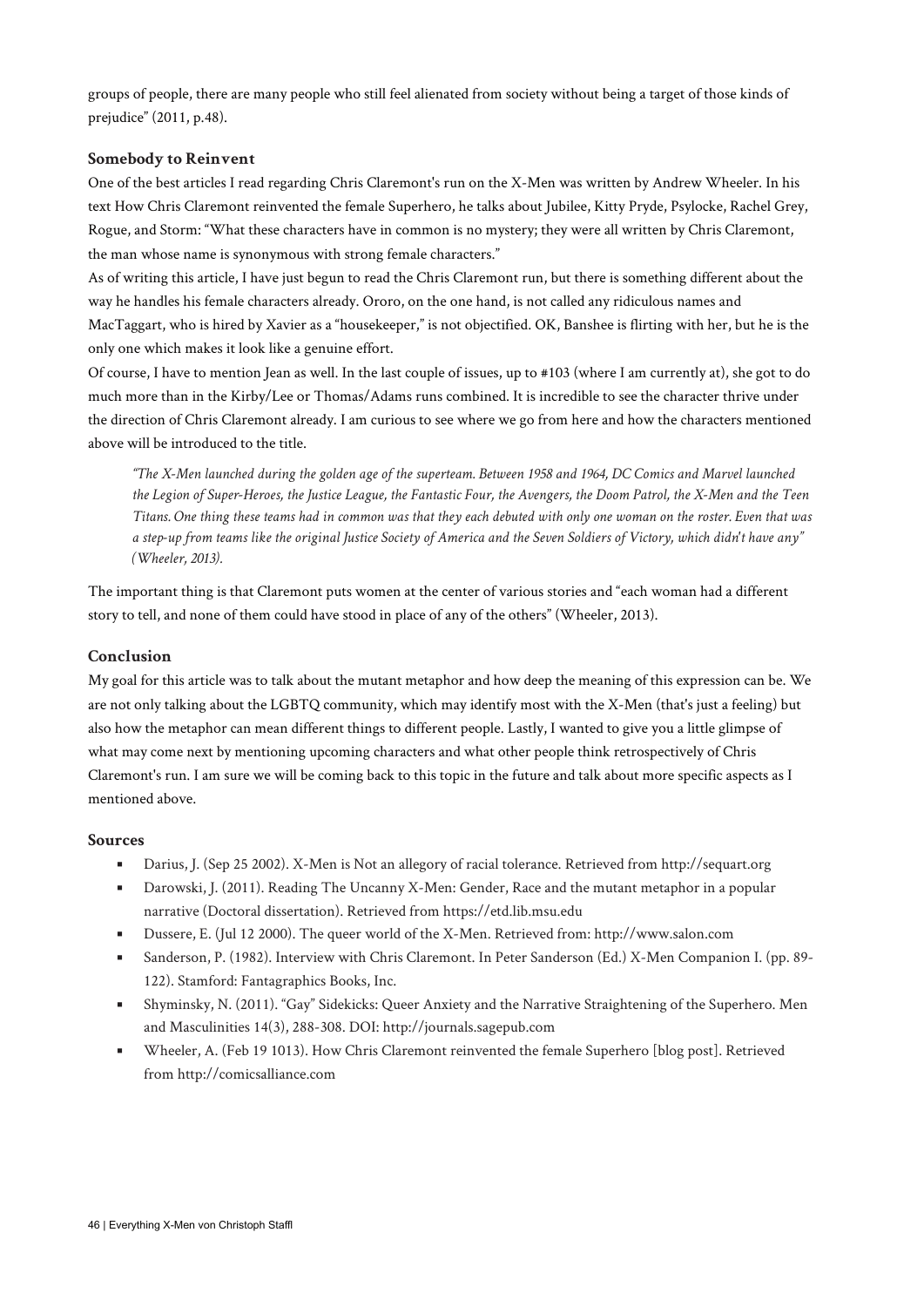# **Inhumans vs X-Men**

- Inhumans vs. X-Men #1-7
- Writers: Charles Soule, Jeff Lemire
- Artists: Leinil Francis Yu (#1-2; 6), Javier Garron (#3-5)
- **■** Inker: Gerry Alanguilan
- Colorists: David Curiel (#1-2; 4-6), Andres Mossa and Jay David Ramos (#3)
- **EXECT: VC's Clayton Cowles**
- Publication Dates: November 2016 March 2017
- Publisher: Marvel

# **Prologue: A new beginning?**

What defines a comics completist? For me, it comes down to one thing: the urge to know everything there is about a particular series or character. How did things end up like this? What stories lie behind those references that are mentioned by the characters? And it means that I cannot start reading a book in the middle of the series. I have to start at the beginning. For a while now, I wanted to take a closer look at X-Men Gold, Blue, Red, and Black -- including some of the mini-series and spin-offs that also came out at that time.

So, while everyone else has moved on and enjoys the adventures of the all-new all-returned Uncanny X-Men (Scott is back from wherever he was), I am going back to previous storylines.

I like that quite a bit because it means that I can read through an entire series (in this case various series) in a short amount of time -- dive wholeheartedly into the world unfolding before me. Hopefully, it also allows me to see a bigger picture developing. And with a little distance, everything looks different.

Also, on a more personal note, I hope I can revive my Everything X-Men column and talk about more X-Men books in the future. I am not going to make any promises, but I think the key is not to take everything as seriously as I used to. I am going to focus on having fun, reading good comicbooks and writing about them.

# **Inhumans vs. X-Men**

After Death of X, which I did not read, because I thought everything I needed to know was in this mini-series/event, the X-Men went to war against the Inhumans. Their goal was destroying the last Terrigen Cloud on Earth, before it spreads all over the world and kills every single person with the X-gene. I learned about Death of X while researching for this article and read the summary of it. Knowing the story of Death of X, everything that happens in Inhumans vs. X-Men makes a lot more sense.

So, Cyclops got killed by the Terrigen Mist, Emma Frost covered it up and made it look like he died heroically -- in a battle with Black Bolt. As we now know Emma did the X-Men no favor by letting Scott die a martyr. If the others knew he got killed by the Terrigen Mist and not in a battle, it might have been just as tragic. Furthermore, mutants and Inhumans alike would have mourned him and maybe worked together to find a solution, not war.

With that in mind, it cannot be as simple as "why didn't they talk to each other." This statement was my first thought after finishing the main issues of the event. It cannot be that simple for two reasons:

First, Scott allegedly died by an Inhuman. Why the hell would the mutants think that they might help them avoid extinction? All the grief, anger, and hopelessness comes together, and there doesn't seem to be a solution.

Second, for us readers, it always looks so clear what to do, because we know all the pieces and viewpoints. We know what every single character thinks and does. That fact usually adds up to a suspenseful tale, but sometimes it means we lose touch with the viewpoints of the individual characters at play - especially when there are so many of them.

The artists and writers involved manage to set up a very dystopian atmosphere throughout the series. We know it indeed marks not the end of an era (that of the X-Men), but at times it feels like it. Especially when seeing the drastic actions they are willing to take against the Inhumans -- neutralizing Black Bolt in an inhumane box attached to tubes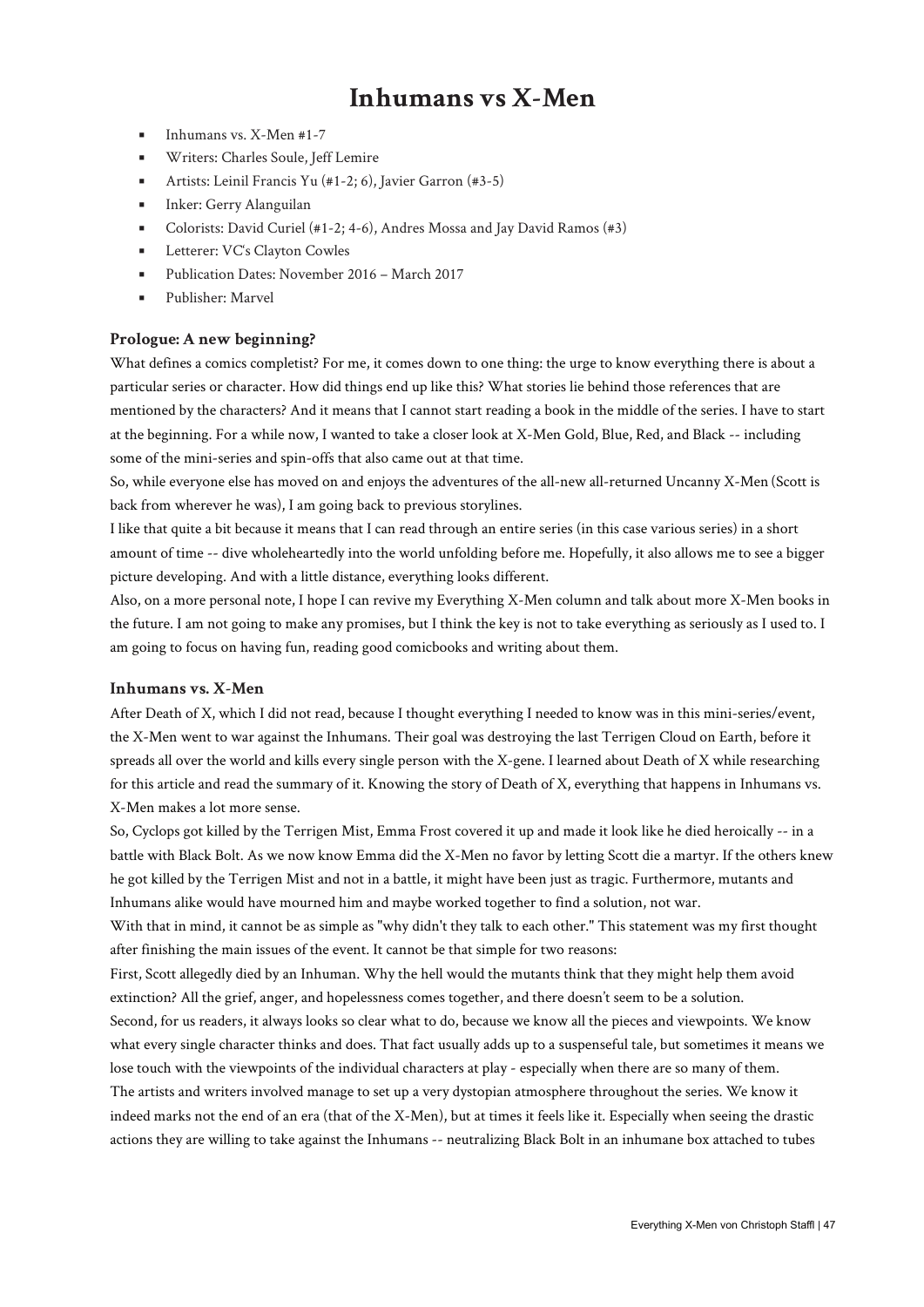and sci-fi-looking modules. They also put Lockjaw in a box attached to infusions which put him to sleep. And finally, they put every other Inhuman on a sealed-off platform in Limbo.

Everything that is going on shows us the dark side of the characters we know and love and how Magneto and Emma can easily manipulate them if the circumstances are just right. But we soon learn that everyone has his or her own agenda. Emma has only revenge in mind. For Scott's death, which she staged in the first place. The conflict itself becomes a farce. Or the end of a tragic love story.

Whichever you choose, there is also a bright side to everything: the NuHumans. They are Inhumans who did not join the Royal Family and live life on their own. It is terrific to see Moon Girl doing the right thing (listening instead of fighting), and the other NuHumans supporting her. There is no need for a fight. Just a desperate need for a solution. Because Inhumans might not get their powers without the Terrigen Mist, but mutants are about to be whipped off earth forever.

And who knows, the next scientific breakthrough might only be a mini-series away, and Inhumans, once again, can activate their hidden talents.

Now, there is one downside which bugs me about this event: why is this not a 12-issue maxi-series? Having everything that happens in Death of X, Inhumans vs. X-Men, and Uncanny X-Men (2016) #19 in one series? I learned of the prequel after reading the main event. In addition to that, I did not realize I was supposed to have read Uncanny X-Men #19 as well -- the reveal at the end of the first issue of X-Men Blue would have been quite more astounding. Though the main event was a good read, now I feel frustrated, because I could have had a more wholesome experience.

# **Everything X-Men Prime #1**

- X-Men Prime #1
- Writers: Marc Guggenheim, Greg Pak, Cullen Bunn
- Artists: Ken Lashley, Ibraim Roberson, Leonard Kirk
- Colorists: Morry Hollowell, Frank D'Armata, Michael Garland
- **EXECT: VC's Joe Caramagna**

After Inhumans vs. X-Men ended, a new status quo exists for mutants on this planet. Once again they are feared and more or less responsible for a lot of destruction. The next leader of the X-Men must act as an ambassador of hope, and also reshape the image of mutants once again. But there are not just the X-Men out there. A lot of other mutants, including former X-Men, are searching for their purpose or the next adventure.

X-Men Prime #1 has a complex task to accomplish. On the one hand, it serves as a new beginning — an introduction for new and old readers alike. On the other hand, after setting up the new status quo, it shows the things that might come next: new chapters await every mutant on this planet. At its core, the issue is precisely that: a meditation on the road so far as it guides us into a new era of comic books with the big X on them.

The first two pages capture the core concept perfectly. The story starts with a new day, as the sun rises, covering Chicago in a bright yellow and orange light. The vibrant, flashy colors seem to jump off the page and create a feeling of warmth -- like coming home on a Friday afternoon, the stress of the past days falls, and you can enjoy the weekend, relax, and maybe meet up with some friends.

And who would be better suited for the task, then Kitty Pride? The dance-sequence already seems iconic, capturing the essence of the character. While dancing, she thinks about the coming times and how she wants to enjoy a more normal life. But this would not be an X-Men book if she could have a normal day. Instead, Ororo shows up. She flies in through the window, dressed in white, the sun on her back -- continuing the idea of a new beginning.

Then everything is dialed back a bit. The colors look more natural, the surroundings resembling those of a real city (no fighting mutants or hate crimes against them), as we watch Kitty and Ororo talk. Ororo wants to leave the X-Men and for Kitty to take over as their new leader. In the end, they both rise to the occasion and serve as X-Men once more. But first, Kitty has some things to do.